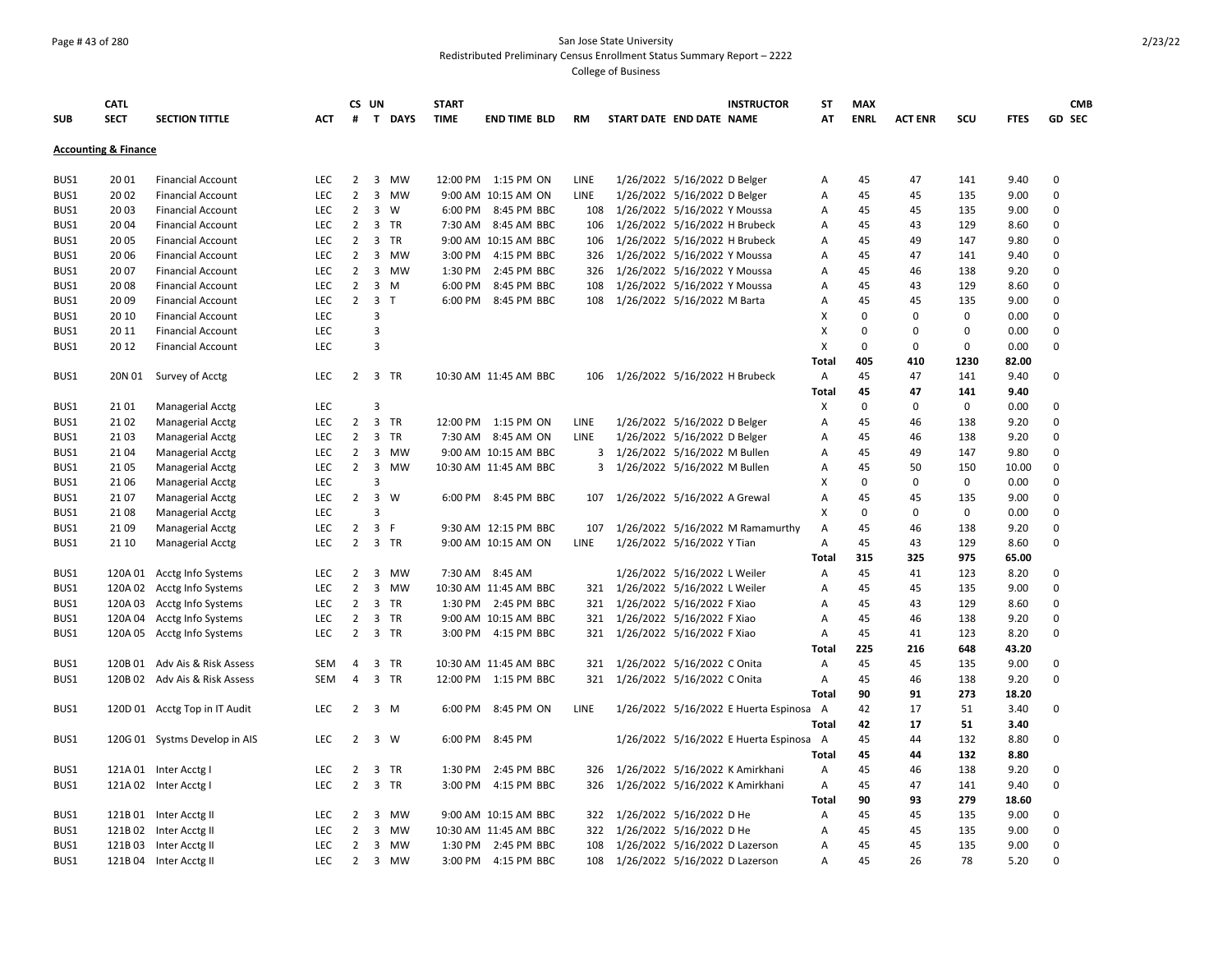### Page # 44 of 280 San Jose State University Redistributed Preliminary Census Enrollment Status Summary Report – 2222 College of Business

|            | <b>CATL</b> |                             |            |                | CS UN          |          | <b>START</b> |                       |           |                                  |                                | <b>INSTRUCTOR</b>               | <b>ST</b>      | <b>MAX</b>  |                |             |             | <b>CMB</b>    |
|------------|-------------|-----------------------------|------------|----------------|----------------|----------|--------------|-----------------------|-----------|----------------------------------|--------------------------------|---------------------------------|----------------|-------------|----------------|-------------|-------------|---------------|
| <b>SUB</b> | <b>SECT</b> | <b>SECTION TITTLE</b>       | <b>ACT</b> | #              |                | T DAYS   | <b>TIME</b>  | <b>END TIME BLD</b>   | <b>RM</b> | START DATE END DATE NAME         |                                |                                 | AT             | <b>ENRL</b> | <b>ACT ENR</b> | scu         | <b>FTES</b> | <b>GD SEC</b> |
| BUS1       |             | 121B 05 Inter Acctg II      | <b>LEC</b> |                | 2 3 TR         |          |              | 9:00 AM 10:15 AM BBC  |           | 3 1/26/2022 5/16/2022 B Anderson |                                |                                 | $\overline{A}$ | 45          | 45             | 135         | 9.00        | 0             |
|            |             |                             |            |                |                |          |              |                       |           |                                  |                                |                                 | <b>Total</b>   | 225         | 206            | 618         | 41.20       |               |
| BUS1       | 122A 01     | Mgmt Actg Cntrl Sys         | <b>LEC</b> | 3              | 3              | MW       |              | 12:00 PM 1:15 PM BBC  | 108       | 1/26/2022 5/16/2022 M Bullen     |                                |                                 | A              | 45          | 45             | 135         | 9.00        | 0             |
| BUS1       | 122A 02     | Mgmt Actg Cntrl Sys         | <b>LEC</b> | 3              |                | 3 TR     |              | 12:00 PM 1:15 PM BBC  | 108       | 1/26/2022 5/16/2022 Y Tian       |                                |                                 | Α              | 45          | 44             | 132         | 8.80        | $\pmb{0}$     |
| BUS1       |             | 122A 03 Mgmt Actg Cntrl Sys | <b>LEC</b> | $\overline{3}$ |                | 3 TR     |              | 1:30 PM 2:45 PM BBC   | 108       | 1/26/2022 5/16/2022 Y Tian       |                                |                                 | Α              | 45          | 22             | 66          | 4.40        | $\mathbf 0$   |
|            |             |                             |            |                |                |          |              |                       |           |                                  |                                |                                 | Total          | 135         | 111            | 333         | 22.20       |               |
| BUS1       |             | 123A 03 Tax Factor Bus Inv  | <b>LEC</b> | $\overline{2}$ |                | 3 TR     | 3:00 PM      | 4:15 PM BBC           | 108       | 1/26/2022 5/16/2022 J Busch      |                                |                                 | Α              | 45          | 48             | 144         | 9.60        | 0             |
| BUS1       |             | 123A 04 Tax Factor Bus Inv  | <b>LEC</b> | $\overline{2}$ |                | 3 TR     | 4:30 PM      | 5:45 PM BBC           | 108       | 1/26/2022 5/16/2022 J Busch      |                                |                                 | A              | 45          | 43             | 129         | 8.60        | $\Omega$      |
|            |             |                             |            |                |                |          |              |                       |           |                                  |                                |                                 | Total          | 90          | 91             | 273         | 18.20       |               |
| BUS1       |             | 123C 01 Tax Indv Pass Ent   | <b>SEM</b> |                | 3              |          |              |                       |           |                                  |                                |                                 | X              | 0           | 0              | $\mathsf 0$ | 0.00        | $\pmb{0}$     |
| BUS1       |             | 123C 02 Tax Indv Pass Ent   | <b>SEM</b> | 4              | 3              | MW       |              | 9:00 AM 10:15 AM BBC  | 107       | 1/26/2022 5/16/2022 C Chen       |                                |                                 | Α              | 45          | 45             | 135         | 9.00        | $\mathbf 0$   |
| BUS1       |             | 123C 03 Tax Indv Pass Ent   | <b>SEM</b> | 4              | 3              | MW       |              | 12:00 PM 1:15 PM BBC  | 107       | 1/26/2022 5/16/2022 C Chen       |                                |                                 | Α              | 45          | 43             | 129         | 8.60        | $\pmb{0}$     |
|            |             |                             |            |                |                |          |              |                       |           |                                  |                                |                                 | <b>Total</b>   | 90          | 88             | 264         | 17.60       |               |
| BUS1       | 125A 80     | WritingforAcctg             | <b>LEC</b> | 3              |                | 3 TBA    |              | ON                    | LINE      |                                  | 1/26/2022 5/16/2022 C Lycurgus |                                 | A              | 20          | $\overline{7}$ | 21          | 1.40        | 0             |
|            |             |                             |            |                |                |          |              |                       |           |                                  |                                |                                 | Total          | 20          | 7              | 21          | 1.40        |               |
| BUS1       | 126 01      | Adv Acctg                   | <b>LEC</b> | $\overline{2}$ |                | 3 TR     |              | 10:30 AM 11:45 AM BBC |           | 3 1/26/2022 5/16/2022 B Anderson |                                |                                 | Α              | 45          | 47             | 141         | 9.40        | $\mathbf 0$   |
| BUS1       | 126 02      | Adv Acctg                   | <b>LEC</b> | $\overline{2}$ | 3 <sub>1</sub> |          |              | 6:00 PM 8:45 PM ON    | LINE      |                                  |                                | 1/26/2022 5/16/2022 B Anderson  | A              | 45          | 47             | 141         | 9.40        | $\mathbf 0$   |
|            |             |                             |            |                |                |          |              |                       |           |                                  |                                |                                 | <b>Total</b>   | 90          | 94             | 282         | 18.80       |               |
| BUS1       | 127B 01     | <b>Adv Honors Practicum</b> | <b>LEC</b> | 2              |                | 3 M      | 6:00 PM      | 8:45 PM BBC           | 106       | 1/26/2022 5/16/2022 B Parineh    |                                |                                 | $\overline{A}$ | 45          | 24             | 72          | 4.80        | $\Omega$      |
|            |             |                             |            |                |                |          |              |                       |           |                                  |                                |                                 | Total          | 45          | 24             | 72          | 4.80        |               |
| BUS1       | 129A 01     | <b>Financial Auditing</b>   | LEC        | $\overline{2}$ |                | $3 \, M$ |              | 9:00 AM 10:15 AM BBC  | 108       | 1/26/2022 5/16/2022 J Zhang      |                                |                                 | Α              | 45          | 44             | 132         | 8.80        | $\pmb{0}$     |
| BUS1       |             | 129A 02 Financial Auditing  | <b>LEC</b> | $\overline{2}$ |                | 3 M      |              | 10:30 AM 11:45 AM BBC | 108       | 1/26/2022 5/16/2022 J Zhang      |                                |                                 | Α              | 45          | 42             | 126         | 8.40        | $\mathbf 0$   |
|            |             |                             |            |                |                |          |              |                       |           |                                  |                                |                                 | <b>Total</b>   | 90          | 86             | 258         | 17.20       |               |
| BUS1       | 17001       | Fund of Finance             | LEC.       | $\overline{2}$ |                | 3 MW     |              | 7:30 AM 8:45 AM BBC   | 106       | 1/26/2022 5/16/2022 B Parineh    |                                |                                 | $\overline{A}$ | 45          | 44             | 132         | 8.80        | $\mathbf 0$   |
| BUS1       | 17002       | Fund of Finance             | <b>LEC</b> | $\overline{2}$ |                | 3 MW     |              | 9:00 AM 10:15 AM ON   | LINE      | 1/26/2022 5/16/2022 B Parineh    |                                |                                 | A              | 119         | 119            | 357         | 23.80       | $\mathbf 0$   |
| BUS1       | 17003       | Fund of Finance             | <b>LEC</b> | $\overline{2}$ | 3              | MW       |              | 10:30 AM 11:45 AM BBC | 107       | 1/26/2022 5/16/2022 L Roden      |                                |                                 | Α              | 45          | 45             | 135         | 9.00        | $\Omega$      |
| BUS1       | 17004       | Fund of Finance             | <b>LEC</b> | $\overline{2}$ |                | 3 MW     |              | 1:30 PM 2:45 PM BBC   | 107       | 1/26/2022 5/16/2022 L Roden      |                                |                                 | A              | 45          | 44             | 132         | 8.80        | $\mathbf 0$   |
| BUS1       | 170 05      | Fund of Finance             | <b>LEC</b> | $\overline{2}$ | 3              | M        |              | 6:00 PM 8:45 PM ON    | LINE      | 1/26/2022 5/16/2022 G Sapp       |                                |                                 | Α              | 45          | 44             | 132         | 8.85        | 1             |
| BUS1       | 170 06      | Fund of Finance             | <b>LEC</b> | $\overline{2}$ | 3 <sub>1</sub> |          |              | 6:00 PM 8:45 PM BBC   | 326       | 1/26/2022 5/16/2022 D Abbott     |                                |                                 | Α              | 45          | 46             | 138         | 9.20        | $\mathbf 0$   |
| BUS1       | 17007       | <b>Fund of Finance</b>      | <b>LEC</b> | 2              |                | 3 TR     |              | 10:30 AM 11:45 AM BBC | 107       | 1/26/2022 5/16/2022 B Campsey    |                                |                                 | A              | 45          | 44             | 132         | 8.80        | $\Omega$      |
| BUS1       | 17008       | Fund of Finance             | <b>LEC</b> | $2^{\circ}$    |                | 3 TR     |              | 1:30 PM 2:45 PM BBC   | 107       | 1/26/2022 5/16/2022 B Campsey    |                                |                                 | Α              | 45          | 42             | 126         | 8.40        | $\Omega$      |
| BUS1       | 17009       | Fund of Finance             | <b>LEC</b> | $\overline{2}$ |                | 3 TR     | 7:30 AM      | 8:45 AM BBC           | 108       |                                  |                                | 1/26/2022 5/16/2022 M Greenough | Α              | 45          | 46             | 138         | 9.20        | $\Omega$      |
| BUS1       | 170 10      | Fund of Finance             | <b>LEC</b> | $2^{\circ}$    |                | 3 TR     | 3:00 PM      | 4:15 PM BBC           | 107       | 1/26/2022 5/16/2022 E Sequeira   |                                |                                 | Α              | 45          | 46             | 138         | 9.20        | $\mathbf 0$   |
| BUS1       | 170 11      | Fund of Finance             | <b>LEC</b> | $\overline{2}$ |                | 3 TR     |              | 12:00 PM 1:15 PM BBC  | 107       | 1/26/2022 5/16/2022 S Tahsin     |                                |                                 | Α              | 45          | 47             | 141         | 9.40        | $\pmb{0}$     |
| BUS1       | 170 12      | Fund of Finance             | LEC.       | 2              |                | 3 TR     |              | 9:00 AM 10:15 AM BBC  | 322       | 1/26/2022 5/16/2022 S Tahsin     |                                |                                 | A              | 45          | 46             | 138         | 9.20        | $\mathbf 0$   |
| BUS1       | 170 13      | Fund of Finance             | <b>LEC</b> | $\overline{2}$ | 3 R            |          | 6:00 PM      | 8:45 PM BBC           | 326       | 1/26/2022 5/16/2022 G Sapp       |                                |                                 | A              | 45          | 43             | 129         | 8.60        | $\Omega$      |
| BUS1       | 170 14      | Fund of Finance             | <b>LEC</b> | $\overline{2}$ |                | 3 MW     | 3:00 PM      | 4:15 PM BBC           | 106       | 1/26/2022 5/16/2022 J Vogel      |                                |                                 | Α              | 45          | 46             | 138         | 9.20        | $\mathbf 0$   |
| BUS1       | 170 15      | <b>Fund of Finance</b>      | <b>LEC</b> | $\overline{2}$ |                | 3 MW     | 4:30 PM      | 5:45 PM BBC           | 106       | 1/26/2022 5/16/2022 J Vogel      |                                |                                 | A              | 45          | 46             | 138         | 9.20        | $\mathbf 0$   |
| BUS1       | 170 16      | Fund of Finance             | <b>LEC</b> | $\overline{2}$ | $\overline{3}$ | W        |              | 6:00 PM 8:45 PM BBC   | 326       | 1/26/2022 5/16/2022 D Abbott     |                                |                                 | Α              | 45          | 46             | 138         | 9.20        | $\mathbf 0$   |
| BUS1       | 17080       | Fund of Finance             | <b>LEC</b> | $\overline{2}$ |                | 3 TBA    |              | ON                    | LINE      | 1/26/2022 5/16/2022 X Xu         |                                |                                 | Α              | 45          | 45             | 135         | 9.00        | $\mathbf 0$   |
|            |             |                             |            |                |                |          |              |                       |           |                                  |                                |                                 | <b>Total</b>   | 839         | 839            | 2517        | 167.85      |               |
| BUS1       |             | 171A 01 Financial Instit    | <b>LEC</b> |                | 2 3 TR         |          |              | 9:00 AM 10:15 AM BBC  | 108       | 1/26/2022 5/16/2022 S Ivanov     |                                |                                 | $\overline{A}$ | 45          | 46             | 138         | 9.20        | 0             |
| BUS1       | 171A 02     | <b>Financial Instit</b>     | <b>LEC</b> | $\overline{2}$ |                | 3 TR     |              | 10:30 AM 11:45 AM BBC | 108       | 1/26/2022 5/16/2022 S Ivanov     |                                |                                 | Α              | 45          | 46             | 138         | 9.20        | $\mathbf 0$   |
| BUS1       |             | 171A 03 Financial Instit    | <b>LEC</b> | $\overline{2}$ | 3 <sub>1</sub> |          |              | 6:00 PM 8:45 PM BBC   | 322       | 1/26/2022 5/16/2022 E Sequeira   |                                |                                 | Α              | 45          | 50             | 150         | 10.00       | $\mathbf 0$   |
|            |             |                             |            |                |                |          |              |                       |           |                                  |                                |                                 | <b>Total</b>   | 135         | 142            | 426         | 28.40       |               |
| BUS1       |             | 171B 01 Commercial Banking  | <b>LEC</b> | 2              |                | 3 MW     |              | 9:00 AM 10:15 AM BBC  | 106       | 1/26/2022 5/16/2022 T Rajkovic   |                                |                                 | Α              | 45          | 47             | 141         | 9.40        | $\mathbf 0$   |
|            |             |                             |            |                |                |          |              |                       |           |                                  |                                |                                 | <b>Total</b>   | 45          | 47             | 141         | 9.40        |               |
| BUS1       |             | 172A 01 Investmt Analysis   | <b>LEC</b> |                | 2 3 TR         |          |              | 12:00 PM 1:15 PM BBC  |           | 106 1/26/2022 5/16/2022 J Cho    |                                |                                 | Α              | 45          | 43             | 129         | 8.60        | $\Omega$      |
|            |             |                             |            |                |                |          |              |                       |           |                                  |                                |                                 |                |             |                |             |             |               |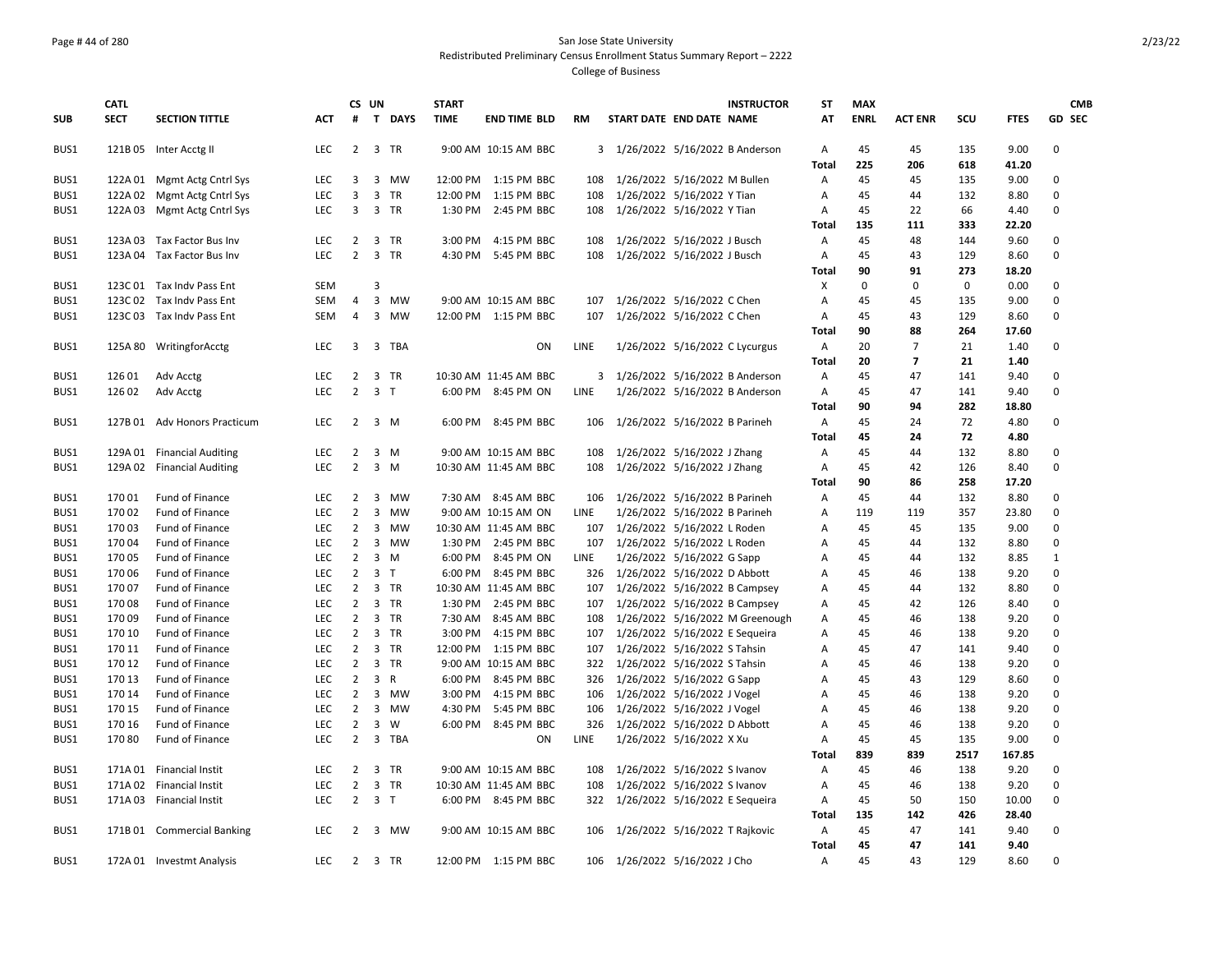### Page # 45 of 280 San Jose State University Redistributed Preliminary Census Enrollment Status Summary Report – 2222 College of Business

| <b>SUB</b> | <b>CATL</b><br><b>SECT</b> | <b>SECTION TITTLE</b>          | <b>ACT</b> | CS UN          |                | <b>DAYS</b> | <b>START</b><br><b>TIME</b> | <b>END TIME BLD</b>   | <b>RM</b> | START DATE END DATE NAME       |                             | <b>INSTRUCTOR</b>                     | <b>ST</b><br>AT | <b>MAX</b><br><b>ENRL</b> | <b>ACT ENR</b> | scu   | <b>FTES</b> | <b>CMB</b><br><b>GD SEC</b> |
|------------|----------------------------|--------------------------------|------------|----------------|----------------|-------------|-----------------------------|-----------------------|-----------|--------------------------------|-----------------------------|---------------------------------------|-----------------|---------------------------|----------------|-------|-------------|-----------------------------|
| BUS1       | 172A 02                    | <b>Investmt Analysis</b>       | <b>LEC</b> | $\overline{2}$ |                | 3 TR        | 1:30 PM                     | 2:45 PM BBC           | 106       | 1/26/2022 5/16/2022 J Cho      |                             |                                       | Α               | 45                        | 21             | 63    | 4.20        | 0                           |
| BUS1       |                            | 172A 03 Investmt Analysis      | LEC        | 2              |                | $3 \, M$    | 6:00 PM                     | 8:45 PM ON            | LINE      |                                |                             | 1/26/2022 5/16/2022 A Meshcheryakov   | A               | 45                        | 48             | 144   | 9.60        | $\mathbf{0}$                |
|            |                            |                                |            |                |                |             |                             |                       |           |                                |                             |                                       | <b>Total</b>    | 135                       | 112            | 336   | 22.40       |                             |
| BUS1       |                            | 172C 01 Futures and Options    | LEC        | 2              |                | 3 TR        | 3:00 PM                     | 4:15 PM BBC           | 106       | 1/26/2022 5/16/2022 J Cho      |                             |                                       | A               | 45                        | 44             | 132   | 8.80        | 0                           |
|            |                            |                                |            |                |                |             |                             |                       |           |                                |                             |                                       | <b>Total</b>    | 45                        | 44             | 132   | 8.80        |                             |
| BUS1       |                            | 172D 01 Student Fund           | LEC        | 3              |                | 3 TR        | 1:30 PM                     | 2:45 PM BBC           | 302       | 1/26/2022 5/16/2022 S Ivanov   |                             |                                       | A               | 24                        | 23             | 69    | 4.60        | 0                           |
|            |                            |                                |            |                |                |             |                             |                       |           |                                |                             |                                       | <b>Total</b>    | 24                        | 23             | 69    | 4.60        |                             |
| BUS1       |                            | 173A 01 Fin Mgt Theory Pol     | <b>LEC</b> | 2              |                | $3 \, M$    |                             | 9:00 AM 10:15 AM      |           |                                |                             | 1/26/2022 5/16/2022 M Faulkner        | A               | 45                        | 46             | 138   | 9.20        | 0                           |
| BUS1       |                            | 173A 02 Fin Mgt Theory Pol     | <b>LEC</b> |                | 3              | MW          |                             | 10:30 AM 11:45 AM BBC | 106       | 1/26/2022 5/16/2022 T Rajkovic |                             |                                       | A               | 45                        | 44             | 132   | 8.80        | 0                           |
| BUS1       |                            | 173A 03 Fin Mgt Theory Pol     | LEC        | $\mathcal{P}$  | 3              | MW          |                             | 12:00 PM 1:15 PM BBC  | 106       | 1/26/2022 5/16/2022 T Rajkovic |                             |                                       | A               | 45                        | 38             | 114   | 7.60        | 0                           |
|            |                            |                                |            |                |                |             |                             |                       |           |                                |                             |                                       | <b>Total</b>    | 135                       | 128            | 384   | 25.60       |                             |
| BUS1       |                            | 173B 01 Prob in Fin Mgmt       | LEC        | 2              | 3 <sub>1</sub> |             | 6:00 PM                     | 8:45 PM BBC           | 106       | 1/26/2022 5/16/2022 X Xu       |                             |                                       | A               | 45                        | 44             | 132   | 8.80        | 0                           |
|            |                            |                                |            |                |                |             |                             |                       |           |                                |                             |                                       | <b>Total</b>    | 45                        | 44             | 132   | 8.80        |                             |
| BUS1       | 173C 01                    | <b>Entrepreneurial Finance</b> | LEC        | 2              | 3              | <b>MW</b>   | 7:30 AM                     | 8:45 AM BBC           | 107       | 1/26/2022 5/16/2022 L Roden    |                             |                                       | A               | 45                        | 38             | 114   | 7.60        | 0                           |
|            |                            |                                |            |                |                |             |                             |                       |           |                                |                             |                                       | Total           | 45                        | 38             | 114   | 7.60        |                             |
| BUS1       | 17701                      | Inter Bus Fin                  | <b>LEC</b> | $\mathcal{P}$  |                | 3 TR        |                             | 10:30 AM 11:45 AM BBC | 322       |                                |                             | 1/26/2022 5/16/2022 A Meshcheryakov A |                 | 45                        | 46             | 138   | 9.20        | 0                           |
| BUS1       | 17702                      | Inter Bus Fin                  | <b>LEC</b> | 2              |                | 3 TR        |                             | 9:00 AM 10:15 AM BBC  | 21        |                                |                             | 1/26/2022 5/16/2022 A Meshcheryakov   | A               | 45                        | 44             | 132   | 8.80        | 0                           |
|            |                            |                                |            |                |                |             |                             |                       |           |                                |                             |                                       | <b>Total</b>    | 90                        | 90             | 270   | 18.00       |                             |
| BUS1       |                            | 179B 01 Selec Top Bus Fin      | <b>LEC</b> | 2              |                | 3 M         | 10:30 AM 11:45 AM           |                       |           | 1/26/2022 5/16/2022            |                             |                                       | Α               | 45                        | 44             | 132   | 8.80        | 0                           |
|            |                            |                                |            |                |                |             |                             |                       |           |                                |                             |                                       | <b>Total</b>    | 45                        | 44             | 132   | 8.80        |                             |
| BUS1       |                            | 180A 80 Indiv Study Acctg      | <b>SUP</b> | 36             |                | 1 TBA       |                             | ON                    | LINE      |                                | 1/26/2022 5/16/2022 E Grace |                                       | A               | 10                        | 3              | 3     | 0.20        | 0                           |
|            |                            |                                |            |                |                |             |                             |                       |           |                                |                             |                                       | <b>Total</b>    | 10                        | 3              | 3     | 0.20        |                             |
| BUS1       |                            | 180C 80 Indiv Study Finan      | SUP        | 36             |                | 1 TBA       |                             | ON                    | LINE      | 1/26/2022 5/16/2022 E Grace    |                             |                                       | Α               | 10                        | 15             | 15    | 1.00        | 0                           |
|            |                            |                                |            |                |                |             |                             |                       |           |                                |                             |                                       | Total           | 10                        | 15             | 15    | 1.00        |                             |
|            |                            |                                |            |                |                |             |                             |                       |           |                                |                             | <b>Accounting &amp; Finance Total</b> |                 | 3645                      | 3519           | 10521 | 701.45      |                             |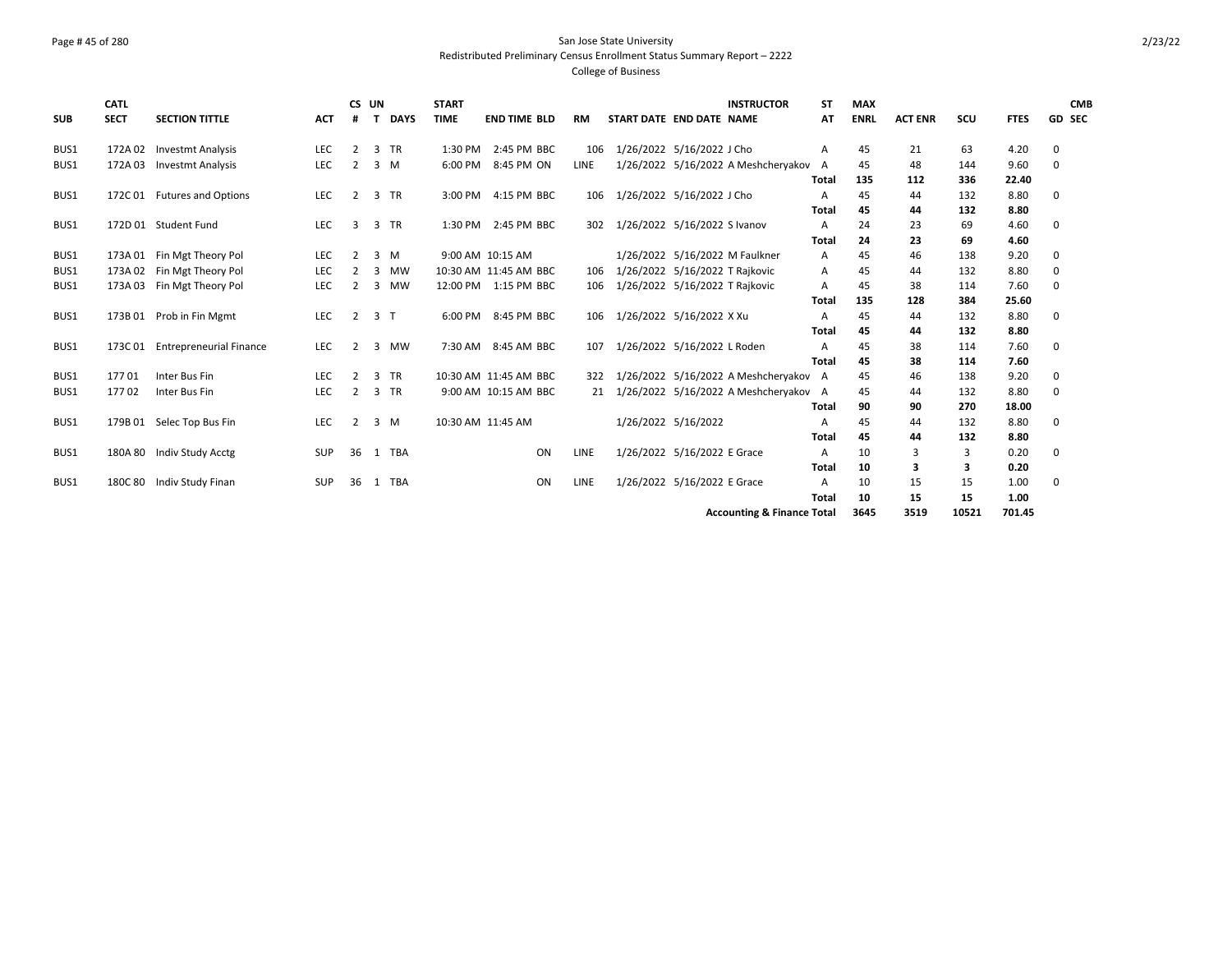## Page # 46 of 280 San Jose State University Redistributed Preliminary Census Enrollment Status Summary Report – 2222

| <b>SUB</b> | <b>CATL</b><br><b>SECT</b>        | <b>SECTION TITTLE</b>          | <b>ACT</b> | CS UN<br>#     |                     | T DAYS | <b>START</b><br><b>TIME</b> | <b>END TIME BLD</b>  |    | <b>RM</b> | START DATE END DATE NAME          |                               | <b>INSTRUCTOR</b>                       | <b>ST</b><br>AT   | <b>MAX</b><br><b>ENRL</b> | <b>ACT ENR</b> | scu      | <b>FTES</b>  | <b>CMB</b><br>GD SEC |
|------------|-----------------------------------|--------------------------------|------------|----------------|---------------------|--------|-----------------------------|----------------------|----|-----------|-----------------------------------|-------------------------------|-----------------------------------------|-------------------|---------------------------|----------------|----------|--------------|----------------------|
|            | <b>Business Graduate Programs</b> |                                |            |                |                     |        |                             |                      |    |           |                                   |                               |                                         |                   |                           |                |          |              |                      |
| <b>BUS</b> | 202 01                            | Managing Glob Econ             | LEC        | $\overline{2}$ | $3 \, M$            |        |                             | 6:00 PM 10:00 PM BBC |    | 21        |                                   | 3/21/2022 5/16/2022 J Wu      |                                         | А                 | 30                        | 30             | 90       | 7.50         | 30                   |
| <b>BUS</b> | 202 02                            | Managing Glob Econ             | LEC        | $\overline{2}$ | $3 \, M$            |        |                             | 6:00 PM 10:00 PM BBC |    | 22        |                                   | 3/21/2022 5/16/2022 E Vyas    |                                         | Α                 | 30                        | 30             | 90       | 7.50         | 30                   |
| <b>BUS</b> | 202 03                            | Managing Glob Econ             | LEC        | $\overline{2}$ | 3 <sub>T</sub>      |        |                             | 6:00 PM 10:00 PM BBC |    | 205       |                                   | 3/22/2022 5/16/2022 J Tan     |                                         | Α                 | 30                        | 28             | 84       | 7.00         | 28                   |
|            |                                   |                                |            |                |                     |        |                             |                      |    |           |                                   |                               |                                         | Total             | 90                        | 88             | 264      | 22.00        |                      |
| <b>BUS</b> | 220101                            | <b>Forensic Acctg</b>          | <b>LEC</b> | $\overline{2}$ | 3 TR                |        |                             | 1:30 PM 5:30 PM BBC  |    | 3         |                                   |                               | 4/5/2022 5/10/2022 G van Drunen         | $\mathsf{A}$      | 40                        | 23             | 69       | 5.75         | 23                   |
|            |                                   |                                |            |                |                     |        |                             |                      |    |           |                                   |                               |                                         | <b>Total</b>      | 40                        | 23             | 69       | 5.75         |                      |
| <b>BUS</b> |                                   | 220K 81 Practicum              | <b>LEC</b> | 2              |                     | 3 TBA  |                             |                      | ON | LINE      |                                   | 1/26/2022 3/8/2022 C Lycurgus |                                         | A                 | 30                        | 21             | 63       | 5.25         | 21                   |
|            |                                   |                                |            |                |                     |        |                             |                      |    |           |                                   |                               |                                         | <b>Total</b>      | 30                        | 21             | 63       | 5.25         |                      |
| <b>BUS</b> |                                   | 220M 81 Accounting Ethics      | <b>LEC</b> | 1              |                     | 3 TBA  |                             |                      | ON | LINE      |                                   | 1/26/2022 3/10/2022 J Zhang   |                                         | Α<br><b>Total</b> | 30<br>30                  | 25<br>25       | 75       | 6.25<br>6.25 | 25                   |
| <b>BUS</b> |                                   | 220U 01 IT Audit & Int Control | LEC        | $\overline{2}$ |                     | 3 MW   |                             | 1:30 PM 5:30 PM BBC  |    | 321       |                                   |                               | 3/14/2022 4/18/2022 E Huerta Espinosa   | A                 | 30                        | 23             | 75<br>69 | 5.75         | 23                   |
|            |                                   |                                |            |                |                     |        |                             |                      |    |           |                                   |                               |                                         | Total             | 30                        | 23             | 69       | 5.75         |                      |
| <b>BUS</b> |                                   | 220X 01 Bus Anal & Val Fin     | LEC        | 2              | 3 W                 |        |                             | 6:00 PM 10:00 PM BBC |    | 22        |                                   |                               | 3/23/2022 5/16/2022 M Faulkner          | A                 | 10                        | 4              | 12       | 1.00         | $\overline{4}$       |
|            |                                   |                                |            |                |                     |        |                             |                      |    |           |                                   |                               |                                         | Total             | 10                        | 4              | 12       | 1.00         |                      |
| <b>BUS</b> | 220Z 01                           | <b>Account Analytics</b>       | <b>LEC</b> | $\overline{2}$ | 3 F                 |        |                             | 9:30 AM 1:30 PM BBC  |    | 321       |                                   | 3/11/2022 5/16/2022 C Onita   |                                         | A                 | 30                        | 26             | 78       | 6.50         | 26                   |
|            |                                   |                                |            |                |                     |        |                             |                      |    |           |                                   |                               |                                         | Total             | 30                        | 26             | 78       | 6.50         |                      |
| <b>BUS</b> | 230 01                            | <b>Marketing Mgmt</b>          | <b>LEC</b> | 2              | $3 \, M$            |        |                             | 6:00 PM 10:00 PM BBC |    | 21        |                                   | 1/24/2022 3/19/2022 V Agarwal |                                         | Α                 | 30                        | 31             | 93       | 7.75         | 31                   |
| <b>BUS</b> | 230 02                            | <b>Marketing Mgmt</b>          | LEC        | 2              | $3 \, M$            |        |                             | 6:00 PM 10:00 PM BBC |    | 22        | 1/24/2022 3/19/2022 S Cash        |                               |                                         | Α                 | 30                        | 30             | 90       | 7.50         | 30                   |
| <b>BUS</b> | 23003                             | <b>Marketing Mgmt</b>          | LEC        |                | $2 \quad 3 \quad T$ |        |                             | 6:00 PM 10:00 PM BBC |    | 205       |                                   | 1/25/2022 3/19/2022 S Silver  |                                         | А                 | 30                        | 22             | 66       | 5.50         | 22                   |
|            |                                   |                                |            |                |                     |        |                             |                      |    |           |                                   |                               |                                         | <b>Total</b>      | 90                        | 83             | 249      | 20.75        |                      |
| <b>BUS</b> | 23104                             | Consumer Mkt Behav             | <b>SEM</b> | 5              | 3 W                 |        |                             | 6:00 PM 10:00 PM BBC |    | 21        | 3/23/2022 5/16/2022 H Lee         |                               |                                         | A                 | 40                        | 42             | 126      | 10.50        | 42                   |
|            |                                   |                                |            |                |                     |        |                             |                      |    |           |                                   |                               |                                         | Total             | 40                        | 42             | 126      | 10.50        |                      |
| <b>BUS</b> | 25001                             | Law & Ethics                   | <b>LEC</b> |                | $2 \quad 3 \quad T$ |        |                             | 6:00 PM 10:00 PM ON  |    | LINE      |                                   | 1/25/2022 3/19/2022 S Malos   |                                         | A                 | 30                        | 30             | 90       | 7.50         | 30                   |
| <b>BUS</b> | 25002                             | Law & Ethics                   | <b>LEC</b> | $\overline{2}$ | 3 W                 |        |                             | 6:00 PM 10:00 PM ON  |    | LINE      |                                   | 1/26/2022 3/19/2022 S Malos   |                                         | Α                 | 30                        | 29             | 87       | 7.25         | 29                   |
| <b>BUS</b> | 25003                             | Law & Ethics                   | <b>LEC</b> | $\overline{2}$ | 3 M                 |        |                             | 6:00 PM 10:00 PM BBC |    | 205       | 1/24/2022 3/19/2022 A Padwal      |                               |                                         | Α                 | 30                        | 31             | 93       | 7.75         | 31                   |
|            |                                   |                                |            |                |                     |        |                             |                      |    |           |                                   |                               |                                         | <b>Total</b>      | 90                        | 90             | 270      | 22.50        |                      |
| <b>BUS</b> | 255 04                            | Diversity Wkforce              | <b>LEC</b> |                | $2 \quad 3 \quad R$ |        |                             | 6:00 PM 10:00 PM BBC |    |           | 22 3/24/2022 5/16/2022 M Gavino   |                               |                                         | A                 | 40                        | 18             | 54       | 4.50         | 18                   |
|            |                                   |                                |            |                |                     |        |                             |                      |    |           |                                   |                               |                                         | <b>Total</b>      | 40                        | 18             | 54       | 4.50         |                      |
| <b>BUS</b> | 265 80                            | Silicon Valley Exp             | <b>LEC</b> | $\overline{2}$ |                     | 2 TBA  |                             |                      | ON | LINE      |                                   | 1/24/2022 5/16/2022 V Agarwal |                                         | Α                 | 60                        | 58             | 116      | 9.67         | 58                   |
|            |                                   |                                |            |                |                     |        |                             |                      |    |           |                                   |                               |                                         | <b>Total</b><br>A | 60                        | 58             | 116      | 9.67         |                      |
| <b>BUS</b> | 273 04                            | <b>Bus Valuation</b>           | <b>LEC</b> | 3              | 3 W                 |        |                             | 6:00 PM 10:00 PM BBC |    |           | 22 3/23/2022 5/16/2022 M Faulkner |                               |                                         | Total             | 30<br>30                  | 10<br>10       | 30<br>30 | 2.50<br>2.50 | 10                   |
| <b>BUS</b> | 28304                             | Entrepreneurship               | LEC        | $\overline{2}$ | 3 W                 |        |                             | 6:00 PM 10:00 PM BBC |    |           | 21 1/26/2022 3/19/2022 A Basu     |                               |                                         | A                 | 40                        | 11             | 33       | 2.75         | 11                   |
|            |                                   |                                |            |                |                     |        |                             |                      |    |           |                                   |                               |                                         | Total             | 40                        | 11             | 33       | 2.75         |                      |
| <b>BUS</b> | 286 04                            | Proj Mgmt                      | <b>LEC</b> | $\overline{2}$ | 3 R                 |        |                             | 6:00 PM 10:00 PM BBC |    |           | 21 1/27/2022 3/19/2022 X Qi       |                               |                                         | Α                 | 40                        | 41             | 123      | 10.25        | 41                   |
| <b>BUS</b> | 28605                             | Proj Mgmt                      | <b>LEC</b> | $\overline{2}$ | 3 R                 |        |                             | 6:00 PM 10:00 PM BBC |    | 21        | 3/24/2022 5/16/2022 X Qi          |                               |                                         | $\overline{A}$    | 40                        | 36             | 108      | 9.00         | 36                   |
|            |                                   |                                |            |                |                     |        |                             |                      |    |           |                                   |                               |                                         | Total             | 80                        | 77             | 231      | 19.25        |                      |
| <b>BUS</b> | 290 01                            | <b>Strategic Thinking</b>      | <b>LEC</b> | $\overline{2}$ | $3 \, M$            |        |                             | 6:00 PM 10:00 PM BBC |    | 130       |                                   | 1/31/2022 5/16/2022 G Radine  |                                         | A                 | 30                        | 35             | 105      | 8.75         | 35                   |
| <b>BUS</b> | 290 02                            | <b>Strategic Thinking</b>      | LEC        | $\overline{2}$ | 3 <sub>1</sub>      |        |                             | 6:00 PM 10:00 PM BBC |    |           | 22 1/25/2022 5/10/2022 T Kothari  |                               |                                         | Α                 | 30                        | 24             | 72       | 6.00         | 24                   |
|            |                                   |                                |            |                |                     |        |                             |                      |    |           |                                   |                               |                                         | Total             | 60                        | 59             | 177      | 14.75        |                      |
| <b>BUS</b> | 298C 80                           | CMBA Internship                | <b>SUP</b> | 48             |                     | 3 TBA  |                             |                      | ON | LINE      |                                   | 1/26/2022 5/16/2022           |                                         | A                 | 5                         | 0              | 0        | 0.00         | 0                    |
|            |                                   |                                |            |                |                     |        |                             |                      |    |           |                                   |                               |                                         | Total             | 5                         | 0              | 0        | 0.00         |                      |
| <b>BUS</b> | 298180                            | Applied Bus Intern             | <b>SUP</b> | 48             |                     | 1 TBA  |                             |                      | ON | LINE      |                                   |                               | 1/24/2022 5/16/2022 D Czerwinski        | Α                 | 5                         | 0              | $\Omega$ | 0.00         | $\Omega$             |
|            |                                   |                                |            |                |                     |        |                             |                      |    |           |                                   |                               |                                         | <b>Total</b>      | 5                         | 0              | 0        | 0.00         |                      |
|            |                                   |                                |            |                |                     |        |                             |                      |    |           |                                   |                               | <b>Business Graduate Programs Total</b> |                   | 800                       | 658            | 1916     | 159.67       |                      |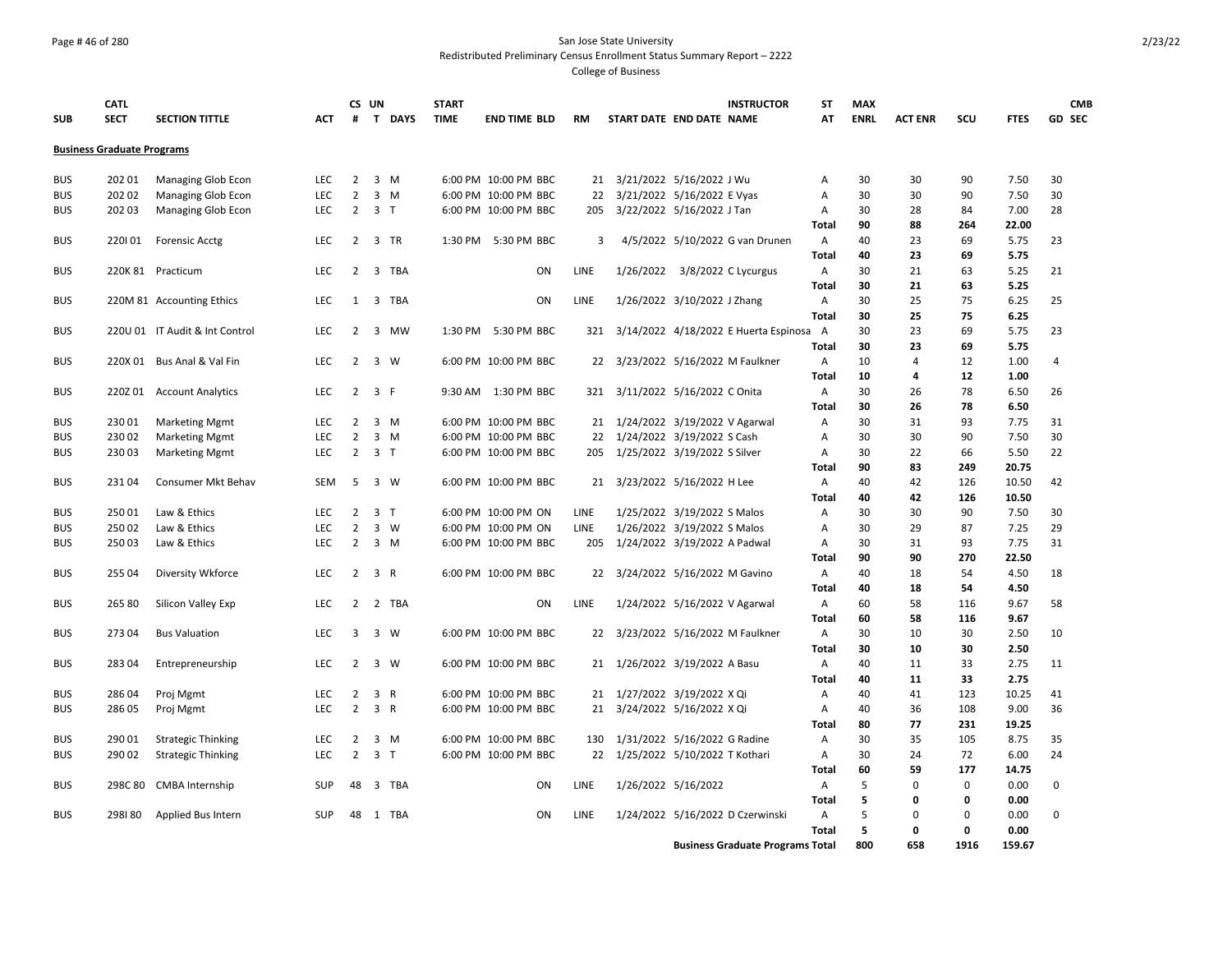## Page # 47 of 280 San Jose State University Redistributed Preliminary Census Enrollment Status Summary Report – 2222

| <b>SUB</b>                 | <b>CATL</b><br><b>SECT</b> | <b>SECTION TITTLE</b>                            | <b>ACT</b>        | CS UN<br>#                       | $\mathbf{T}$   | <b>DAYS</b> | <b>START</b><br><b>TIME</b> | <b>END TIME BLD</b>      | <b>RM</b>  | START DATE END DATE NAME     |                              | <b>INSTRUCTOR</b>                                                | ST<br>AT          | <b>MAX</b><br><b>ENRL</b> | <b>ACT ENR</b>      | scu                  | <b>FTES</b>    | <b>CMB</b><br>GD SEC    |        |
|----------------------------|----------------------------|--------------------------------------------------|-------------------|----------------------------------|----------------|-------------|-----------------------------|--------------------------|------------|------------------------------|------------------------------|------------------------------------------------------------------|-------------------|---------------------------|---------------------|----------------------|----------------|-------------------------|--------|
|                            |                            | <b>Hospitality, Tourism and Event Management</b> |                   |                                  |                |             |                             |                          |            |                              |                              |                                                                  |                   |                           |                     |                      |                |                         |        |
| <b>HSPM</b>                | 101                        | Intro Hospitality                                | <b>LEC</b>        | 2                                |                | 3 MW        |                             | 10:30 AM 11:45 AM IS     | 227        |                              |                              | 1/26/2022 5/16/2022 F Memarzadeh                                 | A<br><b>Total</b> | 40<br>40                  | 11<br>11            | 33<br>33             | 2.20<br>2.20   | $\mathbf 0$             |        |
| <b>HSPM</b>                | 1201                       | Cost Ctrl Hosp                                   | <b>SEM</b>        | 4                                | 3              | MW          |                             | 12:00 PM 1:15 PM IS      | 227        | 1/26/2022 5/16/2022 J Ha     |                              |                                                                  | A                 | 40                        | 17                  | 51                   | 3.40           | $\mathbf{0}$<br>C       |        |
| <b>NUFS</b>                | 1201                       | Cost Ctrl Hosp                                   | <b>SEM</b>        | $\overline{4}$                   |                | 3 MW        |                             | 12:00 PM 1:15 PM IS      | 227        | 1/26/2022 5/16/2022 J Ha     |                              |                                                                  | A                 | $\mathbf 0$               | $\mathbf{0}$        | $\mathbf{0}$         | 0.00           | 0 <sup>o</sup>          | $\ast$ |
|                            |                            |                                                  |                   |                                  |                |             |                             |                          |            |                              |                              |                                                                  | <b>Total</b>      | 40                        | 17                  | 51                   | 3.40           |                         |        |
| <b>HSPM</b>                | 8602                       | Special Events Mgt                               | <b>LEC</b>        | 1                                |                | 3 TBA       |                             |                          |            |                              |                              | 1/26/2022 5/16/2022 T Thompson                                   | A                 | 40                        | 34                  | 102                  | 6.80           | $\Omega$                |        |
|                            |                            |                                                  |                   |                                  |                |             |                             |                          |            |                              |                              |                                                                  | <b>Total</b>      | 40                        | 34                  | 102                  | 6.80           |                         |        |
| <b>HSPM</b>                | 102 01                     | Hotel & Lodging Op                               | <b>LEC</b>        | $\overline{2}$                   |                | 3 MW        |                             | 1:30 PM 2:45 PM IS       | 227        |                              |                              | 1/26/2022 5/16/2022 F Memarzadeh                                 | A                 | 40                        | $\overline{7}$      | 21                   | 1.40           | $\Omega$                |        |
|                            |                            |                                                  |                   |                                  |                |             |                             |                          |            |                              |                              |                                                                  | <b>Total</b>      | 40                        | $\overline{7}$      | 21                   | 1.40           |                         |        |
| <b>HSPM</b>                | 105 01                     | Finance in HSPM                                  | LEC               | $\overline{2}$                   | 3 F            |             |                             | 9:00 AM 11:45 AM ON      | LINE       |                              | 1/26/2022 5/16/2022 J Wu     |                                                                  | A                 | 45                        | 25                  | 75                   | 5.00           | $\mathbf 0$             |        |
|                            |                            |                                                  |                   |                                  |                |             |                             |                          |            |                              |                              |                                                                  | Total             | 45                        | 25                  | 75                   | 5.00           |                         |        |
| <b>HSPM</b>                | 108 80                     | <b>HSPM Info Sys</b>                             | LEC               | $\overline{2}$                   |                | 3 TBA       |                             | ON                       | LINE       |                              | 1/26/2022 5/16/2022 P Wey    |                                                                  | Α                 | 45                        | 25                  | 75                   | 5.00           | $\mathbf 0$             |        |
|                            |                            |                                                  |                   | $\overline{2}$                   |                |             |                             |                          |            |                              |                              |                                                                  | <b>Total</b>      | 45<br>40                  | 25<br>17            | 75                   | 5.00           | $\mathbf 0$             |        |
| <b>HSPM</b>                | 11101                      | <b>Custom &amp; Courtesy</b>                     | LEC               |                                  |                | 3 TR        |                             | 10:30 AM 11:45 AM IS     | 227        |                              |                              | 1/26/2022 5/16/2022 T Thompson                                   | Α<br><b>Total</b> | 40                        | 17                  | 51<br>51             | 3.40<br>3.40   |                         |        |
| <b>HSPM</b>                | 13080                      | <b>Hospitality Event</b>                         | <b>LEC</b>        | 2                                |                | 3 TR        |                             | 9:00 AM 10:15 AM ON      | LINE       |                              | 1/26/2022 5/16/2022 J Gao    |                                                                  | A                 | 45                        | 19                  | 57                   | 3.80           | $\mathbf 0$             |        |
|                            |                            |                                                  |                   |                                  |                |             |                             |                          |            |                              |                              |                                                                  | <b>Total</b>      | 45                        | 19                  | 57                   | 3.80           |                         |        |
| <b>HSPM</b>                | 14080                      | Mtg, Conv & Event                                | <b>LEC</b>        | 2                                |                | 3 TBA       |                             | <b>ON</b>                | LINE       |                              | 1/26/2022 5/16/2022 J Gao    |                                                                  | A                 | 45                        | 45                  | 135                  | 9.00           | $\Omega$                |        |
|                            |                            |                                                  |                   |                                  |                |             |                             |                          |            |                              |                              |                                                                  | <b>Total</b>      | 45                        | 45                  | 135                  | 9.00           |                         |        |
| <b>HSPM</b>                | 141 02                     | <b>Resort Club Mgmt</b>                          | <b>LEC</b>        |                                  | 2 3 TR         |             |                             | 10:30 AM 11:45 AM ON     | LINE       |                              | 1/26/2022 5/16/2022 J Gao    |                                                                  | A                 | 45                        | 24                  | 72                   | 4.80           | $\Omega$                |        |
|                            |                            |                                                  |                   |                                  |                |             |                             |                          |            |                              |                              |                                                                  | Total             | 45                        | 24                  | 72                   | 4.80           |                         |        |
| <b>HSPM</b>                | 142 01                     | <b>Tradeshow Mgnt</b>                            | LEC               | $\overline{2}$                   | 3 TR           |             |                             | 1:30 PM 2:45 PM IS       | 227        | 1/26/2022 5/16/2022 T Yen    |                              |                                                                  | Α                 | 40                        | 13                  | 39                   | 2.60           | $\mathbf 0$             |        |
|                            |                            |                                                  |                   |                                  |                |             |                             |                          |            |                              |                              |                                                                  | <b>Total</b>      | 40                        | 13                  | 39                   | 2.60           |                         |        |
| <b>HSPM</b>                | 143 01                     | <b>Tour Destination</b>                          | LEC               | $\overline{2}$                   |                | 3 TBA       |                             | ON                       | LINE       |                              |                              | 1/26/2022 5/16/2022 F Memarzadeh                                 | A                 | 45                        | 31                  | 93                   | 6.20           | $\mathbf 0$             |        |
|                            |                            |                                                  |                   |                                  |                |             |                             |                          |            |                              |                              |                                                                  | <b>Total</b>      | 45                        | 31                  | 93                   | 6.20           |                         |        |
| <b>HSPM</b>                | 148 01                     | Wine Appreciation                                | <b>LEC</b>        | 2                                | 3 <sub>1</sub> |             | 3:00 PM                     | 5:45 PM IS               | 227        |                              |                              | 1/26/2022 5/16/2022 A Ocegueda                                   | A                 | 40                        | 38                  | 114                  | 7.60           | $\mathbf 0$<br>$\Omega$ |        |
| <b>HSPM</b><br><b>HSPM</b> | 148 02<br>14803            | Wine Appreciation                                | <b>LEC</b><br>LEC | $\overline{2}$<br>$\overline{2}$ | 3 <sub>1</sub> | 3 W         | 6:00 PM<br>3:00 PM          | 8:45 PM IS<br>5:45 PM IS | 227<br>227 |                              |                              | 1/26/2022 5/16/2022 A Ocegueda<br>1/26/2022 5/16/2022 A Ocegueda | Α<br>Α            | 40<br>40                  | 39<br>40            | 117<br>120           | 7.80<br>8.05   | 1                       |        |
| <b>HSPM</b>                | 148 04                     | Wine Appreciation<br>Wine Appreciation           | LEC               | $\overline{2}$                   |                | $3 \quad W$ | 6:00 PM                     | 8:45 PM IS               | 227        |                              |                              | 1/26/2022 5/16/2022 A Ocegueda                                   | Α                 | 40                        | 39                  | 117                  | 7.85           | $\mathbf{1}$            |        |
|                            |                            |                                                  |                   |                                  |                |             |                             |                          |            |                              |                              |                                                                  | Total             | 160                       | 156                 | 468                  | 31.30          |                         |        |
| <b>HSPM</b>                | 14901                      | <b>Beer Appreciation</b>                         | <b>LEC</b>        | 2                                |                | 3 M         | 3:00 PM                     | 5:45 PM IS               | 227        |                              | 1/26/2022 5/16/2022 J Dworak |                                                                  | A                 | 40                        | 40                  | 120                  | 8.00           | 0                       |        |
| <b>HSPM</b>                | 14902                      | <b>Beer Appreciation</b>                         | <b>LEC</b>        | $\overline{2}$                   | 3 R            |             | 3:00 PM                     | 5:45 PM IS               | 227        | 1/26/2022 5/16/2022 J Dworak |                              |                                                                  | A                 | 40                        | 39                  | 117                  | 7.80           | $\Omega$                |        |
|                            |                            |                                                  |                   |                                  |                |             |                             |                          |            |                              |                              |                                                                  | <b>Total</b>      | 80                        | 79                  | 237                  | 15.80          |                         |        |
| <b>HSPM</b>                | 154 01                     | Revenue Management                               | LEC               | $\overline{2}$                   |                | 3 TBA       |                             | ON                       | LINE       |                              | 1/26/2022 5/16/2022 Y Huang  |                                                                  | Α                 | 45                        | 25                  | 75                   | 5.00           | $\mathbf 0$             |        |
|                            |                            |                                                  |                   |                                  |                |             |                             |                          |            |                              |                              |                                                                  | Total             | 45                        | 25                  | 75                   | 5.00           |                         |        |
| <b>HSPM</b>                | 17701                      | <b>HSPM Service Mgnt</b>                         | <b>LEC</b>        | 2                                |                | 3 TR        |                             | 12:00 PM 1:15 PM IS      | 227        |                              | 1/26/2022 5/16/2022 J Ha     |                                                                  | A                 | 40                        | 35                  | 105                  | 7.00           | $\mathbf 0$             |        |
|                            |                            |                                                  |                   |                                  |                |             |                             |                          |            |                              |                              |                                                                  | Total             | 40                        | 35                  | 105                  | 7.00           |                         |        |
| <b>HSPM</b>                | 18001                      | <b>Individual Studies</b>                        | <b>SUP</b>        | 36                               |                | 3 TBA       |                             | ΟN                       | LINE       |                              | 1/26/2022 5/16/2022 T Yen    |                                                                  | A                 | 5                         | 1                   | 3                    | 0.20           | $\mathbf 0$             |        |
|                            |                            |                                                  |                   |                                  |                |             |                             |                          |            |                              |                              |                                                                  | Total             | 5                         | 1                   | 3                    | 0.20           |                         |        |
| <b>HSPM</b>                | 19101                      | <b>HSPM</b> Internship                           | <b>SUP</b>        | 36                               |                | 1 TBA       |                             | <b>ON</b>                | LINE       |                              | 1/26/2022 5/16/2022 T Yen    |                                                                  | $\overline{A}$    | 5                         | 1                   | $\mathbf{1}$         | 0.07           | $\Omega$                |        |
|                            |                            |                                                  |                   |                                  |                |             |                             |                          |            |                              |                              |                                                                  | <b>Total</b>      | 5<br>845                  | $\mathbf{1}$<br>565 | $\mathbf{1}$<br>1693 | 0.07<br>112.97 |                         |        |
|                            |                            |                                                  |                   |                                  |                |             |                             |                          |            |                              |                              | <b>Hospitality, Tourism and Event Management Total</b>           |                   |                           |                     |                      |                |                         |        |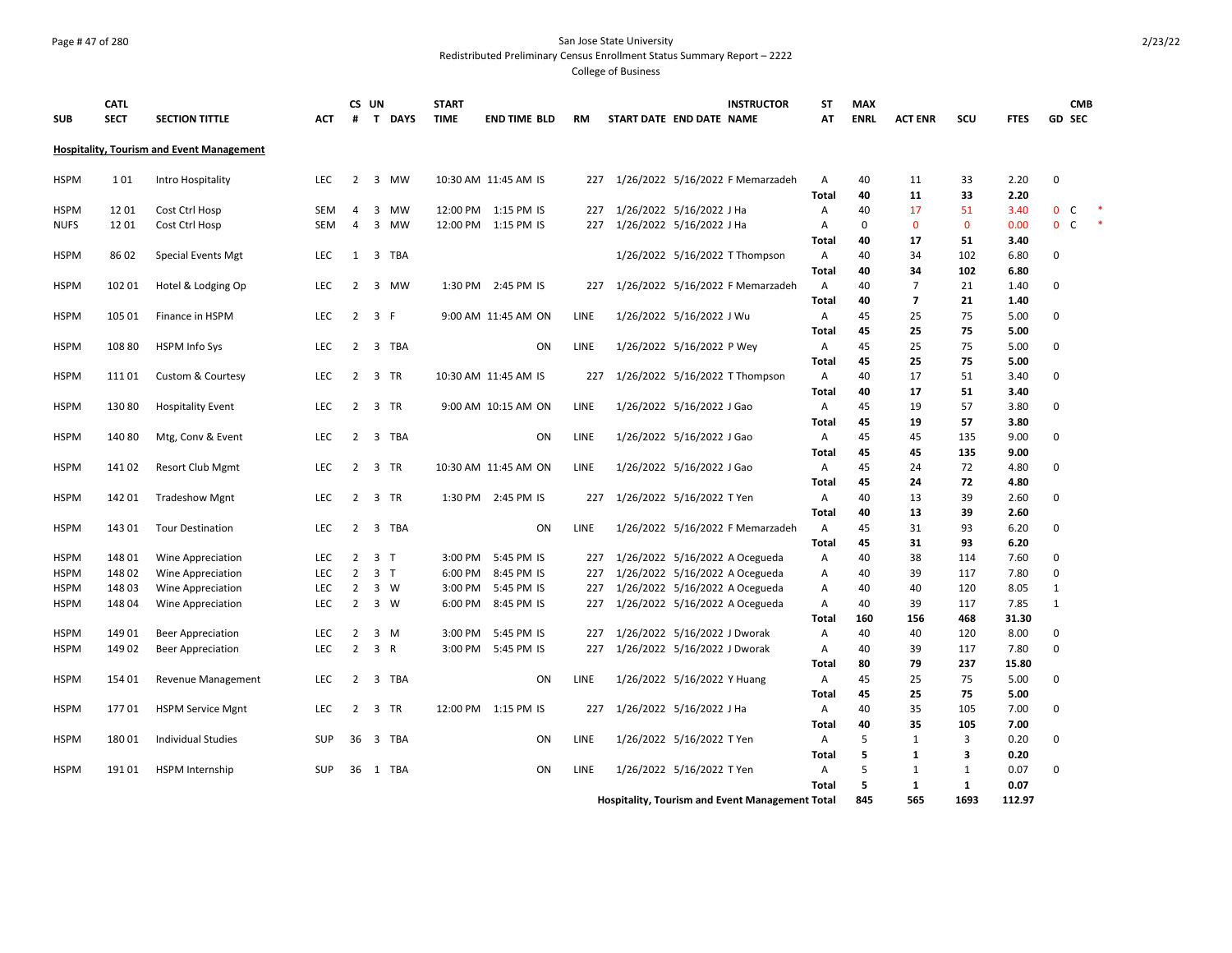## Page # 48 of 280 San Jose State University Redistributed Preliminary Census Enrollment Status Summary Report – 2222

|                  | <b>CATL</b>                               |                             |            |                | CS UN                   |           | <b>START</b> |                       |             |                                  |                                | <b>INSTRUCTOR</b>                | SΤ           | <b>MAX</b>  |                |      |             | <b>CMB</b>     |
|------------------|-------------------------------------------|-----------------------------|------------|----------------|-------------------------|-----------|--------------|-----------------------|-------------|----------------------------------|--------------------------------|----------------------------------|--------------|-------------|----------------|------|-------------|----------------|
| <b>SUB</b>       | <b>SECT</b>                               | <b>SECTION TITTLE</b>       | <b>ACT</b> | #              |                         | T DAYS    | <b>TIME</b>  | <b>END TIME BLD</b>   | <b>RM</b>   | START DATE END DATE NAME         |                                |                                  | AT           | <b>ENRL</b> | <b>ACT ENR</b> | SCU  | <b>FTES</b> | GD SEC         |
|                  | <b>Marketing &amp; Business Analytics</b> |                             |            |                |                         |           |              |                       |             |                                  |                                |                                  |              |             |                |      |             |                |
|                  |                                           |                             |            |                |                         |           |              |                       |             |                                  |                                |                                  |              |             |                |      |             |                |
| BUS <sub>2</sub> | 90 01                                     | <b>Bus Statistics</b>       | <b>SEM</b> | 4              |                         | 3 MW      |              | 12:00 PM 1:15 PM BBC  | 320         |                                  | 1/26/2022 5/16/2022 H Eisips   |                                  | A            | 45          | 49             | 147  | 9.80        | $\Omega$       |
| BUS2             | 90 02                                     | <b>Bus Statistics</b>       | <b>SEM</b> | 4              | $\overline{3}$          | TR        | 3:00 PM      | 4:15 PM BBC           | 224         |                                  |                                | 1/26/2022 5/16/2022 A Kalinowski | А            | 45          | 42             | 126  | 8.40        | $\mathbf 0$    |
| BUS2             | 90 03                                     | <b>Bus Statistics</b>       | <b>SEM</b> | 4              | 3 <sub>T</sub>          |           | 6:00 PM      | 8:45 PM BBC           | 204         | 1/26/2022 5/16/2022 J Johnson    |                                |                                  | Α            | 119         | 119            | 357  | 23.80       | $\Omega$       |
| BUS2             | 90 04                                     | <b>Bus Statistics</b>       | SEM        | 4              | 3 R                     |           | 6:00 PM      | 8:45 PM BBC           | 224         | 1/26/2022 5/16/2022 S Silver     |                                |                                  | А            | 45          | 35             | 105  | 7.00        | 0              |
| BUS <sub>2</sub> | 90 80                                     | <b>Bus Statistics</b>       | <b>SEM</b> | $\overline{4}$ |                         | 3 TR      |              | 1:30 PM 2:45 PM ON    | LINE        |                                  | 1/26/2022 5/16/2022 S Tian     |                                  | Α            | 119         | 117            | 351  | 23.40       | $\mathbf 0$    |
| BUS2             | 90 81                                     | <b>Bus Statistics</b>       | <b>SEM</b> | 4              |                         | 3 TBA     |              | ON                    | <b>LINE</b> |                                  | 1/26/2022 5/16/2022 S Silver   |                                  | Α            | 45          | 41             | 123  | 8.20        | $\mathbf 0$    |
|                  |                                           |                             |            |                |                         |           |              |                       |             |                                  |                                |                                  | Total        | 418         | 403            | 1209 | 80.60       |                |
| BUS <sub>2</sub> | 130 01                                    | Intro to Marketing          | <b>LEC</b> | $\overline{2}$ | $\overline{\mathbf{3}}$ | <b>MW</b> |              | 12:00 PM 1:15 PM BBC  | 22          | 1/26/2022 5/16/2022 D Shaw       |                                |                                  | A            | 45          | 44             | 132  | 8.80        | $\Omega$       |
| BUS <sub>2</sub> | 130 02                                    | Intro to Marketing          | LEC        | $\overline{2}$ | 3                       | МW        | 1:30 PM      | 2:45 PM BBC           | 22          |                                  | 1/26/2022 5/16/2022 D Shaw     |                                  | А            | 45          | 43             | 129  | 8.60        | $\Omega$       |
| BUS2             | 13003                                     | Intro to Marketing          | <b>LEC</b> | $\overline{2}$ |                         | 3 MW      |              | 4:30 PM 5:45 PM BBC   | 22          | 1/26/2022 5/16/2022 D Shaw       |                                |                                  | А            | 45          | 42             | 126  | 8.45        | $\mathbf{1}$   |
| BUS <sub>2</sub> | 13004                                     | Intro to Marketing          | <b>LEC</b> | $\overline{2}$ |                         | 3 TR      |              | 9:00 AM 10:15 AM BBC  | 224         |                                  | 1/26/2022 5/16/2022 T Louie    |                                  | А            | 45          | 45             | 135  | 9.00        | $\Omega$       |
| BUS <sub>2</sub> | 130 05                                    | Intro to Marketing          | <b>LEC</b> | $\overline{2}$ |                         | 3 TR      |              | 10:30 AM 11:45 AM BBC | 224         |                                  | 1/26/2022 5/16/2022 T Louie    |                                  | Α            | 45          | 44             | 132  | 8.80        | $\Omega$       |
| BUS <sub>2</sub> | 130 06                                    | Intro to Marketing          | <b>LEC</b> | $\overline{2}$ | 3                       | <b>TR</b> |              | 10:30 AM 11:45 AM BBC | 103         |                                  | 1/26/2022 5/16/2022 G Vinuales |                                  | A            | 45          | 45             | 135  | 9.00        | $\Omega$       |
| BUS2             | 130 07                                    | Intro to Marketing          | LEC        | $\overline{2}$ |                         | 3 TR      |              | 12:00 PM 1:15 PM BBC  | 224         |                                  | 1/26/2022 5/16/2022 T Louie    |                                  | А            | 45          | 44             | 132  | 8.80        | $\Omega$       |
| BUS2             | 13008                                     | Intro to Marketing          | <b>LEC</b> | $\overline{2}$ |                         | 3 TR      | 1:30 PM      | 2:45 PM BBC           | 324         |                                  | 1/26/2022 5/16/2022 Y Huang    |                                  | A            | 45          | 45             | 135  | 9.00        | $\Omega$       |
| BUS <sub>2</sub> | 13009                                     | Intro to Marketing          | <b>LEC</b> | $\overline{2}$ |                         | 3 TR      | 3:00 PM      | 4:15 PM BBC           | 324         | 1/26/2022 5/16/2022 Y Huang      |                                |                                  | А            | 45          | 44             | 132  | 8.80        | 0              |
| BUS <sub>2</sub> | 130 10                                    | Intro to Marketing          | <b>LEC</b> | $\overline{2}$ | 3 <sub>1</sub>          |           |              | 6:00 PM 8:45 PM BBC   | 324         | 1/26/2022 5/16/2022 M Rajan      |                                |                                  | Α            | 45          | 42             | 126  | 8.40        | $\mathbf 0$    |
| BUS <sub>2</sub> | 130 80                                    | Intro to Marketing          | <b>LEC</b> | $\overline{2}$ |                         | 3 TBA     |              | <b>ON</b>             | LINE        |                                  | 1/26/2022 5/16/2022 M Rajan    |                                  | А            | 45          | 45             | 135  | 9.00        | $\Omega$       |
| BUS <sub>2</sub> | 13081                                     | Intro to Marketing          | LEC        | $\overline{2}$ |                         | 3 TBA     |              | ON                    | LINE        |                                  | 1/26/2022 5/16/2022 M Rajan    |                                  | A            | 45          | 44             | 132  | 8.80        | $\mathbf 0$    |
| BUS <sub>2</sub> | 13082                                     | Intro to Marketing          | LEC        | $\overline{2}$ |                         | 3 TBA     |              | ON                    | LINE        |                                  | 1/26/2022 5/16/2022 M Easter   |                                  | A            | 45          | 45             | 135  | 9.00        | $\Omega$       |
| BUS <sub>2</sub> | 13083                                     | Intro to Marketing          | <b>LEC</b> | $2^{\circ}$    |                         | 3 TBA     |              | ON                    | LINE        |                                  | 1/26/2022 5/16/2022 M Easter   |                                  | А            | 45          | 44             | 132  | 8.80        | $\Omega$       |
| BUS2             | 13084                                     | Intro to Marketing          | LEC        | $\overline{2}$ |                         | 3 TBA     |              | ON                    | LINE        |                                  | 1/26/2022 5/16/2022 M Easter   |                                  | А            | 45          | 41             | 123  | 8.20        | $\mathbf 0$    |
| BUS <sub>2</sub> | 13085                                     | Intro to Marketing          | <b>LEC</b> | $\overline{2}$ |                         | 3 TBA     |              | ON                    | LINE        |                                  | 1/26/2022 5/16/2022 M Merz     |                                  | А            | 45          | 45             | 135  | 9.00        | $\Omega$       |
| BUS2             | 130 86                                    | Intro to Marketing          | <b>LEC</b> | $\overline{2}$ |                         | 3 TBA     |              | ON                    | LINE        |                                  | 1/26/2022 5/16/2022 M Merz     |                                  | А            | 45          | 45             | 135  | 9.10        | $\overline{2}$ |
| BUS <sub>2</sub> | 13087                                     | Intro to Marketing          | <b>LEC</b> | $2^{\circ}$    |                         | 3 M       |              | 6:00 PM 8:45 PM ON    | LINE        |                                  | 1/26/2022 5/16/2022 W Easter   |                                  | A            | 45          | 42             | 126  | 8.40        | $\Omega$       |
| BUS <sub>2</sub> | 13088                                     | Intro to Marketing          | LEC        | $\overline{2}$ |                         | 3 TR      |              | 10:30 AM 11:45 AM ON  | LINE        |                                  | 1/26/2022 5/16/2022 K Gehrt    |                                  | A            | 45          | 41             | 123  | 8.20        | $\Omega$       |
| BUS <sub>2</sub> | 13089                                     | Intro to Marketing          | LEC        | $\overline{2}$ |                         | 3 TR      |              | 12:00 PM 1:15 PM ON   | LINE        |                                  | 1/26/2022 5/16/2022 K Gehrt    |                                  | Α            | 45          | 41             | 123  | 8.20        | $\Omega$       |
|                  |                                           |                             |            |                |                         |           |              |                       |             |                                  |                                |                                  | <b>Total</b> | 900         | 871            | 2613 | 174.35      |                |
| BUS <sub>2</sub> |                                           | 131A 01 Bus-to-Bus Mktg     | <b>LEC</b> | $\overline{2}$ |                         | 3 MW      |              | 9:00 AM 10:15 AM BBC  | 324         | 1/26/2022 5/16/2022 S Lilienthal |                                |                                  | Α            | 45          | 48             | 144  | 9.60        | 0              |
|                  |                                           |                             |            |                |                         |           |              |                       |             |                                  |                                |                                  | <b>Total</b> | 45          | 48             | 144  | 9.60        |                |
| BUS2             |                                           | 131D 01 Mkt in New Ventures | LEC        | $\mathbf{1}$   | 3                       | <b>MW</b> |              | 12:00 PM 1:15 PM BBC  | 105         |                                  | 1/26/2022 5/16/2022 D McFeely  |                                  | Α            | 45          | 34             | 102  | 6.80        | 0              |
| BUS <sub>2</sub> |                                           | 131D 02 Mkt in New Ventures | LEC        | $\mathbf{1}$   | $\overline{3}$          | <b>MW</b> |              | 10:30 AM 11:45 AM BBC | 103         | 1/26/2022 5/16/2022 D McFeely    |                                |                                  | A            | 45          | 30             | 90   | 6.00        | $\Omega$       |
|                  |                                           |                             |            |                |                         |           |              |                       |             |                                  |                                |                                  | Total        | 90          | 64             | 192  | 12.80       |                |
| BUS <sub>2</sub> |                                           | 133A 01 Interntl Marketing  | <b>SEM</b> | 4              | $\overline{\mathbf{3}}$ | <b>MW</b> |              | 9:00 AM 10:15 AM BBC  | 320         |                                  |                                | 1/26/2022 5/16/2022 P Munaganti  | Α            | 45          | 44             | 132  | 8.80        | 0              |
| BUS <sub>2</sub> | 133A 02                                   | <b>Interntl Marketing</b>   | <b>SEM</b> | $\overline{4}$ |                         | 3 TR      |              | 1:30 PM 2:45 PM BBC   | 105         | 1/26/2022 5/16/2022 J Fadiman    |                                |                                  | Α            | 45          | 42             | 126  | 8.40        | $\Omega$       |
| BUS <sub>2</sub> |                                           | 133A 80 Interntl Marketing  | <b>SEM</b> | $\overline{4}$ |                         | 3 MW      |              | 10:30 AM 11:45 AM ON  | LINE        |                                  |                                | 1/26/2022 5/16/2022 P Munaganti  | Α            | 45          | 49             | 147  | 9.80        | $\Omega$       |
|                  |                                           |                             |            |                |                         |           |              |                       |             |                                  |                                |                                  | <b>Total</b> | 135         | 135            | 405  | 27.00       |                |
| BUS <sub>2</sub> |                                           | 133C 01 Int Mktg: Dev Nat   | <b>LEC</b> | $2^{\circ}$    | 3 W                     |           |              | 6:00 PM 8:45 PM BBC   | 105         | 1/26/2022 5/16/2022 J Fadiman    |                                |                                  | A            | 45          | 30             | 90   | 6.00        | $\Omega$       |
|                  |                                           |                             |            |                |                         |           |              |                       |             |                                  |                                |                                  | <b>Total</b> | 45          | 30             | 90   | 6.00        |                |
| BUS <sub>2</sub> |                                           | 134A 01 Consumer Behavior   | <b>SEM</b> | $\overline{4}$ | $3 \, M$                |           | 3:00 PM      | 5:45 PM BBC           | 320         | 1/26/2022 5/16/2022 H Lee        |                                |                                  | Α            | 45          | 44             | 132  | 8.80        | $\Omega$       |
| BUS2             | 134A 80                                   | <b>Consumer Behavior</b>    | <b>SEM</b> | 4              | 3 <sub>T</sub>          |           |              | 3:00 PM 5:45 PM ON    | LINE        |                                  | 1/26/2022 5/16/2022 H Lee      |                                  | А            | 45          | 45             | 135  | 9.00        | $\mathbf 0$    |
| BUS2             |                                           | 134A 81 Consumer Behavior   | <b>SEM</b> | $\overline{4}$ |                         | 3 TBA     |              | ON                    | LINE        |                                  | 1/26/2022 5/16/2022 J Bechkoff |                                  | А            | 45          | 45             | 135  | 9.00        | $\Omega$       |
| BUS <sub>2</sub> |                                           | 134A 82 Consumer Behavior   | <b>SEM</b> | 4              |                         | 3 TBA     |              | <b>ON</b>             | LINE        |                                  | 1/26/2022 5/16/2022 J Bechkoff |                                  | Α            | 45          | 45             | 135  | 9.00        | $\mathbf 0$    |
|                  |                                           |                             |            |                |                         |           |              |                       |             |                                  |                                |                                  | Total        | 180         | 179            | 537  | 35.80       |                |
| BUS <sub>2</sub> |                                           | 134B 01 Marketing Com       | <b>SEM</b> | 4              |                         | 3 TR      |              | 10:30 AM 11:45 AM BBC | 326         |                                  | 1/26/2022 5/16/2022 B Makani   |                                  | Α            | 45          | 45             | 135  | 9.00        | $\Omega$       |
| BUS2             |                                           | 134B 02 Marketing Com       | SEM        | $\overline{4}$ | 3 <sub>T</sub>          |           |              | 6:00 PM 8:45 PM BBC   |             | 224 1/26/2022 5/16/2022 G Castro |                                |                                  | Α            | 45          | 45             | 135  | 9.00        | $\Omega$       |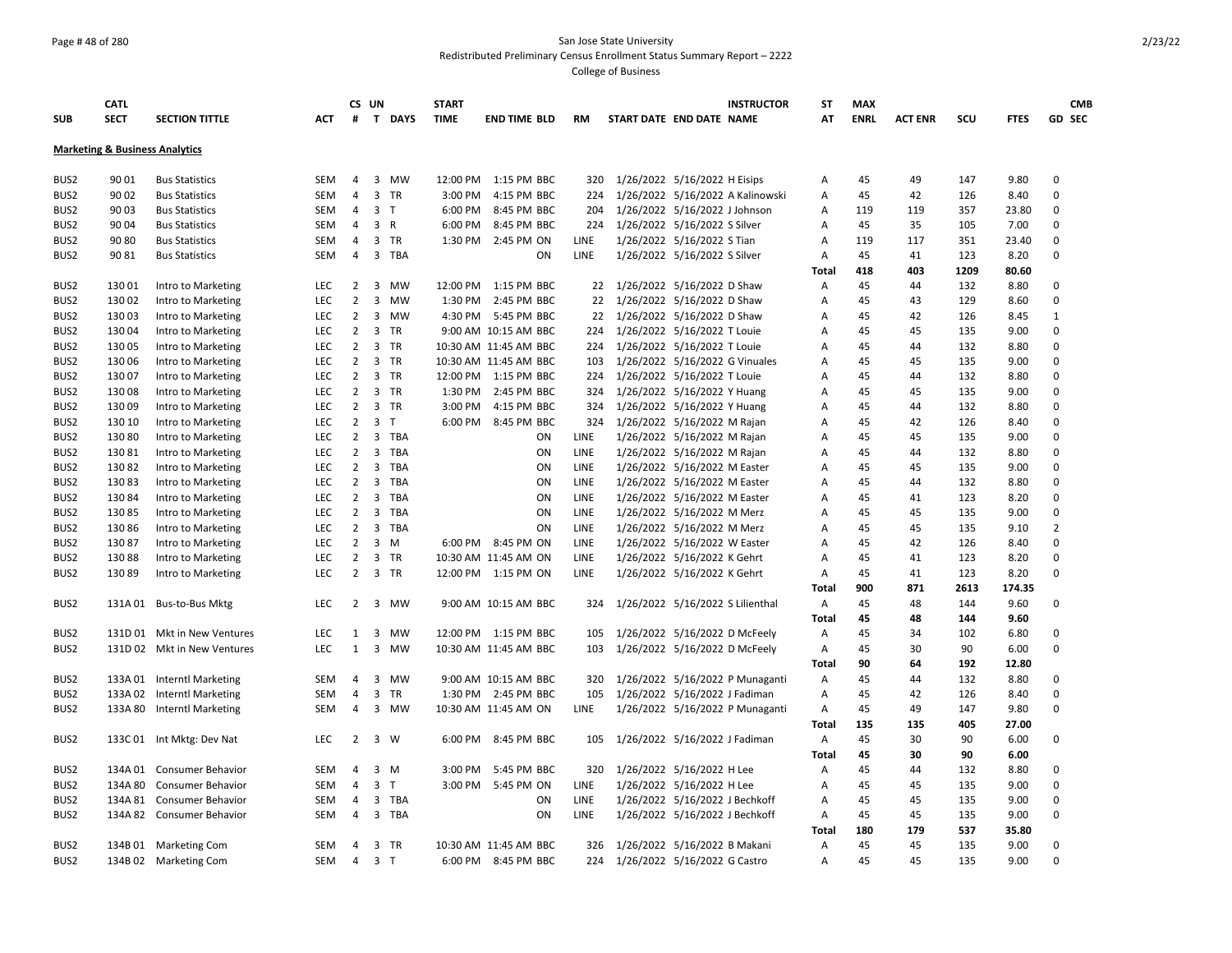### Page # 49 of 280 San Jose State University Redistributed Preliminary Census Enrollment Status Summary Report – 2222 College of Business

| T DAYS<br><b>TIME</b><br>AT<br><b>ENRL</b><br><b>ACT ENR</b><br>SCU<br><b>FTES</b><br><b>GD SEC</b><br><b>SUB</b><br><b>SECT</b><br><b>SECTION TITTLE</b><br><b>ACT</b><br>#<br><b>END TIME BLD</b><br><b>RM</b><br>START DATE END DATE NAME<br><b>Marketing Com</b><br>6:00 PM<br>8:45 PM ON<br>8.80<br>0<br>BUS <sub>2</sub><br>134B 80<br><b>SEM</b><br>4<br>3 M<br>LINE<br>1/26/2022 5/16/2022 G Castro<br>A<br>45<br>44<br>132<br>0<br>3 TR<br>45<br>9.00<br>BUS2<br>134B 81<br><b>Marketing Com</b><br><b>SEM</b><br>1:30 PM<br>2:45 PM ON<br>LINE<br>1/26/2022 5/16/2022 B Makani<br>A<br>45<br>135<br>4<br>180<br>179<br>537<br>35.80<br><b>Total</b><br>134C 80<br>1:30 PM<br>LINE<br>1/26/2022 5/16/2022 G Vinuales<br>45<br>135<br>9.00<br>0<br>BUS <sub>2</sub><br>SMM<br><b>LEC</b><br>2<br>3 TR<br>2:45 PM ON<br>Α<br>45<br>LEC<br>$2^{\circ}$<br>3 TR<br>O<br>BUS <sub>2</sub><br>134C 81 SMM<br>3:00 PM<br>4:15 PM ON<br>LINE<br>1/26/2022 5/16/2022 G Vinuales<br>A<br>45<br>45<br>135<br>9.00<br>90<br>90<br>270<br>18.00<br><b>Total</b><br>BUS2<br>135 80<br>Sales Management<br><b>SEM</b><br>$\overline{4}$<br>3 W<br>6:00 PM<br>8:45 PM ON<br>LINE<br>1/26/2022 5/16/2022 B Boveda<br>Α<br>45<br>46<br>138<br>9.20<br>0<br>45<br>46<br>138<br>9.20<br><b>Total</b><br>9:00 AM 10:15 AM BBC<br>1/26/2022 5/16/2022 M Merz<br>A<br>45<br>132<br>8.80<br>0<br>BUS <sub>2</sub><br>135B 01 Services Marketing<br>LEC<br>2 3 TR<br>326<br>44<br>132<br>45<br>44<br>8.80<br><b>Total</b><br>BUS2<br><b>Product Development</b><br>6:00 PM<br>8:45 PM BBC<br>1/26/2022 5/16/2022 V Agarwal<br>45<br>48<br>144<br>9.60<br>0<br>13601<br>SEM<br>4<br>3 W<br>224<br>Α<br><b>Total</b><br>45<br>48<br>144<br>9.60<br><b>LEC</b><br>3<br>X<br>$\mathbf{0}$<br>$\mathbf 0$<br>0<br>BUS2<br>137A 01 Soft Skills<br>0<br>0.00<br>$\overline{2}$<br>3 TBA<br>0<br>137A 80 Soft Skills<br><b>LEC</b><br>ON<br>LINE<br>1/26/2022 5/16/2022 J Bechkoff<br>A<br>45<br>44<br>132<br>8.80<br>BUS <sub>2</sub><br>45<br>44<br>132<br>8.80<br>Total<br>BUS2<br>LEC<br>$2^{\circ}$<br>3 M<br>4:30 PM 7:15 PM BBC<br>1/26/2022 5/16/2022 H Eisips<br>А<br>45<br>33<br>99<br>6.60<br>0<br>137H 01 Mkt Honors Practicum<br>105<br>45<br>33<br>99<br>6.60<br>Total<br>137S01<br>LEC<br>$\mathbf{0}$<br>$\Omega$<br>0.00<br>0<br>BUS <sub>2</sub><br><b>Mkt Special Topics</b><br>3<br>х<br>0<br>$\Omega$<br>$\Omega$<br>$\Omega$<br>BUS <sub>2</sub><br>137S02<br><b>Mkt Special Topics</b><br><b>LEC</b><br>3<br>X<br>$\Omega$<br>0.00<br>$2^{\circ}$<br>3 R<br>22 1/26/2022 5/16/2022 A Pagonas<br>0<br>BUS <sub>2</sub><br>137S03<br><b>Mkt Special Topics</b><br><b>LEC</b><br>3:00 PM 5:45 PM BBC<br>A<br>45<br>44<br>132<br>8.80<br>45<br>132<br>44<br>8.80<br>Total<br>BUS2<br>13801<br><b>Mktg Research</b><br><b>SEM</b><br>3 TR<br>10:30 AM 11:45 AM BBC<br>1/26/2022 5/16/2022 J Zhang<br>45<br>132<br>8.80<br>0<br>324<br>Α<br>44<br>4<br>BUS2<br>138 80<br>Mktg Research<br>3:00 PM<br>LINE<br>1/26/2022 5/16/2022 R Sibley<br>45<br>129<br>8.60<br>0<br>SEM<br>3 M<br>5:45 PM ON<br>Α<br>43<br>4<br>BUS2<br>138 81<br><b>Mktg Research</b><br><b>SEM</b><br>3 M<br>6:00 PM<br>8:45 PM ON<br>LINE<br>1/26/2022 5/16/2022 R Sibley<br>45<br>44<br>132<br>8.80<br>0<br>4<br>Α<br>13882<br>3 TBA<br>ON<br>LINE<br>45<br>51<br>10.20<br>0<br>BUS <sub>2</sub><br><b>Mktg Research</b><br><b>SEM</b><br>4<br>1/26/2022 5/16/2022 J Zhang<br>Α<br>153<br><b>Total</b><br>180<br>182<br>546<br>36.40<br>13901<br>6:00 PM<br>8:45 PM BBC<br>1/26/2022 5/16/2022 B Boveda<br>Α<br>45<br>47<br>9.40<br>0<br>BUS <sub>2</sub><br><b>Marketing Manage</b><br><b>SEM</b><br>4<br>3 M<br>320<br>141<br>$\Omega$<br>139 02<br>3 TR<br>90<br>BUS2<br><b>Marketing Manage</b><br><b>SEM</b><br>7:30 AM<br>8:45 AM BBC<br>224<br>1/26/2022 5/16/2022 K Gehrt<br>45<br>30<br>6.00<br>4<br>Α<br>BUS2<br>13980<br><b>SEM</b><br>3 <sub>T</sub><br>3:00 PM<br>5:45 PM ON<br>LINE<br>1/26/2022 5/16/2022 R Sibley<br>45<br>46<br>138<br>9.20<br>$\Omega$<br><b>Marketing Manage</b><br>4<br>Α<br>$3 \quad W$<br>3:00 PM<br>132<br>8.80<br>0<br>BUS2<br>13981<br><b>Marketing Manage</b><br><b>SEM</b><br>4<br>5:45 PM ON<br>LINE<br>1/26/2022 5/16/2022 R Sibley<br>A<br>45<br>44<br><b>Total</b><br>180<br>167<br>501<br>33.40<br>$\overline{A}$<br>0.07<br>0<br>BUS2<br>180F02<br>Indiv Study Mktg<br><b>SUP</b><br>36<br>1 TBA<br>1/26/2022 5/16/2022 M Merz<br>10<br>1<br>1<br>$\mathbf{1}$<br>10<br>$\mathbf{1}$<br>0.07<br>Total<br>190 01<br>1/26/2022 5/16/2022 O Yu<br>45<br>43<br>129<br>8.60<br>0<br>BUS <sub>2</sub><br><b>Quant Bus Analysis</b><br><b>SEM</b><br>3<br>MW<br>9:00 AM 10:15 AM BBC<br>A<br>4<br>224<br>45<br>0<br>BUS2<br>190 02<br><b>Quant Bus Analysis</b><br>3<br><b>MW</b><br>10:30 AM 11:45 AM BBC<br>224<br>1/26/2022 5/16/2022 O Yu<br>A<br>43<br>129<br>8.60<br>SEM<br>4<br>BUS2<br>190 03<br><b>Quant Bus Analysis</b><br>12:00 PM 1:15 PM BBC<br>1/26/2022 5/16/2022 W Easter<br>45<br>44<br>132<br>8.80<br>0<br><b>SEM</b><br>3<br>MW<br>224<br>A<br>4<br>1/26/2022 5/16/2022 O Yu<br>32<br>96<br>0<br>BUS <sub>2</sub><br>190 04<br><b>Quant Bus Analysis</b><br>SEM<br>3 MW<br>3:00 PM<br>4:15 PM BBC<br>22<br>A<br>45<br>6.40<br>4<br>0<br>BUS <sub>2</sub><br>190 05<br><b>Quant Bus Analysis</b><br>3 M<br>6:00 PM<br>8:45 PM BBC<br>1/26/2022 5/16/2022 N Chugh<br>45<br>45<br>135<br>9.00<br><b>SEM</b><br>4<br>224<br>A<br>0<br>BUS <sub>2</sub><br>190 06<br><b>Quant Bus Analysis</b><br><b>SEM</b><br>4<br>3 TR<br>9:00 AM 10:15 AM BBC<br>324<br>1/26/2022 5/16/2022 A Kalinowski<br>A<br>45<br>45<br>135<br>9.00<br>0<br>BUS2<br>190 07<br><b>Quant Bus Analysis</b><br>3 TR<br>10:30 AM 11:45 AM BBC<br>1/26/2022 5/16/2022 A Kalinowski<br>119<br>105<br>315<br>21.00<br>SEM<br>4<br>202<br>Α<br>0<br>BUS <sub>2</sub><br>190 08<br>3 TR<br>1:30 PM<br>1/26/2022 5/16/2022 A Kalinowski<br>45<br>41<br>123<br>8.20<br><b>Quant Bus Analysis</b><br><b>SEM</b><br>4<br>2:45 PM BBC<br>224<br>Α<br>BUS2<br>190 09<br>3 TR<br>3:00 PM<br>4:15 PM BBC<br>1/26/2022 5/16/2022 M Madadi<br>119<br>354<br>23.60<br>0<br><b>Quant Bus Analysis</b><br><b>SEM</b><br>4<br>202<br>A<br>118<br>0<br>BUS2<br>190 10<br><b>Quant Bus Analysis</b><br><b>SEM</b><br>4<br>3 <sub>1</sub><br>6:00 PM<br>8:45 PM BBC<br>202<br>1/26/2022 5/16/2022 B Boveda<br>119<br>120<br>360<br>24.00<br>Α<br>$3 \quad W$<br>0<br>BUS2<br>190 11<br><b>Quant Bus Analysis</b><br><b>SEM</b><br>4<br>6:00 PM<br>8:45 PM BBC<br>320<br>1/26/2022 5/16/2022 M Klein<br>A<br>45<br>44<br>132<br>8.80<br>0<br>BUS2<br>190 12<br><b>Quant Bus Analysis</b><br>3<br>$\mathsf{R}$<br>6:00 PM<br>202<br>1/26/2022 5/16/2022 G Castro<br>119<br><b>SEM</b><br>4<br>8:45 PM BBC<br>A<br>118<br>354<br>23.60<br>BUS2<br>190 80<br>1/26/2022 5/16/2022 K Yagci Sokat<br>45<br>9.00<br>0<br><b>Quant Bus Analysis</b><br>SEM<br>3<br>MW<br>9:00 AM 10:15 AM ON<br>LINE<br>A<br>45<br>135<br>4<br>45<br>9.00<br>0<br>BUS2<br>190 81<br><b>Quant Bus Analysis</b><br><b>SEM</b><br>$\overline{3}$<br>MW<br>10:30 AM 11:45 AM ON<br>LINE<br>1/26/2022 5/16/2022 K Yagci Sokat<br>A<br>45<br>135<br>4<br><b>Total</b><br>926<br>888<br>2664<br>177.60 | <b>CATL</b> |  | CS UN |  | <b>START</b> |  |  | <b>INSTRUCTOR</b> | <b>ST</b> | <b>MAX</b> |  |  | <b>CMB</b> |
|-----------------------------------------------------------------------------------------------------------------------------------------------------------------------------------------------------------------------------------------------------------------------------------------------------------------------------------------------------------------------------------------------------------------------------------------------------------------------------------------------------------------------------------------------------------------------------------------------------------------------------------------------------------------------------------------------------------------------------------------------------------------------------------------------------------------------------------------------------------------------------------------------------------------------------------------------------------------------------------------------------------------------------------------------------------------------------------------------------------------------------------------------------------------------------------------------------------------------------------------------------------------------------------------------------------------------------------------------------------------------------------------------------------------------------------------------------------------------------------------------------------------------------------------------------------------------------------------------------------------------------------------------------------------------------------------------------------------------------------------------------------------------------------------------------------------------------------------------------------------------------------------------------------------------------------------------------------------------------------------------------------------------------------------------------------------------------------------------------------------------------------------------------------------------------------------------------------------------------------------------------------------------------------------------------------------------------------------------------------------------------------------------------------------------------------------------------------------------------------------------------------------------------------------------------------------------------------------------------------------------------------------------------------------------------------------------------------------------------------------------------------------------------------------------------------------------------------------------------------------------------------------------------------------------------------------------------------------------------------------------------------------------------------------------------------------------------------------------------------------------------------------------------------------------------------------------------------------------------------------------------------------------------------------------------------------------------------------------------------------------------------------------------------------------------------------------------------------------------------------------------------------------------------------------------------------------------------------------------------------------------------------------------------------------------------------------------------------------------------------------------------------------------------------------------------------------------------------------------------------------------------------------------------------------------------------------------------------------------------------------------------------------------------------------------------------------------------------------------------------------------------------------------------------------------------------------------------------------------------------------------------------------------------------------------------------------------------------------------------------------------------------------------------------------------------------------------------------------------------------------------------------------------------------------------------------------------------------------------------------------------------------------------------------------------------------------------------------------------------------------------------------------------------------------------------------------------------------------------------------------------------------------------------------------------------------------------------------------------------------------------------------------------------------------------------------------------------------------------------------------------------------------------------------------------------------------------------------------------------------------------------------------------------------------------------------------------------------------------------------------------------------------------------------------------------------------------------------------------------------------------------------------------------------------------------------------------------------------------------------------------------------------------------------------------------------------------------------------------------------------------------------------------------------------------------------------------------------------------------------------------------------------------------------------------------------------------------------------------------------------------------------------------------------------------------------------------------------------------------------------------------------------------------------------------------------------------------------------------------------------------------------------------------------------------------------------------------------------------------------------------------------------------------------------------------------------------------------------------------------------------------------------------------------------------------------------------------------------------------------------------------------------------------------------------------------------------------------------------------------------------------------------------------------------------------------------------------------------------------------------------------------------------------------------------------------------------------------------------------------------------------------------------------------------------------------------------------------------------------------------------------------------------------------------------------------------------------------------------------------------|-------------|--|-------|--|--------------|--|--|-------------------|-----------|------------|--|--|------------|
|                                                                                                                                                                                                                                                                                                                                                                                                                                                                                                                                                                                                                                                                                                                                                                                                                                                                                                                                                                                                                                                                                                                                                                                                                                                                                                                                                                                                                                                                                                                                                                                                                                                                                                                                                                                                                                                                                                                                                                                                                                                                                                                                                                                                                                                                                                                                                                                                                                                                                                                                                                                                                                                                                                                                                                                                                                                                                                                                                                                                                                                                                                                                                                                                                                                                                                                                                                                                                                                                                                                                                                                                                                                                                                                                                                                                                                                                                                                                                                                                                                                                                                                                                                                                                                                                                                                                                                                                                                                                                                                                                                                                                                                                                                                                                                                                                                                                                                                                                                                                                                                                                                                                                                                                                                                                                                                                                                                                                                                                                                                                                                                                                                                                                                                                                                                                                                                                                                                                                                                                                                                                                                                                                                                                                                                                                                                                                                                                                                                                                                                                                                                                                                                                                                                                                                                                                                                                                                                                                                                                                                                                                                                                                                                                                                               |             |  |       |  |              |  |  |                   |           |            |  |  |            |
|                                                                                                                                                                                                                                                                                                                                                                                                                                                                                                                                                                                                                                                                                                                                                                                                                                                                                                                                                                                                                                                                                                                                                                                                                                                                                                                                                                                                                                                                                                                                                                                                                                                                                                                                                                                                                                                                                                                                                                                                                                                                                                                                                                                                                                                                                                                                                                                                                                                                                                                                                                                                                                                                                                                                                                                                                                                                                                                                                                                                                                                                                                                                                                                                                                                                                                                                                                                                                                                                                                                                                                                                                                                                                                                                                                                                                                                                                                                                                                                                                                                                                                                                                                                                                                                                                                                                                                                                                                                                                                                                                                                                                                                                                                                                                                                                                                                                                                                                                                                                                                                                                                                                                                                                                                                                                                                                                                                                                                                                                                                                                                                                                                                                                                                                                                                                                                                                                                                                                                                                                                                                                                                                                                                                                                                                                                                                                                                                                                                                                                                                                                                                                                                                                                                                                                                                                                                                                                                                                                                                                                                                                                                                                                                                                                               |             |  |       |  |              |  |  |                   |           |            |  |  |            |
|                                                                                                                                                                                                                                                                                                                                                                                                                                                                                                                                                                                                                                                                                                                                                                                                                                                                                                                                                                                                                                                                                                                                                                                                                                                                                                                                                                                                                                                                                                                                                                                                                                                                                                                                                                                                                                                                                                                                                                                                                                                                                                                                                                                                                                                                                                                                                                                                                                                                                                                                                                                                                                                                                                                                                                                                                                                                                                                                                                                                                                                                                                                                                                                                                                                                                                                                                                                                                                                                                                                                                                                                                                                                                                                                                                                                                                                                                                                                                                                                                                                                                                                                                                                                                                                                                                                                                                                                                                                                                                                                                                                                                                                                                                                                                                                                                                                                                                                                                                                                                                                                                                                                                                                                                                                                                                                                                                                                                                                                                                                                                                                                                                                                                                                                                                                                                                                                                                                                                                                                                                                                                                                                                                                                                                                                                                                                                                                                                                                                                                                                                                                                                                                                                                                                                                                                                                                                                                                                                                                                                                                                                                                                                                                                                                               |             |  |       |  |              |  |  |                   |           |            |  |  |            |
|                                                                                                                                                                                                                                                                                                                                                                                                                                                                                                                                                                                                                                                                                                                                                                                                                                                                                                                                                                                                                                                                                                                                                                                                                                                                                                                                                                                                                                                                                                                                                                                                                                                                                                                                                                                                                                                                                                                                                                                                                                                                                                                                                                                                                                                                                                                                                                                                                                                                                                                                                                                                                                                                                                                                                                                                                                                                                                                                                                                                                                                                                                                                                                                                                                                                                                                                                                                                                                                                                                                                                                                                                                                                                                                                                                                                                                                                                                                                                                                                                                                                                                                                                                                                                                                                                                                                                                                                                                                                                                                                                                                                                                                                                                                                                                                                                                                                                                                                                                                                                                                                                                                                                                                                                                                                                                                                                                                                                                                                                                                                                                                                                                                                                                                                                                                                                                                                                                                                                                                                                                                                                                                                                                                                                                                                                                                                                                                                                                                                                                                                                                                                                                                                                                                                                                                                                                                                                                                                                                                                                                                                                                                                                                                                                                               |             |  |       |  |              |  |  |                   |           |            |  |  |            |
|                                                                                                                                                                                                                                                                                                                                                                                                                                                                                                                                                                                                                                                                                                                                                                                                                                                                                                                                                                                                                                                                                                                                                                                                                                                                                                                                                                                                                                                                                                                                                                                                                                                                                                                                                                                                                                                                                                                                                                                                                                                                                                                                                                                                                                                                                                                                                                                                                                                                                                                                                                                                                                                                                                                                                                                                                                                                                                                                                                                                                                                                                                                                                                                                                                                                                                                                                                                                                                                                                                                                                                                                                                                                                                                                                                                                                                                                                                                                                                                                                                                                                                                                                                                                                                                                                                                                                                                                                                                                                                                                                                                                                                                                                                                                                                                                                                                                                                                                                                                                                                                                                                                                                                                                                                                                                                                                                                                                                                                                                                                                                                                                                                                                                                                                                                                                                                                                                                                                                                                                                                                                                                                                                                                                                                                                                                                                                                                                                                                                                                                                                                                                                                                                                                                                                                                                                                                                                                                                                                                                                                                                                                                                                                                                                                               |             |  |       |  |              |  |  |                   |           |            |  |  |            |
|                                                                                                                                                                                                                                                                                                                                                                                                                                                                                                                                                                                                                                                                                                                                                                                                                                                                                                                                                                                                                                                                                                                                                                                                                                                                                                                                                                                                                                                                                                                                                                                                                                                                                                                                                                                                                                                                                                                                                                                                                                                                                                                                                                                                                                                                                                                                                                                                                                                                                                                                                                                                                                                                                                                                                                                                                                                                                                                                                                                                                                                                                                                                                                                                                                                                                                                                                                                                                                                                                                                                                                                                                                                                                                                                                                                                                                                                                                                                                                                                                                                                                                                                                                                                                                                                                                                                                                                                                                                                                                                                                                                                                                                                                                                                                                                                                                                                                                                                                                                                                                                                                                                                                                                                                                                                                                                                                                                                                                                                                                                                                                                                                                                                                                                                                                                                                                                                                                                                                                                                                                                                                                                                                                                                                                                                                                                                                                                                                                                                                                                                                                                                                                                                                                                                                                                                                                                                                                                                                                                                                                                                                                                                                                                                                                               |             |  |       |  |              |  |  |                   |           |            |  |  |            |
|                                                                                                                                                                                                                                                                                                                                                                                                                                                                                                                                                                                                                                                                                                                                                                                                                                                                                                                                                                                                                                                                                                                                                                                                                                                                                                                                                                                                                                                                                                                                                                                                                                                                                                                                                                                                                                                                                                                                                                                                                                                                                                                                                                                                                                                                                                                                                                                                                                                                                                                                                                                                                                                                                                                                                                                                                                                                                                                                                                                                                                                                                                                                                                                                                                                                                                                                                                                                                                                                                                                                                                                                                                                                                                                                                                                                                                                                                                                                                                                                                                                                                                                                                                                                                                                                                                                                                                                                                                                                                                                                                                                                                                                                                                                                                                                                                                                                                                                                                                                                                                                                                                                                                                                                                                                                                                                                                                                                                                                                                                                                                                                                                                                                                                                                                                                                                                                                                                                                                                                                                                                                                                                                                                                                                                                                                                                                                                                                                                                                                                                                                                                                                                                                                                                                                                                                                                                                                                                                                                                                                                                                                                                                                                                                                                               |             |  |       |  |              |  |  |                   |           |            |  |  |            |
|                                                                                                                                                                                                                                                                                                                                                                                                                                                                                                                                                                                                                                                                                                                                                                                                                                                                                                                                                                                                                                                                                                                                                                                                                                                                                                                                                                                                                                                                                                                                                                                                                                                                                                                                                                                                                                                                                                                                                                                                                                                                                                                                                                                                                                                                                                                                                                                                                                                                                                                                                                                                                                                                                                                                                                                                                                                                                                                                                                                                                                                                                                                                                                                                                                                                                                                                                                                                                                                                                                                                                                                                                                                                                                                                                                                                                                                                                                                                                                                                                                                                                                                                                                                                                                                                                                                                                                                                                                                                                                                                                                                                                                                                                                                                                                                                                                                                                                                                                                                                                                                                                                                                                                                                                                                                                                                                                                                                                                                                                                                                                                                                                                                                                                                                                                                                                                                                                                                                                                                                                                                                                                                                                                                                                                                                                                                                                                                                                                                                                                                                                                                                                                                                                                                                                                                                                                                                                                                                                                                                                                                                                                                                                                                                                                               |             |  |       |  |              |  |  |                   |           |            |  |  |            |
|                                                                                                                                                                                                                                                                                                                                                                                                                                                                                                                                                                                                                                                                                                                                                                                                                                                                                                                                                                                                                                                                                                                                                                                                                                                                                                                                                                                                                                                                                                                                                                                                                                                                                                                                                                                                                                                                                                                                                                                                                                                                                                                                                                                                                                                                                                                                                                                                                                                                                                                                                                                                                                                                                                                                                                                                                                                                                                                                                                                                                                                                                                                                                                                                                                                                                                                                                                                                                                                                                                                                                                                                                                                                                                                                                                                                                                                                                                                                                                                                                                                                                                                                                                                                                                                                                                                                                                                                                                                                                                                                                                                                                                                                                                                                                                                                                                                                                                                                                                                                                                                                                                                                                                                                                                                                                                                                                                                                                                                                                                                                                                                                                                                                                                                                                                                                                                                                                                                                                                                                                                                                                                                                                                                                                                                                                                                                                                                                                                                                                                                                                                                                                                                                                                                                                                                                                                                                                                                                                                                                                                                                                                                                                                                                                                               |             |  |       |  |              |  |  |                   |           |            |  |  |            |
|                                                                                                                                                                                                                                                                                                                                                                                                                                                                                                                                                                                                                                                                                                                                                                                                                                                                                                                                                                                                                                                                                                                                                                                                                                                                                                                                                                                                                                                                                                                                                                                                                                                                                                                                                                                                                                                                                                                                                                                                                                                                                                                                                                                                                                                                                                                                                                                                                                                                                                                                                                                                                                                                                                                                                                                                                                                                                                                                                                                                                                                                                                                                                                                                                                                                                                                                                                                                                                                                                                                                                                                                                                                                                                                                                                                                                                                                                                                                                                                                                                                                                                                                                                                                                                                                                                                                                                                                                                                                                                                                                                                                                                                                                                                                                                                                                                                                                                                                                                                                                                                                                                                                                                                                                                                                                                                                                                                                                                                                                                                                                                                                                                                                                                                                                                                                                                                                                                                                                                                                                                                                                                                                                                                                                                                                                                                                                                                                                                                                                                                                                                                                                                                                                                                                                                                                                                                                                                                                                                                                                                                                                                                                                                                                                                               |             |  |       |  |              |  |  |                   |           |            |  |  |            |
|                                                                                                                                                                                                                                                                                                                                                                                                                                                                                                                                                                                                                                                                                                                                                                                                                                                                                                                                                                                                                                                                                                                                                                                                                                                                                                                                                                                                                                                                                                                                                                                                                                                                                                                                                                                                                                                                                                                                                                                                                                                                                                                                                                                                                                                                                                                                                                                                                                                                                                                                                                                                                                                                                                                                                                                                                                                                                                                                                                                                                                                                                                                                                                                                                                                                                                                                                                                                                                                                                                                                                                                                                                                                                                                                                                                                                                                                                                                                                                                                                                                                                                                                                                                                                                                                                                                                                                                                                                                                                                                                                                                                                                                                                                                                                                                                                                                                                                                                                                                                                                                                                                                                                                                                                                                                                                                                                                                                                                                                                                                                                                                                                                                                                                                                                                                                                                                                                                                                                                                                                                                                                                                                                                                                                                                                                                                                                                                                                                                                                                                                                                                                                                                                                                                                                                                                                                                                                                                                                                                                                                                                                                                                                                                                                                               |             |  |       |  |              |  |  |                   |           |            |  |  |            |
|                                                                                                                                                                                                                                                                                                                                                                                                                                                                                                                                                                                                                                                                                                                                                                                                                                                                                                                                                                                                                                                                                                                                                                                                                                                                                                                                                                                                                                                                                                                                                                                                                                                                                                                                                                                                                                                                                                                                                                                                                                                                                                                                                                                                                                                                                                                                                                                                                                                                                                                                                                                                                                                                                                                                                                                                                                                                                                                                                                                                                                                                                                                                                                                                                                                                                                                                                                                                                                                                                                                                                                                                                                                                                                                                                                                                                                                                                                                                                                                                                                                                                                                                                                                                                                                                                                                                                                                                                                                                                                                                                                                                                                                                                                                                                                                                                                                                                                                                                                                                                                                                                                                                                                                                                                                                                                                                                                                                                                                                                                                                                                                                                                                                                                                                                                                                                                                                                                                                                                                                                                                                                                                                                                                                                                                                                                                                                                                                                                                                                                                                                                                                                                                                                                                                                                                                                                                                                                                                                                                                                                                                                                                                                                                                                                               |             |  |       |  |              |  |  |                   |           |            |  |  |            |
|                                                                                                                                                                                                                                                                                                                                                                                                                                                                                                                                                                                                                                                                                                                                                                                                                                                                                                                                                                                                                                                                                                                                                                                                                                                                                                                                                                                                                                                                                                                                                                                                                                                                                                                                                                                                                                                                                                                                                                                                                                                                                                                                                                                                                                                                                                                                                                                                                                                                                                                                                                                                                                                                                                                                                                                                                                                                                                                                                                                                                                                                                                                                                                                                                                                                                                                                                                                                                                                                                                                                                                                                                                                                                                                                                                                                                                                                                                                                                                                                                                                                                                                                                                                                                                                                                                                                                                                                                                                                                                                                                                                                                                                                                                                                                                                                                                                                                                                                                                                                                                                                                                                                                                                                                                                                                                                                                                                                                                                                                                                                                                                                                                                                                                                                                                                                                                                                                                                                                                                                                                                                                                                                                                                                                                                                                                                                                                                                                                                                                                                                                                                                                                                                                                                                                                                                                                                                                                                                                                                                                                                                                                                                                                                                                                               |             |  |       |  |              |  |  |                   |           |            |  |  |            |
|                                                                                                                                                                                                                                                                                                                                                                                                                                                                                                                                                                                                                                                                                                                                                                                                                                                                                                                                                                                                                                                                                                                                                                                                                                                                                                                                                                                                                                                                                                                                                                                                                                                                                                                                                                                                                                                                                                                                                                                                                                                                                                                                                                                                                                                                                                                                                                                                                                                                                                                                                                                                                                                                                                                                                                                                                                                                                                                                                                                                                                                                                                                                                                                                                                                                                                                                                                                                                                                                                                                                                                                                                                                                                                                                                                                                                                                                                                                                                                                                                                                                                                                                                                                                                                                                                                                                                                                                                                                                                                                                                                                                                                                                                                                                                                                                                                                                                                                                                                                                                                                                                                                                                                                                                                                                                                                                                                                                                                                                                                                                                                                                                                                                                                                                                                                                                                                                                                                                                                                                                                                                                                                                                                                                                                                                                                                                                                                                                                                                                                                                                                                                                                                                                                                                                                                                                                                                                                                                                                                                                                                                                                                                                                                                                                               |             |  |       |  |              |  |  |                   |           |            |  |  |            |
|                                                                                                                                                                                                                                                                                                                                                                                                                                                                                                                                                                                                                                                                                                                                                                                                                                                                                                                                                                                                                                                                                                                                                                                                                                                                                                                                                                                                                                                                                                                                                                                                                                                                                                                                                                                                                                                                                                                                                                                                                                                                                                                                                                                                                                                                                                                                                                                                                                                                                                                                                                                                                                                                                                                                                                                                                                                                                                                                                                                                                                                                                                                                                                                                                                                                                                                                                                                                                                                                                                                                                                                                                                                                                                                                                                                                                                                                                                                                                                                                                                                                                                                                                                                                                                                                                                                                                                                                                                                                                                                                                                                                                                                                                                                                                                                                                                                                                                                                                                                                                                                                                                                                                                                                                                                                                                                                                                                                                                                                                                                                                                                                                                                                                                                                                                                                                                                                                                                                                                                                                                                                                                                                                                                                                                                                                                                                                                                                                                                                                                                                                                                                                                                                                                                                                                                                                                                                                                                                                                                                                                                                                                                                                                                                                                               |             |  |       |  |              |  |  |                   |           |            |  |  |            |
|                                                                                                                                                                                                                                                                                                                                                                                                                                                                                                                                                                                                                                                                                                                                                                                                                                                                                                                                                                                                                                                                                                                                                                                                                                                                                                                                                                                                                                                                                                                                                                                                                                                                                                                                                                                                                                                                                                                                                                                                                                                                                                                                                                                                                                                                                                                                                                                                                                                                                                                                                                                                                                                                                                                                                                                                                                                                                                                                                                                                                                                                                                                                                                                                                                                                                                                                                                                                                                                                                                                                                                                                                                                                                                                                                                                                                                                                                                                                                                                                                                                                                                                                                                                                                                                                                                                                                                                                                                                                                                                                                                                                                                                                                                                                                                                                                                                                                                                                                                                                                                                                                                                                                                                                                                                                                                                                                                                                                                                                                                                                                                                                                                                                                                                                                                                                                                                                                                                                                                                                                                                                                                                                                                                                                                                                                                                                                                                                                                                                                                                                                                                                                                                                                                                                                                                                                                                                                                                                                                                                                                                                                                                                                                                                                                               |             |  |       |  |              |  |  |                   |           |            |  |  |            |
|                                                                                                                                                                                                                                                                                                                                                                                                                                                                                                                                                                                                                                                                                                                                                                                                                                                                                                                                                                                                                                                                                                                                                                                                                                                                                                                                                                                                                                                                                                                                                                                                                                                                                                                                                                                                                                                                                                                                                                                                                                                                                                                                                                                                                                                                                                                                                                                                                                                                                                                                                                                                                                                                                                                                                                                                                                                                                                                                                                                                                                                                                                                                                                                                                                                                                                                                                                                                                                                                                                                                                                                                                                                                                                                                                                                                                                                                                                                                                                                                                                                                                                                                                                                                                                                                                                                                                                                                                                                                                                                                                                                                                                                                                                                                                                                                                                                                                                                                                                                                                                                                                                                                                                                                                                                                                                                                                                                                                                                                                                                                                                                                                                                                                                                                                                                                                                                                                                                                                                                                                                                                                                                                                                                                                                                                                                                                                                                                                                                                                                                                                                                                                                                                                                                                                                                                                                                                                                                                                                                                                                                                                                                                                                                                                                               |             |  |       |  |              |  |  |                   |           |            |  |  |            |
|                                                                                                                                                                                                                                                                                                                                                                                                                                                                                                                                                                                                                                                                                                                                                                                                                                                                                                                                                                                                                                                                                                                                                                                                                                                                                                                                                                                                                                                                                                                                                                                                                                                                                                                                                                                                                                                                                                                                                                                                                                                                                                                                                                                                                                                                                                                                                                                                                                                                                                                                                                                                                                                                                                                                                                                                                                                                                                                                                                                                                                                                                                                                                                                                                                                                                                                                                                                                                                                                                                                                                                                                                                                                                                                                                                                                                                                                                                                                                                                                                                                                                                                                                                                                                                                                                                                                                                                                                                                                                                                                                                                                                                                                                                                                                                                                                                                                                                                                                                                                                                                                                                                                                                                                                                                                                                                                                                                                                                                                                                                                                                                                                                                                                                                                                                                                                                                                                                                                                                                                                                                                                                                                                                                                                                                                                                                                                                                                                                                                                                                                                                                                                                                                                                                                                                                                                                                                                                                                                                                                                                                                                                                                                                                                                                               |             |  |       |  |              |  |  |                   |           |            |  |  |            |
|                                                                                                                                                                                                                                                                                                                                                                                                                                                                                                                                                                                                                                                                                                                                                                                                                                                                                                                                                                                                                                                                                                                                                                                                                                                                                                                                                                                                                                                                                                                                                                                                                                                                                                                                                                                                                                                                                                                                                                                                                                                                                                                                                                                                                                                                                                                                                                                                                                                                                                                                                                                                                                                                                                                                                                                                                                                                                                                                                                                                                                                                                                                                                                                                                                                                                                                                                                                                                                                                                                                                                                                                                                                                                                                                                                                                                                                                                                                                                                                                                                                                                                                                                                                                                                                                                                                                                                                                                                                                                                                                                                                                                                                                                                                                                                                                                                                                                                                                                                                                                                                                                                                                                                                                                                                                                                                                                                                                                                                                                                                                                                                                                                                                                                                                                                                                                                                                                                                                                                                                                                                                                                                                                                                                                                                                                                                                                                                                                                                                                                                                                                                                                                                                                                                                                                                                                                                                                                                                                                                                                                                                                                                                                                                                                                               |             |  |       |  |              |  |  |                   |           |            |  |  |            |
|                                                                                                                                                                                                                                                                                                                                                                                                                                                                                                                                                                                                                                                                                                                                                                                                                                                                                                                                                                                                                                                                                                                                                                                                                                                                                                                                                                                                                                                                                                                                                                                                                                                                                                                                                                                                                                                                                                                                                                                                                                                                                                                                                                                                                                                                                                                                                                                                                                                                                                                                                                                                                                                                                                                                                                                                                                                                                                                                                                                                                                                                                                                                                                                                                                                                                                                                                                                                                                                                                                                                                                                                                                                                                                                                                                                                                                                                                                                                                                                                                                                                                                                                                                                                                                                                                                                                                                                                                                                                                                                                                                                                                                                                                                                                                                                                                                                                                                                                                                                                                                                                                                                                                                                                                                                                                                                                                                                                                                                                                                                                                                                                                                                                                                                                                                                                                                                                                                                                                                                                                                                                                                                                                                                                                                                                                                                                                                                                                                                                                                                                                                                                                                                                                                                                                                                                                                                                                                                                                                                                                                                                                                                                                                                                                                               |             |  |       |  |              |  |  |                   |           |            |  |  |            |
|                                                                                                                                                                                                                                                                                                                                                                                                                                                                                                                                                                                                                                                                                                                                                                                                                                                                                                                                                                                                                                                                                                                                                                                                                                                                                                                                                                                                                                                                                                                                                                                                                                                                                                                                                                                                                                                                                                                                                                                                                                                                                                                                                                                                                                                                                                                                                                                                                                                                                                                                                                                                                                                                                                                                                                                                                                                                                                                                                                                                                                                                                                                                                                                                                                                                                                                                                                                                                                                                                                                                                                                                                                                                                                                                                                                                                                                                                                                                                                                                                                                                                                                                                                                                                                                                                                                                                                                                                                                                                                                                                                                                                                                                                                                                                                                                                                                                                                                                                                                                                                                                                                                                                                                                                                                                                                                                                                                                                                                                                                                                                                                                                                                                                                                                                                                                                                                                                                                                                                                                                                                                                                                                                                                                                                                                                                                                                                                                                                                                                                                                                                                                                                                                                                                                                                                                                                                                                                                                                                                                                                                                                                                                                                                                                                               |             |  |       |  |              |  |  |                   |           |            |  |  |            |
|                                                                                                                                                                                                                                                                                                                                                                                                                                                                                                                                                                                                                                                                                                                                                                                                                                                                                                                                                                                                                                                                                                                                                                                                                                                                                                                                                                                                                                                                                                                                                                                                                                                                                                                                                                                                                                                                                                                                                                                                                                                                                                                                                                                                                                                                                                                                                                                                                                                                                                                                                                                                                                                                                                                                                                                                                                                                                                                                                                                                                                                                                                                                                                                                                                                                                                                                                                                                                                                                                                                                                                                                                                                                                                                                                                                                                                                                                                                                                                                                                                                                                                                                                                                                                                                                                                                                                                                                                                                                                                                                                                                                                                                                                                                                                                                                                                                                                                                                                                                                                                                                                                                                                                                                                                                                                                                                                                                                                                                                                                                                                                                                                                                                                                                                                                                                                                                                                                                                                                                                                                                                                                                                                                                                                                                                                                                                                                                                                                                                                                                                                                                                                                                                                                                                                                                                                                                                                                                                                                                                                                                                                                                                                                                                                                               |             |  |       |  |              |  |  |                   |           |            |  |  |            |
|                                                                                                                                                                                                                                                                                                                                                                                                                                                                                                                                                                                                                                                                                                                                                                                                                                                                                                                                                                                                                                                                                                                                                                                                                                                                                                                                                                                                                                                                                                                                                                                                                                                                                                                                                                                                                                                                                                                                                                                                                                                                                                                                                                                                                                                                                                                                                                                                                                                                                                                                                                                                                                                                                                                                                                                                                                                                                                                                                                                                                                                                                                                                                                                                                                                                                                                                                                                                                                                                                                                                                                                                                                                                                                                                                                                                                                                                                                                                                                                                                                                                                                                                                                                                                                                                                                                                                                                                                                                                                                                                                                                                                                                                                                                                                                                                                                                                                                                                                                                                                                                                                                                                                                                                                                                                                                                                                                                                                                                                                                                                                                                                                                                                                                                                                                                                                                                                                                                                                                                                                                                                                                                                                                                                                                                                                                                                                                                                                                                                                                                                                                                                                                                                                                                                                                                                                                                                                                                                                                                                                                                                                                                                                                                                                                               |             |  |       |  |              |  |  |                   |           |            |  |  |            |
|                                                                                                                                                                                                                                                                                                                                                                                                                                                                                                                                                                                                                                                                                                                                                                                                                                                                                                                                                                                                                                                                                                                                                                                                                                                                                                                                                                                                                                                                                                                                                                                                                                                                                                                                                                                                                                                                                                                                                                                                                                                                                                                                                                                                                                                                                                                                                                                                                                                                                                                                                                                                                                                                                                                                                                                                                                                                                                                                                                                                                                                                                                                                                                                                                                                                                                                                                                                                                                                                                                                                                                                                                                                                                                                                                                                                                                                                                                                                                                                                                                                                                                                                                                                                                                                                                                                                                                                                                                                                                                                                                                                                                                                                                                                                                                                                                                                                                                                                                                                                                                                                                                                                                                                                                                                                                                                                                                                                                                                                                                                                                                                                                                                                                                                                                                                                                                                                                                                                                                                                                                                                                                                                                                                                                                                                                                                                                                                                                                                                                                                                                                                                                                                                                                                                                                                                                                                                                                                                                                                                                                                                                                                                                                                                                                               |             |  |       |  |              |  |  |                   |           |            |  |  |            |
|                                                                                                                                                                                                                                                                                                                                                                                                                                                                                                                                                                                                                                                                                                                                                                                                                                                                                                                                                                                                                                                                                                                                                                                                                                                                                                                                                                                                                                                                                                                                                                                                                                                                                                                                                                                                                                                                                                                                                                                                                                                                                                                                                                                                                                                                                                                                                                                                                                                                                                                                                                                                                                                                                                                                                                                                                                                                                                                                                                                                                                                                                                                                                                                                                                                                                                                                                                                                                                                                                                                                                                                                                                                                                                                                                                                                                                                                                                                                                                                                                                                                                                                                                                                                                                                                                                                                                                                                                                                                                                                                                                                                                                                                                                                                                                                                                                                                                                                                                                                                                                                                                                                                                                                                                                                                                                                                                                                                                                                                                                                                                                                                                                                                                                                                                                                                                                                                                                                                                                                                                                                                                                                                                                                                                                                                                                                                                                                                                                                                                                                                                                                                                                                                                                                                                                                                                                                                                                                                                                                                                                                                                                                                                                                                                                               |             |  |       |  |              |  |  |                   |           |            |  |  |            |
|                                                                                                                                                                                                                                                                                                                                                                                                                                                                                                                                                                                                                                                                                                                                                                                                                                                                                                                                                                                                                                                                                                                                                                                                                                                                                                                                                                                                                                                                                                                                                                                                                                                                                                                                                                                                                                                                                                                                                                                                                                                                                                                                                                                                                                                                                                                                                                                                                                                                                                                                                                                                                                                                                                                                                                                                                                                                                                                                                                                                                                                                                                                                                                                                                                                                                                                                                                                                                                                                                                                                                                                                                                                                                                                                                                                                                                                                                                                                                                                                                                                                                                                                                                                                                                                                                                                                                                                                                                                                                                                                                                                                                                                                                                                                                                                                                                                                                                                                                                                                                                                                                                                                                                                                                                                                                                                                                                                                                                                                                                                                                                                                                                                                                                                                                                                                                                                                                                                                                                                                                                                                                                                                                                                                                                                                                                                                                                                                                                                                                                                                                                                                                                                                                                                                                                                                                                                                                                                                                                                                                                                                                                                                                                                                                                               |             |  |       |  |              |  |  |                   |           |            |  |  |            |
|                                                                                                                                                                                                                                                                                                                                                                                                                                                                                                                                                                                                                                                                                                                                                                                                                                                                                                                                                                                                                                                                                                                                                                                                                                                                                                                                                                                                                                                                                                                                                                                                                                                                                                                                                                                                                                                                                                                                                                                                                                                                                                                                                                                                                                                                                                                                                                                                                                                                                                                                                                                                                                                                                                                                                                                                                                                                                                                                                                                                                                                                                                                                                                                                                                                                                                                                                                                                                                                                                                                                                                                                                                                                                                                                                                                                                                                                                                                                                                                                                                                                                                                                                                                                                                                                                                                                                                                                                                                                                                                                                                                                                                                                                                                                                                                                                                                                                                                                                                                                                                                                                                                                                                                                                                                                                                                                                                                                                                                                                                                                                                                                                                                                                                                                                                                                                                                                                                                                                                                                                                                                                                                                                                                                                                                                                                                                                                                                                                                                                                                                                                                                                                                                                                                                                                                                                                                                                                                                                                                                                                                                                                                                                                                                                                               |             |  |       |  |              |  |  |                   |           |            |  |  |            |
|                                                                                                                                                                                                                                                                                                                                                                                                                                                                                                                                                                                                                                                                                                                                                                                                                                                                                                                                                                                                                                                                                                                                                                                                                                                                                                                                                                                                                                                                                                                                                                                                                                                                                                                                                                                                                                                                                                                                                                                                                                                                                                                                                                                                                                                                                                                                                                                                                                                                                                                                                                                                                                                                                                                                                                                                                                                                                                                                                                                                                                                                                                                                                                                                                                                                                                                                                                                                                                                                                                                                                                                                                                                                                                                                                                                                                                                                                                                                                                                                                                                                                                                                                                                                                                                                                                                                                                                                                                                                                                                                                                                                                                                                                                                                                                                                                                                                                                                                                                                                                                                                                                                                                                                                                                                                                                                                                                                                                                                                                                                                                                                                                                                                                                                                                                                                                                                                                                                                                                                                                                                                                                                                                                                                                                                                                                                                                                                                                                                                                                                                                                                                                                                                                                                                                                                                                                                                                                                                                                                                                                                                                                                                                                                                                                               |             |  |       |  |              |  |  |                   |           |            |  |  |            |
|                                                                                                                                                                                                                                                                                                                                                                                                                                                                                                                                                                                                                                                                                                                                                                                                                                                                                                                                                                                                                                                                                                                                                                                                                                                                                                                                                                                                                                                                                                                                                                                                                                                                                                                                                                                                                                                                                                                                                                                                                                                                                                                                                                                                                                                                                                                                                                                                                                                                                                                                                                                                                                                                                                                                                                                                                                                                                                                                                                                                                                                                                                                                                                                                                                                                                                                                                                                                                                                                                                                                                                                                                                                                                                                                                                                                                                                                                                                                                                                                                                                                                                                                                                                                                                                                                                                                                                                                                                                                                                                                                                                                                                                                                                                                                                                                                                                                                                                                                                                                                                                                                                                                                                                                                                                                                                                                                                                                                                                                                                                                                                                                                                                                                                                                                                                                                                                                                                                                                                                                                                                                                                                                                                                                                                                                                                                                                                                                                                                                                                                                                                                                                                                                                                                                                                                                                                                                                                                                                                                                                                                                                                                                                                                                                                               |             |  |       |  |              |  |  |                   |           |            |  |  |            |
|                                                                                                                                                                                                                                                                                                                                                                                                                                                                                                                                                                                                                                                                                                                                                                                                                                                                                                                                                                                                                                                                                                                                                                                                                                                                                                                                                                                                                                                                                                                                                                                                                                                                                                                                                                                                                                                                                                                                                                                                                                                                                                                                                                                                                                                                                                                                                                                                                                                                                                                                                                                                                                                                                                                                                                                                                                                                                                                                                                                                                                                                                                                                                                                                                                                                                                                                                                                                                                                                                                                                                                                                                                                                                                                                                                                                                                                                                                                                                                                                                                                                                                                                                                                                                                                                                                                                                                                                                                                                                                                                                                                                                                                                                                                                                                                                                                                                                                                                                                                                                                                                                                                                                                                                                                                                                                                                                                                                                                                                                                                                                                                                                                                                                                                                                                                                                                                                                                                                                                                                                                                                                                                                                                                                                                                                                                                                                                                                                                                                                                                                                                                                                                                                                                                                                                                                                                                                                                                                                                                                                                                                                                                                                                                                                                               |             |  |       |  |              |  |  |                   |           |            |  |  |            |
|                                                                                                                                                                                                                                                                                                                                                                                                                                                                                                                                                                                                                                                                                                                                                                                                                                                                                                                                                                                                                                                                                                                                                                                                                                                                                                                                                                                                                                                                                                                                                                                                                                                                                                                                                                                                                                                                                                                                                                                                                                                                                                                                                                                                                                                                                                                                                                                                                                                                                                                                                                                                                                                                                                                                                                                                                                                                                                                                                                                                                                                                                                                                                                                                                                                                                                                                                                                                                                                                                                                                                                                                                                                                                                                                                                                                                                                                                                                                                                                                                                                                                                                                                                                                                                                                                                                                                                                                                                                                                                                                                                                                                                                                                                                                                                                                                                                                                                                                                                                                                                                                                                                                                                                                                                                                                                                                                                                                                                                                                                                                                                                                                                                                                                                                                                                                                                                                                                                                                                                                                                                                                                                                                                                                                                                                                                                                                                                                                                                                                                                                                                                                                                                                                                                                                                                                                                                                                                                                                                                                                                                                                                                                                                                                                                               |             |  |       |  |              |  |  |                   |           |            |  |  |            |
|                                                                                                                                                                                                                                                                                                                                                                                                                                                                                                                                                                                                                                                                                                                                                                                                                                                                                                                                                                                                                                                                                                                                                                                                                                                                                                                                                                                                                                                                                                                                                                                                                                                                                                                                                                                                                                                                                                                                                                                                                                                                                                                                                                                                                                                                                                                                                                                                                                                                                                                                                                                                                                                                                                                                                                                                                                                                                                                                                                                                                                                                                                                                                                                                                                                                                                                                                                                                                                                                                                                                                                                                                                                                                                                                                                                                                                                                                                                                                                                                                                                                                                                                                                                                                                                                                                                                                                                                                                                                                                                                                                                                                                                                                                                                                                                                                                                                                                                                                                                                                                                                                                                                                                                                                                                                                                                                                                                                                                                                                                                                                                                                                                                                                                                                                                                                                                                                                                                                                                                                                                                                                                                                                                                                                                                                                                                                                                                                                                                                                                                                                                                                                                                                                                                                                                                                                                                                                                                                                                                                                                                                                                                                                                                                                                               |             |  |       |  |              |  |  |                   |           |            |  |  |            |
|                                                                                                                                                                                                                                                                                                                                                                                                                                                                                                                                                                                                                                                                                                                                                                                                                                                                                                                                                                                                                                                                                                                                                                                                                                                                                                                                                                                                                                                                                                                                                                                                                                                                                                                                                                                                                                                                                                                                                                                                                                                                                                                                                                                                                                                                                                                                                                                                                                                                                                                                                                                                                                                                                                                                                                                                                                                                                                                                                                                                                                                                                                                                                                                                                                                                                                                                                                                                                                                                                                                                                                                                                                                                                                                                                                                                                                                                                                                                                                                                                                                                                                                                                                                                                                                                                                                                                                                                                                                                                                                                                                                                                                                                                                                                                                                                                                                                                                                                                                                                                                                                                                                                                                                                                                                                                                                                                                                                                                                                                                                                                                                                                                                                                                                                                                                                                                                                                                                                                                                                                                                                                                                                                                                                                                                                                                                                                                                                                                                                                                                                                                                                                                                                                                                                                                                                                                                                                                                                                                                                                                                                                                                                                                                                                                               |             |  |       |  |              |  |  |                   |           |            |  |  |            |
|                                                                                                                                                                                                                                                                                                                                                                                                                                                                                                                                                                                                                                                                                                                                                                                                                                                                                                                                                                                                                                                                                                                                                                                                                                                                                                                                                                                                                                                                                                                                                                                                                                                                                                                                                                                                                                                                                                                                                                                                                                                                                                                                                                                                                                                                                                                                                                                                                                                                                                                                                                                                                                                                                                                                                                                                                                                                                                                                                                                                                                                                                                                                                                                                                                                                                                                                                                                                                                                                                                                                                                                                                                                                                                                                                                                                                                                                                                                                                                                                                                                                                                                                                                                                                                                                                                                                                                                                                                                                                                                                                                                                                                                                                                                                                                                                                                                                                                                                                                                                                                                                                                                                                                                                                                                                                                                                                                                                                                                                                                                                                                                                                                                                                                                                                                                                                                                                                                                                                                                                                                                                                                                                                                                                                                                                                                                                                                                                                                                                                                                                                                                                                                                                                                                                                                                                                                                                                                                                                                                                                                                                                                                                                                                                                                               |             |  |       |  |              |  |  |                   |           |            |  |  |            |
|                                                                                                                                                                                                                                                                                                                                                                                                                                                                                                                                                                                                                                                                                                                                                                                                                                                                                                                                                                                                                                                                                                                                                                                                                                                                                                                                                                                                                                                                                                                                                                                                                                                                                                                                                                                                                                                                                                                                                                                                                                                                                                                                                                                                                                                                                                                                                                                                                                                                                                                                                                                                                                                                                                                                                                                                                                                                                                                                                                                                                                                                                                                                                                                                                                                                                                                                                                                                                                                                                                                                                                                                                                                                                                                                                                                                                                                                                                                                                                                                                                                                                                                                                                                                                                                                                                                                                                                                                                                                                                                                                                                                                                                                                                                                                                                                                                                                                                                                                                                                                                                                                                                                                                                                                                                                                                                                                                                                                                                                                                                                                                                                                                                                                                                                                                                                                                                                                                                                                                                                                                                                                                                                                                                                                                                                                                                                                                                                                                                                                                                                                                                                                                                                                                                                                                                                                                                                                                                                                                                                                                                                                                                                                                                                                                               |             |  |       |  |              |  |  |                   |           |            |  |  |            |
|                                                                                                                                                                                                                                                                                                                                                                                                                                                                                                                                                                                                                                                                                                                                                                                                                                                                                                                                                                                                                                                                                                                                                                                                                                                                                                                                                                                                                                                                                                                                                                                                                                                                                                                                                                                                                                                                                                                                                                                                                                                                                                                                                                                                                                                                                                                                                                                                                                                                                                                                                                                                                                                                                                                                                                                                                                                                                                                                                                                                                                                                                                                                                                                                                                                                                                                                                                                                                                                                                                                                                                                                                                                                                                                                                                                                                                                                                                                                                                                                                                                                                                                                                                                                                                                                                                                                                                                                                                                                                                                                                                                                                                                                                                                                                                                                                                                                                                                                                                                                                                                                                                                                                                                                                                                                                                                                                                                                                                                                                                                                                                                                                                                                                                                                                                                                                                                                                                                                                                                                                                                                                                                                                                                                                                                                                                                                                                                                                                                                                                                                                                                                                                                                                                                                                                                                                                                                                                                                                                                                                                                                                                                                                                                                                                               |             |  |       |  |              |  |  |                   |           |            |  |  |            |
|                                                                                                                                                                                                                                                                                                                                                                                                                                                                                                                                                                                                                                                                                                                                                                                                                                                                                                                                                                                                                                                                                                                                                                                                                                                                                                                                                                                                                                                                                                                                                                                                                                                                                                                                                                                                                                                                                                                                                                                                                                                                                                                                                                                                                                                                                                                                                                                                                                                                                                                                                                                                                                                                                                                                                                                                                                                                                                                                                                                                                                                                                                                                                                                                                                                                                                                                                                                                                                                                                                                                                                                                                                                                                                                                                                                                                                                                                                                                                                                                                                                                                                                                                                                                                                                                                                                                                                                                                                                                                                                                                                                                                                                                                                                                                                                                                                                                                                                                                                                                                                                                                                                                                                                                                                                                                                                                                                                                                                                                                                                                                                                                                                                                                                                                                                                                                                                                                                                                                                                                                                                                                                                                                                                                                                                                                                                                                                                                                                                                                                                                                                                                                                                                                                                                                                                                                                                                                                                                                                                                                                                                                                                                                                                                                                               |             |  |       |  |              |  |  |                   |           |            |  |  |            |
|                                                                                                                                                                                                                                                                                                                                                                                                                                                                                                                                                                                                                                                                                                                                                                                                                                                                                                                                                                                                                                                                                                                                                                                                                                                                                                                                                                                                                                                                                                                                                                                                                                                                                                                                                                                                                                                                                                                                                                                                                                                                                                                                                                                                                                                                                                                                                                                                                                                                                                                                                                                                                                                                                                                                                                                                                                                                                                                                                                                                                                                                                                                                                                                                                                                                                                                                                                                                                                                                                                                                                                                                                                                                                                                                                                                                                                                                                                                                                                                                                                                                                                                                                                                                                                                                                                                                                                                                                                                                                                                                                                                                                                                                                                                                                                                                                                                                                                                                                                                                                                                                                                                                                                                                                                                                                                                                                                                                                                                                                                                                                                                                                                                                                                                                                                                                                                                                                                                                                                                                                                                                                                                                                                                                                                                                                                                                                                                                                                                                                                                                                                                                                                                                                                                                                                                                                                                                                                                                                                                                                                                                                                                                                                                                                                               |             |  |       |  |              |  |  |                   |           |            |  |  |            |
|                                                                                                                                                                                                                                                                                                                                                                                                                                                                                                                                                                                                                                                                                                                                                                                                                                                                                                                                                                                                                                                                                                                                                                                                                                                                                                                                                                                                                                                                                                                                                                                                                                                                                                                                                                                                                                                                                                                                                                                                                                                                                                                                                                                                                                                                                                                                                                                                                                                                                                                                                                                                                                                                                                                                                                                                                                                                                                                                                                                                                                                                                                                                                                                                                                                                                                                                                                                                                                                                                                                                                                                                                                                                                                                                                                                                                                                                                                                                                                                                                                                                                                                                                                                                                                                                                                                                                                                                                                                                                                                                                                                                                                                                                                                                                                                                                                                                                                                                                                                                                                                                                                                                                                                                                                                                                                                                                                                                                                                                                                                                                                                                                                                                                                                                                                                                                                                                                                                                                                                                                                                                                                                                                                                                                                                                                                                                                                                                                                                                                                                                                                                                                                                                                                                                                                                                                                                                                                                                                                                                                                                                                                                                                                                                                                               |             |  |       |  |              |  |  |                   |           |            |  |  |            |
|                                                                                                                                                                                                                                                                                                                                                                                                                                                                                                                                                                                                                                                                                                                                                                                                                                                                                                                                                                                                                                                                                                                                                                                                                                                                                                                                                                                                                                                                                                                                                                                                                                                                                                                                                                                                                                                                                                                                                                                                                                                                                                                                                                                                                                                                                                                                                                                                                                                                                                                                                                                                                                                                                                                                                                                                                                                                                                                                                                                                                                                                                                                                                                                                                                                                                                                                                                                                                                                                                                                                                                                                                                                                                                                                                                                                                                                                                                                                                                                                                                                                                                                                                                                                                                                                                                                                                                                                                                                                                                                                                                                                                                                                                                                                                                                                                                                                                                                                                                                                                                                                                                                                                                                                                                                                                                                                                                                                                                                                                                                                                                                                                                                                                                                                                                                                                                                                                                                                                                                                                                                                                                                                                                                                                                                                                                                                                                                                                                                                                                                                                                                                                                                                                                                                                                                                                                                                                                                                                                                                                                                                                                                                                                                                                                               |             |  |       |  |              |  |  |                   |           |            |  |  |            |
|                                                                                                                                                                                                                                                                                                                                                                                                                                                                                                                                                                                                                                                                                                                                                                                                                                                                                                                                                                                                                                                                                                                                                                                                                                                                                                                                                                                                                                                                                                                                                                                                                                                                                                                                                                                                                                                                                                                                                                                                                                                                                                                                                                                                                                                                                                                                                                                                                                                                                                                                                                                                                                                                                                                                                                                                                                                                                                                                                                                                                                                                                                                                                                                                                                                                                                                                                                                                                                                                                                                                                                                                                                                                                                                                                                                                                                                                                                                                                                                                                                                                                                                                                                                                                                                                                                                                                                                                                                                                                                                                                                                                                                                                                                                                                                                                                                                                                                                                                                                                                                                                                                                                                                                                                                                                                                                                                                                                                                                                                                                                                                                                                                                                                                                                                                                                                                                                                                                                                                                                                                                                                                                                                                                                                                                                                                                                                                                                                                                                                                                                                                                                                                                                                                                                                                                                                                                                                                                                                                                                                                                                                                                                                                                                                                               |             |  |       |  |              |  |  |                   |           |            |  |  |            |
|                                                                                                                                                                                                                                                                                                                                                                                                                                                                                                                                                                                                                                                                                                                                                                                                                                                                                                                                                                                                                                                                                                                                                                                                                                                                                                                                                                                                                                                                                                                                                                                                                                                                                                                                                                                                                                                                                                                                                                                                                                                                                                                                                                                                                                                                                                                                                                                                                                                                                                                                                                                                                                                                                                                                                                                                                                                                                                                                                                                                                                                                                                                                                                                                                                                                                                                                                                                                                                                                                                                                                                                                                                                                                                                                                                                                                                                                                                                                                                                                                                                                                                                                                                                                                                                                                                                                                                                                                                                                                                                                                                                                                                                                                                                                                                                                                                                                                                                                                                                                                                                                                                                                                                                                                                                                                                                                                                                                                                                                                                                                                                                                                                                                                                                                                                                                                                                                                                                                                                                                                                                                                                                                                                                                                                                                                                                                                                                                                                                                                                                                                                                                                                                                                                                                                                                                                                                                                                                                                                                                                                                                                                                                                                                                                                               |             |  |       |  |              |  |  |                   |           |            |  |  |            |
|                                                                                                                                                                                                                                                                                                                                                                                                                                                                                                                                                                                                                                                                                                                                                                                                                                                                                                                                                                                                                                                                                                                                                                                                                                                                                                                                                                                                                                                                                                                                                                                                                                                                                                                                                                                                                                                                                                                                                                                                                                                                                                                                                                                                                                                                                                                                                                                                                                                                                                                                                                                                                                                                                                                                                                                                                                                                                                                                                                                                                                                                                                                                                                                                                                                                                                                                                                                                                                                                                                                                                                                                                                                                                                                                                                                                                                                                                                                                                                                                                                                                                                                                                                                                                                                                                                                                                                                                                                                                                                                                                                                                                                                                                                                                                                                                                                                                                                                                                                                                                                                                                                                                                                                                                                                                                                                                                                                                                                                                                                                                                                                                                                                                                                                                                                                                                                                                                                                                                                                                                                                                                                                                                                                                                                                                                                                                                                                                                                                                                                                                                                                                                                                                                                                                                                                                                                                                                                                                                                                                                                                                                                                                                                                                                                               |             |  |       |  |              |  |  |                   |           |            |  |  |            |
|                                                                                                                                                                                                                                                                                                                                                                                                                                                                                                                                                                                                                                                                                                                                                                                                                                                                                                                                                                                                                                                                                                                                                                                                                                                                                                                                                                                                                                                                                                                                                                                                                                                                                                                                                                                                                                                                                                                                                                                                                                                                                                                                                                                                                                                                                                                                                                                                                                                                                                                                                                                                                                                                                                                                                                                                                                                                                                                                                                                                                                                                                                                                                                                                                                                                                                                                                                                                                                                                                                                                                                                                                                                                                                                                                                                                                                                                                                                                                                                                                                                                                                                                                                                                                                                                                                                                                                                                                                                                                                                                                                                                                                                                                                                                                                                                                                                                                                                                                                                                                                                                                                                                                                                                                                                                                                                                                                                                                                                                                                                                                                                                                                                                                                                                                                                                                                                                                                                                                                                                                                                                                                                                                                                                                                                                                                                                                                                                                                                                                                                                                                                                                                                                                                                                                                                                                                                                                                                                                                                                                                                                                                                                                                                                                                               |             |  |       |  |              |  |  |                   |           |            |  |  |            |
|                                                                                                                                                                                                                                                                                                                                                                                                                                                                                                                                                                                                                                                                                                                                                                                                                                                                                                                                                                                                                                                                                                                                                                                                                                                                                                                                                                                                                                                                                                                                                                                                                                                                                                                                                                                                                                                                                                                                                                                                                                                                                                                                                                                                                                                                                                                                                                                                                                                                                                                                                                                                                                                                                                                                                                                                                                                                                                                                                                                                                                                                                                                                                                                                                                                                                                                                                                                                                                                                                                                                                                                                                                                                                                                                                                                                                                                                                                                                                                                                                                                                                                                                                                                                                                                                                                                                                                                                                                                                                                                                                                                                                                                                                                                                                                                                                                                                                                                                                                                                                                                                                                                                                                                                                                                                                                                                                                                                                                                                                                                                                                                                                                                                                                                                                                                                                                                                                                                                                                                                                                                                                                                                                                                                                                                                                                                                                                                                                                                                                                                                                                                                                                                                                                                                                                                                                                                                                                                                                                                                                                                                                                                                                                                                                                               |             |  |       |  |              |  |  |                   |           |            |  |  |            |
|                                                                                                                                                                                                                                                                                                                                                                                                                                                                                                                                                                                                                                                                                                                                                                                                                                                                                                                                                                                                                                                                                                                                                                                                                                                                                                                                                                                                                                                                                                                                                                                                                                                                                                                                                                                                                                                                                                                                                                                                                                                                                                                                                                                                                                                                                                                                                                                                                                                                                                                                                                                                                                                                                                                                                                                                                                                                                                                                                                                                                                                                                                                                                                                                                                                                                                                                                                                                                                                                                                                                                                                                                                                                                                                                                                                                                                                                                                                                                                                                                                                                                                                                                                                                                                                                                                                                                                                                                                                                                                                                                                                                                                                                                                                                                                                                                                                                                                                                                                                                                                                                                                                                                                                                                                                                                                                                                                                                                                                                                                                                                                                                                                                                                                                                                                                                                                                                                                                                                                                                                                                                                                                                                                                                                                                                                                                                                                                                                                                                                                                                                                                                                                                                                                                                                                                                                                                                                                                                                                                                                                                                                                                                                                                                                                               |             |  |       |  |              |  |  |                   |           |            |  |  |            |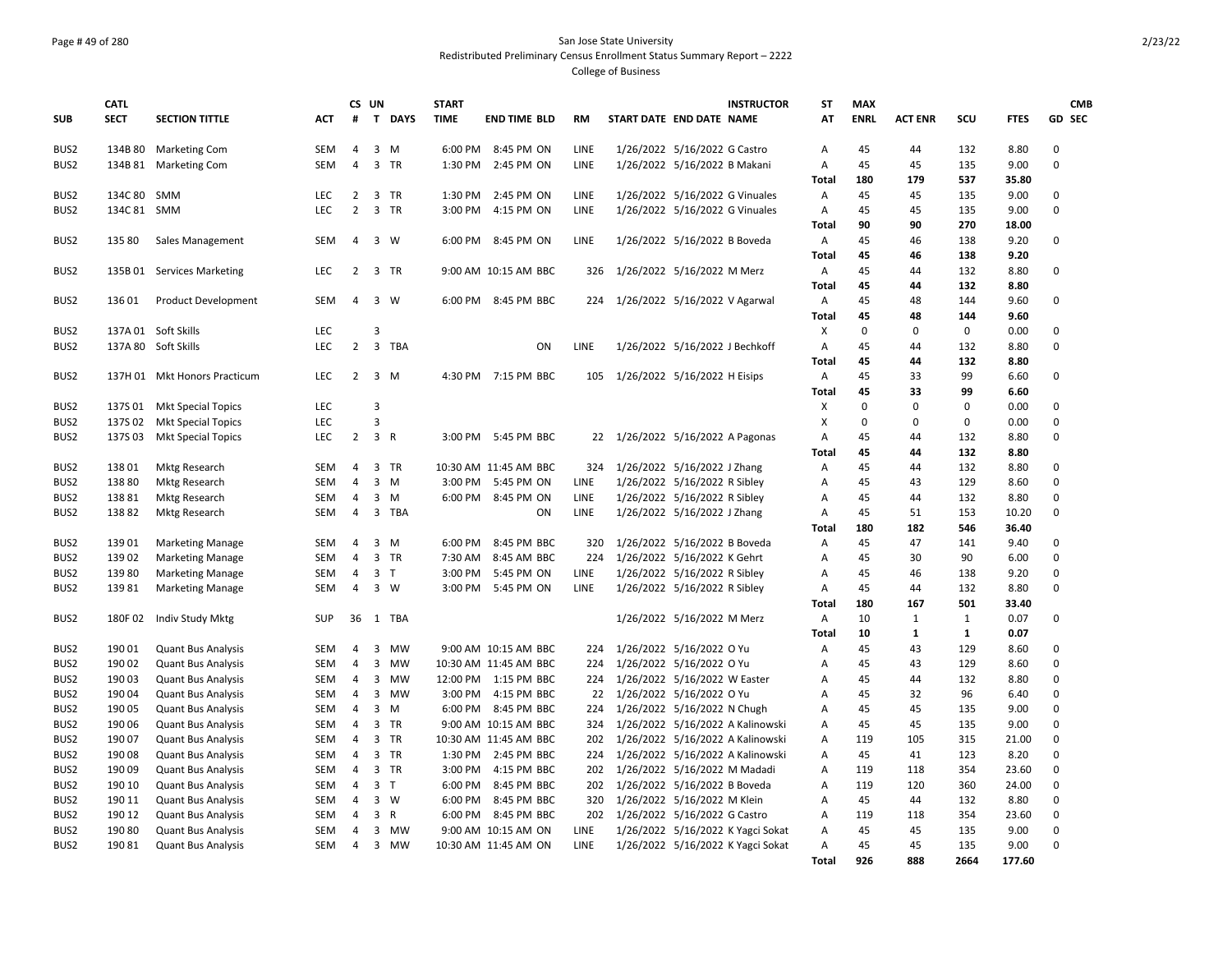### Page # 50 of 280 San Jose State University Redistributed Preliminary Census Enrollment Status Summary Report – 2222 College of Business

| <b>SUB</b>       | <b>CATL</b><br><b>SECT</b> | <b>SECTION TITTLE</b>       | <b>ACT</b> | # | CS UN          | <b>DAYS</b> | <b>START</b><br>TIME | <b>END TIME BLD</b>   | <b>RM</b> | START DATE END DATE NAME     |                           | <b>INSTRUCTOR</b>                               | ST<br>AT | <b>MAX</b><br><b>ENRL</b> | <b>ACT ENR</b> | SCU   | <b>FTES</b> |             | <b>CMB</b><br><b>GD SEC</b> |
|------------------|----------------------------|-----------------------------|------------|---|----------------|-------------|----------------------|-----------------------|-----------|------------------------------|---------------------------|-------------------------------------------------|----------|---------------------------|----------------|-------|-------------|-------------|-----------------------------|
| BUS <sub>2</sub> | 193 01                     | Data Mining                 | <b>LEC</b> | 2 |                | 3 TR        |                      | 10:30 AM 11:45 AM BBC | 304       | 1/26/2022 5/16/2022 S Tian   |                           |                                                 | A        | 45                        | 44             | 132   | 8.80        | 0           |                             |
|                  |                            |                             |            |   |                |             |                      |                       |           |                              |                           |                                                 | Total    | 45                        | 44             | 132   | 8.80        |             |                             |
| BUS <sub>2</sub> | 194A 01                    | <b>Statistical Analysis</b> | LEC        | 2 |                | 3 TR        | 12:00 PM             | 1:15 PM BBC           | 22        | 1/26/2022 5/16/2022 E Etu    |                           |                                                 | A        | 45                        | 32             | 96    | 6.40        | 0           |                             |
| BUS2             | 194A 80                    | <b>Statistical Analysis</b> | <b>LEC</b> | 2 |                | 3 TR        | 3:00 PM              | 4:15 PM ON            | LINE      |                              | 1/26/2022 5/16/2022 E Etu |                                                 | A        | 45                        | 45             | 135   | 9.00        | 0           |                             |
|                  |                            |                             |            |   |                |             |                      |                       |           |                              |                           |                                                 | Total    | 90                        | 77             | 231   | 15.40       |             |                             |
| BUS <sub>2</sub> | 194B01                     | <b>Business Analytics</b>   | LEC        |   | 3              | MW          |                      | 10:30 AM 11:45 AM BBC | 22        |                              |                           | 1/26/2022 5/16/2022 J Ruiz Duarte               | A        | 45                        | 38             | 114   | 7.60        | $\mathbf 0$ |                             |
| BUS <sub>2</sub> | 194B 80                    | <b>Business Analytics</b>   | <b>LEC</b> | 2 | 3              | <b>MW</b>   |                      | 9:00 AM 10:15 AM ON   | LINE      |                              |                           | 1/26/2022 5/16/2022 J Ruiz Duarte               | A        | 45                        | 44             | 132   | 8.80        | 0           |                             |
|                  |                            |                             |            |   |                |             |                      |                       |           |                              |                           |                                                 | Total    | 90                        | 82             | 246   | 16.40       |             |                             |
| BUS2             | 195A 01                    | Spreadsheet Modeling        | LEC        | 2 | 3              | W           | 3:00 PM              | 5:45 PM BBC           | 105       |                              |                           | 1/26/2022 5/16/2022 D Czerwinski                | A        | 45                        | 45             | 135   | 9.00        | 0           |                             |
|                  |                            |                             |            |   |                |             |                      |                       |           |                              |                           |                                                 | Total    | 45                        | 45             | 135   | 9.00        |             |                             |
| BUS <sub>2</sub> |                            | 195B 01 Data Viz            | <b>LEC</b> | 2 | $\overline{3}$ | <b>W</b>    | $6:00 \text{ PM}$    | 8:45 PM BBC           | 324       | 1/26/2022 5/16/2022 H Eisips |                           |                                                 | A        | 45                        | 46             | 138   | 9.20        | $\mathbf 0$ |                             |
|                  |                            |                             |            |   |                |             |                      |                       |           |                              |                           |                                                 | Total    | 45                        | 46             | 138   | 9.20        |             |                             |
|                  |                            |                             |            |   |                |             |                      |                       |           |                              |                           | <b>Marketing &amp; Business Analytics Total</b> |          | 3964                      | 3790           | 11368 | 758.02      |             |                             |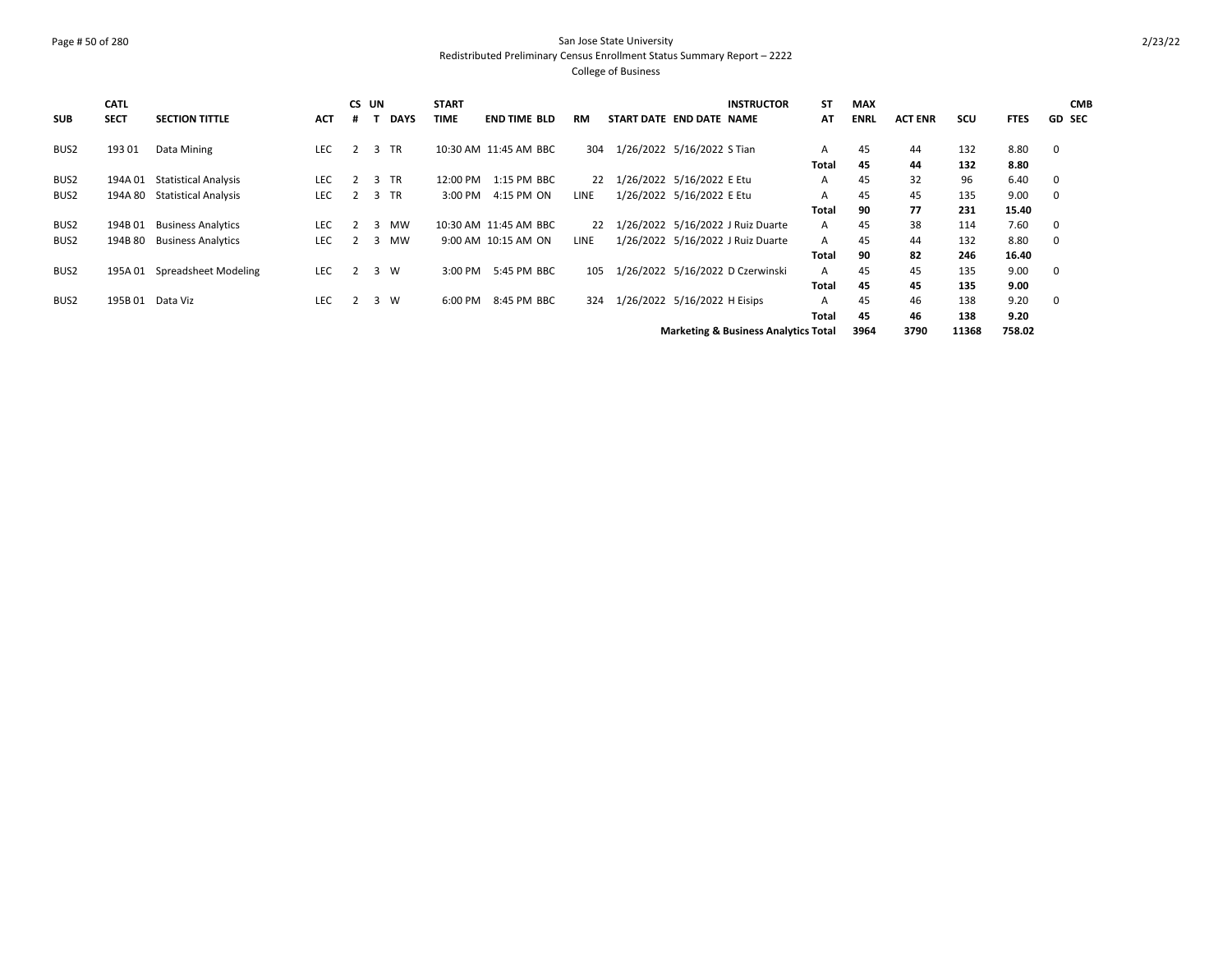### Page # 51 of 280 San Jose State University Redistributed Preliminary Census Enrollment Status Summary Report – 2222

| <b>SUB</b> | <b>CATL</b><br><b>SECT</b> | <b>SECTION TITTLE</b>                    | <b>ACT</b> | #              | CS UN                   | T DAYS         | <b>START</b><br><b>TIME</b> | <b>END TIME BLD</b>   | <b>RM</b> | START DATE END DATE NAME     |                               | <b>INSTRUCTOR</b>              | ST<br>AT          | <b>MAX</b><br><b>ENRL</b> | <b>ACT ENR</b> | SCU         | <b>FTES</b>  | <b>CMB</b><br><b>GD SEC</b> |
|------------|----------------------------|------------------------------------------|------------|----------------|-------------------------|----------------|-----------------------------|-----------------------|-----------|------------------------------|-------------------------------|--------------------------------|-------------------|---------------------------|----------------|-------------|--------------|-----------------------------|
|            |                            |                                          |            |                |                         |                |                             |                       |           |                              |                               |                                |                   |                           |                |             |              |                             |
|            |                            | School of Global Innovation & Leadership |            |                |                         |                |                             |                       |           |                              |                               |                                |                   |                           |                |             |              |                             |
| BUS5       | 16 01                      | Intro Lrdshp & Innov                     | LEC        | $2^{\circ}$    |                         | 3 TR           |                             | 9:00 AM 10:15 AM BBC  | 302       |                              | 1/26/2022 5/16/2022 N Lupton  |                                | Α                 | 45                        | 22             | 66          | 4.45         | $\mathbf{1}$                |
| BUS5       | 140 01                     | Fund of Oper Mgmt                        | <b>LEC</b> | $2^{\circ}$    |                         | 3 TR           |                             | 10:30 AM 11:45 AM BBC | 104       |                              | 1/26/2022 5/16/2022 Y Wu      |                                | <b>Total</b><br>Α | 45<br>45                  | 22<br>44       | 66<br>132   | 4.45<br>8.80 | $\Omega$                    |
| BUS5       | 140 02                     | Fund of Oper Mgmt                        | LEC        | $\overline{2}$ | $\overline{3}$          | TR             | 12:00 PM                    | 1:15 PM BBC           | 104       |                              | 1/26/2022 5/16/2022 Y Wu      |                                | А                 | 45                        | 44             | 132         | 8.80         | $\Omega$                    |
| BUS5       | 140 03                     | Fund of Oper Mgmt                        | <b>LEC</b> | $\overline{2}$ |                         | 3 TR           |                             | 7:30 AM 8:45 AM BBC   | 104       |                              | 1/26/2022 5/16/2022 B Makani  |                                | A                 | 45                        | 40             | 120         | 8.00         | $\Omega$                    |
| BUS5       | 140 04                     | Fund of Oper Mgmt                        | LEC        | $\overline{2}$ | 3                       | TR             |                             | 9:00 AM 10:15 AM BBC  | 104       |                              | 1/26/2022 5/16/2022 B Makani  |                                | А                 | 45                        | 45             | 135         | 9.00         | $\pmb{0}$                   |
| BUS5       | 140 05                     | Fund of Oper Mgmt                        | <b>LEC</b> | $\overline{2}$ | 3                       | <b>MW</b>      | 12:00 PM                    | 1:15 PM BBC           | 226       |                              | 1/26/2022 5/16/2022 J Tan     |                                | А                 | 45                        | 44             | 132         | 8.80         | $\Omega$                    |
| BUS5       | 140 06                     | Fund of Oper Mgmt                        | LEC        | $\overline{2}$ | 3                       | <b>MW</b>      | 3:00 PM                     | 4:15 PM BBC           | 302       |                              | 1/26/2022 5/16/2022 D Moon    |                                | Α                 | 45                        | 45             | 135         | 9.00         | $\pmb{0}$                   |
| BUS5       | 140 07                     | Fund of Oper Mgmt                        | LEC        | $\overline{2}$ |                         | 3 <sub>T</sub> | 6:00 PM                     | 8:45 PM BBC           | 220       |                              | 1/26/2022 5/16/2022 S Artim   |                                | Α                 | 45                        | 14             | 42          | 2.80         | $\pmb{0}$                   |
| BUS5       | 140 08                     | Fund of Oper Mgmt                        | <b>LEC</b> | $\overline{2}$ |                         | $3 \, M$       | 6:00 PM                     | 8:45 PM BBC           | 222       |                              | 1/26/2022 5/16/2022 J Sung    |                                | A                 | 45                        | 40             | 120         | 8.00         | 0                           |
| BUS5       | 140 09                     | Fund of Oper Mgmt                        | LEC        | $\overline{2}$ |                         | $3 \quad W$    | 6:00 PM                     | 8:45 PM BBC           | 222       |                              | 1/26/2022 5/16/2022 M Ashley  |                                | А                 | 45                        | 45             | 135         | 9.00         | $\pmb{0}$                   |
| BUS5       | 140 10                     | Fund of Oper Mgmt                        | LEC        | $\overline{2}$ | 3 F                     |                |                             | 9:30 AM 12:15 PM BBC  | 220       |                              | 1/26/2022 5/16/2022 A Loomba  |                                | Α                 | 45                        | 39             | 117         | 7.80         | $\mathbf 0$                 |
| BUS5       | 140 11                     | Fund of Oper Mgmt                        | LEC        | $\overline{2}$ | 3 F                     |                |                             | 12:30 PM 3:15 PM BBC  | 220       | 1/26/2022 5/16/2022 A Loomba |                               |                                | Α                 | 45                        | 41             | 123         | 8.20         | $\mathbf 0$                 |
| BUS5       | 140 80                     | Fund of Oper Mgmt                        | LEC        | $\overline{2}$ |                         | 3 MW           |                             | 10:30 AM 11:45 AM ON  | LINE      |                              | 1/26/2022 5/16/2022 J Tan     |                                | А                 | 45                        | 45             | 135         | 9.00         | $\pmb{0}$                   |
| BUS5       | 140 81                     | Fund of Oper Mgmt                        | <b>LEC</b> | $\overline{2}$ |                         | 3 TR           |                             | 10:30 AM 11:45 AM ON  | LINE      |                              | 1/26/2022 5/16/2022 S Zhou    |                                | Α                 | 45                        | 43             | 129         | 8.65         | $\mathbf{1}$                |
| BUS5       | 14082                      | Fund of Oper Mgmt                        | <b>LEC</b> | $\overline{2}$ |                         | 3 TBA          |                             |                       |           |                              | 1/26/2022 5/16/2022 M Ashley  |                                | А                 | 45                        | 46             | 138         | 9.20         | $\Omega$                    |
| BUS5       | 14083                      | Fund of Oper Mgmt                        | <b>LEC</b> | $\overline{2}$ | 3                       | $\mathsf{R}$   | 3:00 PM                     | 5:45 PM ON            | LINE      |                              |                               | 1/26/2022 5/16/2022 R Salstrom | A                 | 45                        | 43             | 129         | 8.60         | $\mathbf 0$                 |
| BUS5       | 14084                      | Fund of Oper Mgmt                        | LEC        | $\overline{2}$ | $\overline{\mathbf{3}}$ | $\mathsf{R}$   | 6:00 PM                     | 8:45 PM ON            | LINE      |                              |                               | 1/26/2022 5/16/2022 R Salstrom | Α                 | 45                        | 45             | 135         | 9.00         | $\mathbf 0$                 |
| BUS5       | 14085                      | Fund of Oper Mgmt                        | LEC        | $\overline{2}$ | 3                       | TBA            |                             | ON                    | LINE      |                              | 1/26/2022 5/16/2022 S Zhou    |                                | А                 | 45                        | 45             | 135         | 9.00         | $\pmb{0}$                   |
| BUS5       | 140 86                     | Fund of Oper Mgmt                        | <b>LEC</b> | $\overline{2}$ | $\overline{\mathbf{3}}$ | TBA            |                             | ON                    | LINE      |                              | 1/26/2022 5/16/2022 J Sung    |                                | А                 | 45                        | 45             | 135         | 9.00         | 0                           |
| BUS5       | 140 87                     | Fund of Oper Mgmt                        | LEC        | $\overline{2}$ | 3                       | TBA            |                             | ON                    | LINE      |                              | 1/26/2022 5/16/2022 M Zhou    |                                | А                 | 45                        | 44             | 132         | 8.80         | $\pmb{0}$                   |
| BUS5       | 14088                      | Fund of Oper Mgmt                        | <b>LEC</b> | $\overline{2}$ |                         | 3 TBA          |                             | ON                    | LINE      |                              | 1/26/2022 5/16/2022 B Makani  |                                | Α                 | 45                        | 45             | 135         | 9.00         | $\Omega$                    |
| BUS5       | 14089                      | Fund of Oper Mgmt                        | <b>LEC</b> | $\overline{2}$ | 3                       | W              |                             | 6:00 PM 8:45 PM       |           |                              | 1/26/2022 5/16/2022 Y Wu      |                                | A                 | 45                        | 44             | 132         | 8.80         | $\Omega$                    |
|            |                            |                                          |            |                |                         |                |                             |                       |           |                              |                               |                                | Total             | 945                       | 886            | 2658        | 177.25       |                             |
| BUS5       | 14101                      | Proc & Supply Mgmt                       | LEC        | $\overline{2}$ |                         | 3 TR           |                             | 9:00 AM 10:15 AM BBC  | 220       |                              | 1/26/2022 5/16/2022 C Lim     |                                | Α                 | 45                        | 37             | 111         | 7.40         | $\Omega$                    |
| BUS5       | 14102                      | Proc & Supply Mgmt                       | LEC        | $\overline{2}$ |                         | 3 TR           |                             | 12:00 PM 1:15 PM BBC  | 226       |                              | 1/26/2022 5/16/2022 C Lim     |                                | Α                 | 45                        | 38             | 114         | 7.60         | $\Omega$                    |
|            |                            |                                          |            |                |                         |                |                             |                       |           |                              |                               |                                | Total             | 90                        | 75             | 225         | 15.00        |                             |
| BUS5       | 142 01                     | <b>Total Quality Mgmt</b>                | <b>LEC</b> | 2              | 3                       | MW             | 1:30 PM                     | 2:45 PM BBC           | 220       |                              | 1/26/2022 5/16/2022 T Shi     |                                | A                 | 45                        | 22             | 66          | 4.40         | 0                           |
| BUS5       | 142 80                     | <b>Total Quality Mgmt</b>                | LEC        | $\overline{2}$ |                         | 3 TBA          |                             | ON                    | LINE      |                              | 1/26/2022 5/16/2022 T Shi     |                                | Α                 | 45                        | 51             | 153         | 10.20        | $\Omega$                    |
|            |                            |                                          |            |                |                         |                |                             |                       |           |                              |                               |                                | Total             | 90                        | 73             | 219         | 14.60        |                             |
| BUS5       | 144 01                     | <b>Supply Chain Mgmt</b>                 | LEC        |                | 3                       |                |                             |                       |           |                              |                               |                                | X                 | $\mathbf 0$               | 0              | $\mathbf 0$ | 0.00         | 0                           |
| BUS5       | 144 80                     | <b>Supply Chain Mgmt</b>                 | LEC        | $\overline{2}$ | $\mathbf{3}$            | TBA            |                             | ON                    | LINE      |                              | 1/26/2022 5/16/2022 M Zhou    |                                | А                 | 45                        | 42             | 126         | 8.40         | $\pmb{0}$                   |
|            |                            |                                          |            |                |                         |                |                             |                       |           |                              |                               |                                | Total             | 45                        | 42             | 126         | 8.40         |                             |
| BUS5       | 144B 01                    | <b>Global Op Analytcs</b>                | <b>LEC</b> | 3              | 3 <sub>T</sub>          |                | 6:00 PM                     | 8:45 PM BBC           | 130       |                              | 1/26/2022 5/16/2022 A Loomba  |                                | Α                 | 15                        | $\overline{7}$ | 21          | 1.40         | 0                           |
|            |                            |                                          |            |                |                         |                |                             |                       |           |                              |                               |                                | Total             | 15                        | $\overline{7}$ | 21          | 1.40         |                             |
| BUS5       | 145 01                     | <b>Global Operations Strategy</b>        | LEC        | $\overline{2}$ | 3 R                     |                | 6:00 PM                     | 8:45 PM BBC           | 222       |                              | 1/26/2022 5/16/2022 G Naroola |                                | Α                 | 45                        | 44             | 132         | 8.80         | $\pmb{0}$                   |
|            |                            |                                          |            |                |                         |                |                             |                       |           |                              |                               |                                | Total             | 45                        | 44             | 132         | 8.80         |                             |
| BUS5       | 146 01                     | <b>Fund Project Mgmt</b>                 | LEC        | 3              |                         | 3 TR           | 7:30 AM                     | 8:45 AM BBC           | 220       |                              | 1/26/2022 5/16/2022 C Lim     |                                | Α                 | 45                        | 44             | 132         | 8.80         | 0                           |
| BUS5       | 146 80                     | Fund Project Mgmt                        | LEC        | 3              | $\overline{3}$          | MW             |                             | 9:00 AM 10:15 AM ON   | LINE      |                              | 1/26/2022 5/16/2022 C Lim     |                                | Α                 | 45                        | 46             | 138         | 9.20         | $\Omega$                    |
|            |                            |                                          |            |                |                         |                |                             |                       |           |                              |                               |                                | Total             | 90                        | 90             | 270         | 18.00        |                             |
| BUS5       | 14701                      | Servic Oper Mgmt                         | LEC        | 2              | 3                       | TR             | 12:00 PM                    | 1:15 PM BBC           | 220       |                              | 1/26/2022 5/16/2022 S Zhou    |                                | Α                 | 45                        | 30             | 90          | 6.00         | $\Omega$                    |
|            |                            |                                          |            |                |                         |                |                             |                       |           |                              |                               |                                | <b>Total</b>      | 45                        | 30             | 90          | 6.00         |                             |
| BUS5       | 148 01                     | Sustainable OM                           | <b>SEM</b> | 5              | 3                       | <b>MW</b>      |                             | 10:30 AM 11:45 AM BBC | 220       |                              | 1/26/2022 5/16/2022 T Shi     |                                | Α                 | 45                        | 19             | 57          | 3.80         | 0                           |
|            |                            |                                          |            |                |                         |                |                             |                       |           |                              |                               |                                | <b>Total</b>      | 45                        | 19             | 57          | 3.80         |                             |
| BUS5       | 162 01                     | Intl & Compar Mgmt                       | <b>LEC</b> | $\overline{2}$ |                         | 3 <sub>T</sub> |                             | 3:00 PM 5:45 PM BBC   | 220       |                              | 1/26/2022 5/16/2022 C Reade   |                                | A                 | 35                        | 30             | 90          | 6.00         | 0                           |
| BUS5       | 162 80                     | Intl & Compar Mgmt                       | LEC        | $\overline{2}$ |                         | 3 TR           |                             | 10:30 AM 11:45 AM ON  | LINE      |                              | 1/26/2022 5/16/2022 C Reade   |                                | A                 | 35                        | 39             | 117         | 7.80         | $\mathbf 0$                 |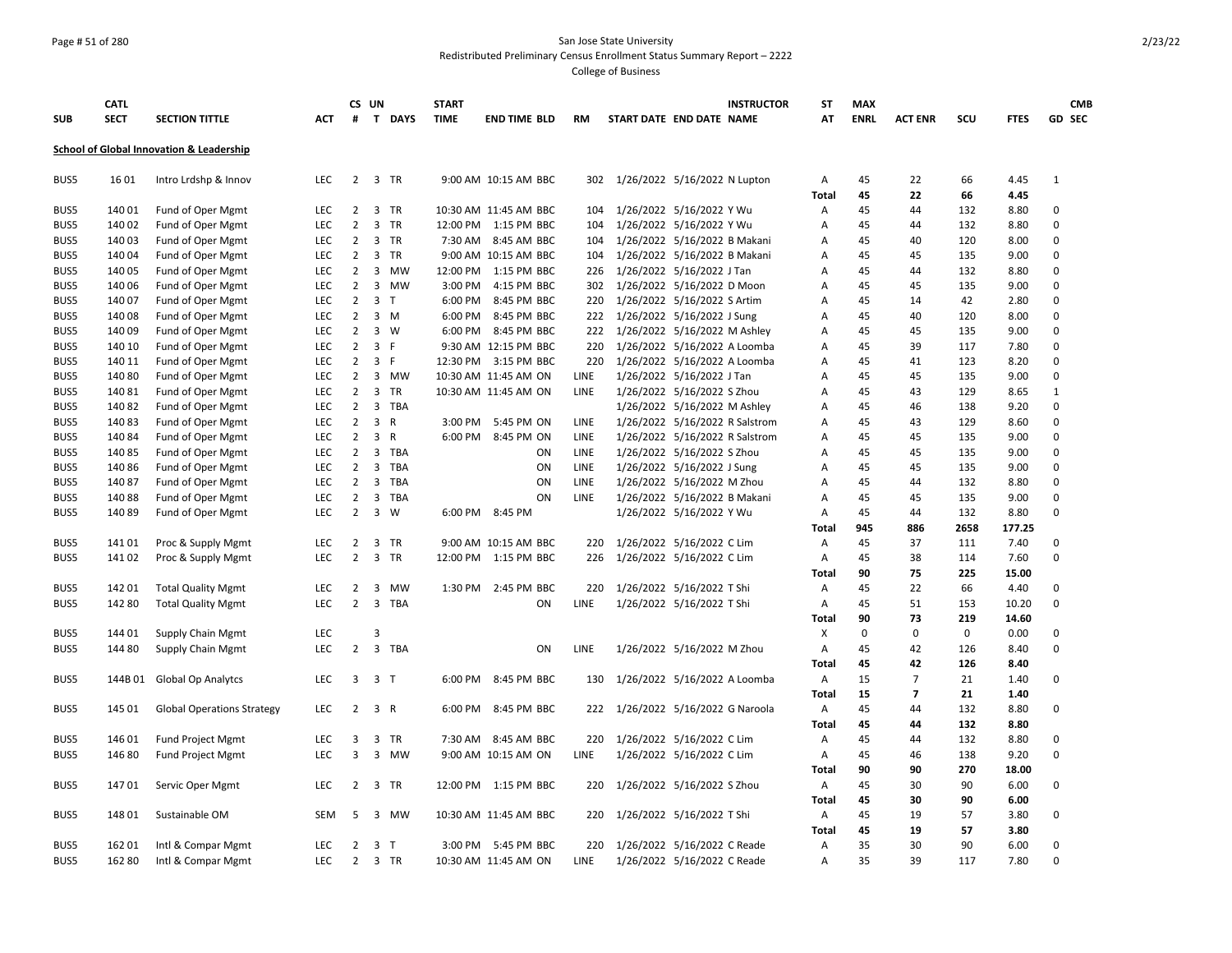### Page # 52 of 280 San Jose State University Redistributed Preliminary Census Enrollment Status Summary Report – 2222

|              | <b>CATL</b>    |                                                        |                          | CS UN                            |                     |              | <b>START</b>       |                            |            |                                                           | <b>INSTRUCTOR</b>                                                                                                     | <b>ST</b>         | <b>MAX</b>  |                |                |               | <b>CMB</b>              |
|--------------|----------------|--------------------------------------------------------|--------------------------|----------------------------------|---------------------|--------------|--------------------|----------------------------|------------|-----------------------------------------------------------|-----------------------------------------------------------------------------------------------------------------------|-------------------|-------------|----------------|----------------|---------------|-------------------------|
| <b>SUB</b>   | <b>SECT</b>    | <b>SECTION TITTLE</b>                                  | <b>ACT</b>               | #                                |                     | T DAYS       | <b>TIME</b>        | <b>END TIME BLD</b>        | <b>RM</b>  | START DATE END DATE NAME                                  |                                                                                                                       | AT                | <b>ENRL</b> | <b>ACT ENR</b> | scu            | <b>FTES</b>   | GD SEC                  |
|              |                |                                                        |                          |                                  |                     |              |                    |                            |            |                                                           |                                                                                                                       |                   |             |                |                |               |                         |
|              |                |                                                        |                          |                                  |                     |              |                    |                            |            |                                                           |                                                                                                                       | Total             | 70          | 69             | 207            | 13.80         |                         |
| BUS5         |                | 162A 01 IB Strategy                                    | <b>SEM</b>               | 5                                |                     | 3 TR         |                    | 10:30 AM 11:45 AM BBC      | 302        | 1/26/2022 5/16/2022 N Lupton                              |                                                                                                                       | Α                 | 45          | 39             | 117            | 7.80          | $\Omega$                |
|              |                |                                                        |                          |                                  |                     |              |                    |                            |            |                                                           |                                                                                                                       | <b>Total</b>      | 45          | 39             | 117            | 7.80          |                         |
| BUS5         |                | 164C 01 Doing Bus in China                             | LEC                      | $\overline{2}$                   |                     | 3 M          |                    | 6:00 PM 8:45 PM BBC        | 226        | 1/26/2022 5/16/2022 S Chou                                |                                                                                                                       | Α                 | 45          | 33             | 99             | 6.60          | $\Omega$                |
| BUS5         |                | 165A 01 Global Leadership                              | <b>LEC</b>               |                                  | 2 3 TR              |              |                    | 4:30 PM 5:45 PM BBC        | 226        | 1/26/2022 5/16/2022 T Shirley                             |                                                                                                                       | <b>Total</b><br>Α | 45<br>45    | 33<br>31       | 99<br>93       | 6.60<br>6.20  | $\mathbf 0$             |
|              |                |                                                        |                          |                                  |                     |              |                    |                            |            |                                                           |                                                                                                                       | Total             | 45          | 31             | 93             | 6.20          |                         |
| BUS5         |                | 169B 01 Honors Seminar                                 | <b>LEC</b>               |                                  | $2 \quad 3 \quad M$ |              |                    | 4:30 PM 7:15 PM BBC        | 220        | 1/26/2022 5/16/2022 A Basu                                |                                                                                                                       | Α                 | 45          | 10             | 30             | 2.00          | $\Omega$                |
|              |                |                                                        |                          |                                  |                     |              |                    |                            |            |                                                           |                                                                                                                       | <b>Total</b>      | 45          | 10             | 30             | 2.00          |                         |
| BUS5         |                | 180D 80 Individ Studies                                | SUP                      |                                  |                     | 36 1 TBA     |                    | ON                         | LINE       | 1/26/2022 5/16/2022 T Park                                |                                                                                                                       | Α                 | 30          | $\overline{2}$ | $\overline{2}$ | 0.13          | $\mathbf 0$             |
| BUS5         |                | 180D 81 Individ Studies                                | SUP                      |                                  |                     | 36 3 TBA     |                    | ON                         | LINE       | 1/26/2022 5/16/2022 T Park                                |                                                                                                                       | A                 | 30          | $\Omega$       | 0              | 0.00          | $\Omega$                |
| BUS5         |                | 180D 82 Individ Studies                                | SUP                      |                                  |                     | 36 3 TBA     |                    | ON                         | LINE       | 1/26/2022 5/16/2022 T Park                                |                                                                                                                       | Α                 | 30          | $\Omega$       | 0              | 0.00          | $\mathbf 0$             |
|              |                |                                                        |                          |                                  |                     |              |                    |                            |            |                                                           |                                                                                                                       | <b>Total</b>      | 90          | $\overline{2}$ | $\mathbf{2}$   | 0.13          |                         |
| BUS5         | 18101          | Intro Entrepreneurship                                 | <b>LEC</b>               | 3                                |                     | 3 MW         |                    | 9:00 AM 10:15 AM BBC       | 104        | 1/26/2022 5/16/2022 S Pruthi                              |                                                                                                                       | A                 | 45          | 19             | 57             | 3.80          | $\mathbf 0$             |
| BUS5         | 18180          | Intro Entrepreneurship                                 | <b>LEC</b>               | 3                                | 3                   | TBA          |                    |                            |            | 1/26/2022 5/16/2022 X Quan                                |                                                                                                                       | A                 | 45          | 42             | 126            | 8.45          | $\mathbf{1}$            |
| BUS5         | 18181          | Intro Entrepreneurship                                 | <b>LEC</b>               | 3                                |                     | 3 TBA        |                    | ON                         | LINE       | 1/26/2022 5/16/2022 X Quan                                |                                                                                                                       | Α                 | 45          | 44             | 132            | 8.80          | $\mathbf 0$             |
|              |                |                                                        |                          |                                  |                     |              |                    |                            |            |                                                           |                                                                                                                       | <b>Total</b>      | 135         | 105            | 315            | 21.05         |                         |
| BUS5         | 18201          | <b>Bus Plan for New Venture</b>                        | <b>LEC</b>               | 2                                |                     | 3 W          | 6:00 PM            | 8:45 PM BBC                | 226        |                                                           | 1/26/2022 5/16/2022 S Paravastu                                                                                       | Α                 | 45          | 42             | 126            | 8.40          | 0                       |
| BUS5         | 18202          | <b>Bus Plan for New Venture</b>                        | <b>LEC</b>               | $2^{\circ}$                      | 3 R                 |              | 3:00 PM            | 5:45 PM BBC                | 220        | 1/26/2022 5/16/2022 X Quan                                |                                                                                                                       | Α                 | 45          | 28             | 84             | 5.60          | $\Omega$                |
|              |                |                                                        |                          |                                  |                     |              |                    |                            |            |                                                           |                                                                                                                       | <b>Total</b>      | 90          | 70             | 210            | 14.00         |                         |
| BUS5         | 18301          | Global Entrepreneurship                                | <b>LEC</b>               | $\overline{2}$                   | $\overline{3}$      | <b>MW</b>    |                    | 10:30 AM 11:45 AM BBC      | 104        | 1/26/2022 5/16/2022 S Pruthi                              |                                                                                                                       | Α                 | 45          | 31             | 93             | 6.20          | $\Omega$                |
| BUS5         | 18302          | Global Entrepreneurship                                | <b>LEC</b>               | 2                                | 3                   | MW           |                    | 12:00 PM 1:15 PM BBC       | 104        | 1/26/2022 5/16/2022 S Pruthi                              |                                                                                                                       | Α                 | 45          | 19             | 57             | 3.80          | $\Omega$                |
|              |                |                                                        |                          |                                  |                     |              |                    |                            |            |                                                           |                                                                                                                       | <b>Total</b>      | 90          | 50             | 150            | 10.00         |                         |
| BUS5         | 185 80         | <b>Family Business</b>                                 | <b>LEC</b>               | 2                                |                     | 3 TR         | 3:00 PM            | 4:15 PM ON                 | LINE       | 1/26/2022 5/16/2022 R Pollard                             |                                                                                                                       | A                 | 45          | 32             | 96             | 6.45          | $\mathbf{1}$            |
|              |                |                                                        |                          |                                  |                     |              |                    |                            |            |                                                           |                                                                                                                       | Total             | 45          | 32             | 96             | 6.45          |                         |
| BUS5         | 186H 01 E-Lab  |                                                        | <b>SEM</b>               | 5                                |                     | 3 W          | 6:00 PM            | 8:45 PM BBC                | 130        | 1/26/2022 5/16/2022 S Bennet                              |                                                                                                                       | Α                 | 20          | 17             | 51             | 3.45          | $\mathbf 1$             |
|              |                |                                                        |                          |                                  |                     |              |                    |                            |            |                                                           |                                                                                                                       | <b>Total</b>      | 20          | 17             | 51             | 3.45          |                         |
| BUS5         | 18701          | <b>Global Dimensn Bus</b>                              | <b>LEC</b>               | $\overline{2}$                   |                     | 3 MW         |                    | 9:00 AM 10:15 AM BBC       | 204        | 1/26/2022 5/16/2022 I Yang                                |                                                                                                                       | Α                 | 110         | 89             | 267            | 17.80         | $\Omega$                |
| BUS5         | 18702          | <b>Global Dimensn Bus</b>                              | <b>LEC</b>               | $\overline{2}$                   |                     | 3 TR         |                    | 7:30 AM 8:45 AM BBC        | 226        | 1/26/2022 5/16/2022 S Francis                             |                                                                                                                       | Α                 | 45          | 35             | 105            | 7.00          | 0                       |
| BUS5         | 18704          | Global Dimensn Bus                                     | LEC                      | $\overline{2}$                   |                     | 3 MW         | 1:30 PM            | 2:45 PM BBC                | 226        |                                                           | 1/26/2022 5/16/2022 A Musgrave                                                                                        | Α                 | 45          | 39             | 117            | 7.80          | $\Omega$                |
| BUS5         | 18705          | <b>Global Dimensn Bus</b>                              | <b>LEC</b>               | $\overline{2}$<br>$\overline{2}$ | 3                   | MW           | 4:30 PM            | 5:45 PM BBC                | 302        | 1/26/2022 5/16/2022 D Moon                                |                                                                                                                       | Α                 | 45          | 39             | 117            | 7.80          | $\mathbf 0$<br>$\Omega$ |
| BUS5<br>BUS5 | 18706<br>18707 | <b>Global Dimensn Bus</b><br><b>Global Dimensn Bus</b> | <b>LEC</b><br><b>LEC</b> | 2                                |                     | 3 TR<br>3 TR | 3:00 PM<br>1:30 PM | 4:15 PM BBC<br>2:45 PM BBC | 226<br>226 | 1/26/2022 5/16/2022 T Shirley<br>1/26/2022 5/16/2022 Y No |                                                                                                                       | A<br>A            | 45<br>45    | 43<br>33       | 129<br>99      | 8.60<br>6.60  | $\Omega$                |
| BUS5         | 18708          | <b>Global Dimensn Bus</b>                              | <b>LEC</b>               | $\overline{2}$                   | 3 R                 |              |                    | 10:30 AM 11:45 AM BBC      | 220        | 1/26/2022 5/16/2022 T Kothari                             |                                                                                                                       | A                 | 45          | 42             | 126            | 8.40          | $\mathbf 0$             |
| BUS5         | 18781          | <b>Global Dimensn Bus</b>                              | <b>LEC</b>               | $\overline{2}$                   |                     | 3 MW         |                    | 12:00 PM 1:15 PM ON        | LINE       | 1/26/2022 5/16/2022 A Osland                              |                                                                                                                       | Α                 | 45          | 48             | 144            | 9.60          | $\mathbf 0$             |
| BUS5         | 18782          | <b>Global Dimensn Bus</b>                              | <b>LEC</b>               | $\overline{2}$                   |                     | 3 MW         | 3:00 PM            | 4:15 PM ON                 | LINE       | 1/26/2022 5/16/2022 A Osland                              |                                                                                                                       | A                 | 45          | 47             | 141            | 9.40          | $\mathbf 0$             |
| BUS5         | 18783          | <b>Global Dimensn Bus</b>                              | <b>LEC</b>               | 2                                | $\overline{3}$      | W            | 6:00 PM            | 8:45 PM ON                 | LINE       | 1/26/2022 5/16/2022 A Osland                              |                                                                                                                       | A                 | 45          | 44             | 132            | 8.85          | 1                       |
| BUS5         | 18784          | <b>Global Dimensn Bus</b>                              | <b>LEC</b>               | $\overline{2}$                   |                     | 3 TBA        |                    | ON                         | LINE       | 1/26/2022 5/16/2022 T Kothari                             |                                                                                                                       | Α                 | 45          | 45             | 135            | 9.00          | $\mathbf 0$             |
| BUS5         | 18785          | <b>Global Dimensn Bus</b>                              | <b>LEC</b>               | $\overline{2}$                   |                     | 3 TBA        |                    | ON                         | LINE       | 1/26/2022 5/16/2022 M Ashley                              |                                                                                                                       | Α                 | 45          | 45             | 135            | 9.00          | $\Omega$                |
| BUS5         | 18786          | <b>Global Dimensn Bus</b>                              | <b>LEC</b>               | $\overline{2}$                   |                     | $3 \, M$     | 6:00 PM            | 8:45 PM ON                 | LINE       | 1/26/2022 5/16/2022 G Naroola                             |                                                                                                                       | Α                 | 45          | 45             | 135            | 9.00          | 0                       |
| BUS5         | 18787          | Global Dimensn Bus                                     | <b>LEC</b>               | $2^{\circ}$                      | 3 <sub>T</sub>      |              | 6:00 PM            | 8:45 PM ON                 | LINE       | 1/26/2022 5/16/2022 D Moon                                |                                                                                                                       | Α                 | 110         | 97             | 291            | 19.40         | $\mathbf 0$             |
| BUS5         | 18788          | <b>Global Dimensn Bus</b>                              | <b>LEC</b>               | $\overline{2}$                   |                     | 3 TBA        |                    | ON                         | LINE       | 1/26/2022 5/16/2022 J Ha                                  |                                                                                                                       | A                 | 45          | 44             | 132            | 8.80          | $\mathbf 0$             |
| BUS5         | 18789          | <b>Global Dimensn Bus</b>                              | <b>LEC</b>               | $\overline{2}$                   |                     | 3 TR         |                    | 9:00 AM 10:15 AM ON        | LINE       | 1/26/2022 5/16/2022 C Reade                               |                                                                                                                       | A                 | 45          | 43             | 129            | 8.60          | $\Omega$                |
| BUS5         | 18790          | <b>Global Dimensn Bus</b>                              | <b>LEC</b>               | $\overline{2}$                   |                     | 3 TR         | 4:30 PM            | 5:45 PM ON                 | LINE       | 1/26/2022 5/16/2022 M Ashley                              |                                                                                                                       | A                 | 45          | 45             | 135            | 9.00          | $\Omega$                |
|              |                |                                                        |                          |                                  |                     |              |                    |                            |            |                                                           |                                                                                                                       | <b>Total</b>      | 895         | 823            | 2469           | 164.65        |                         |
|              |                |                                                        |                          |                                  |                     |              |                    |                            |            |                                                           | <b>Address to fact the three constructions of the state of the set of the set of the set of the set of the set of</b> |                   | 2072        | $---$          | $\overline{a}$ | <b>FAD 00</b> |                         |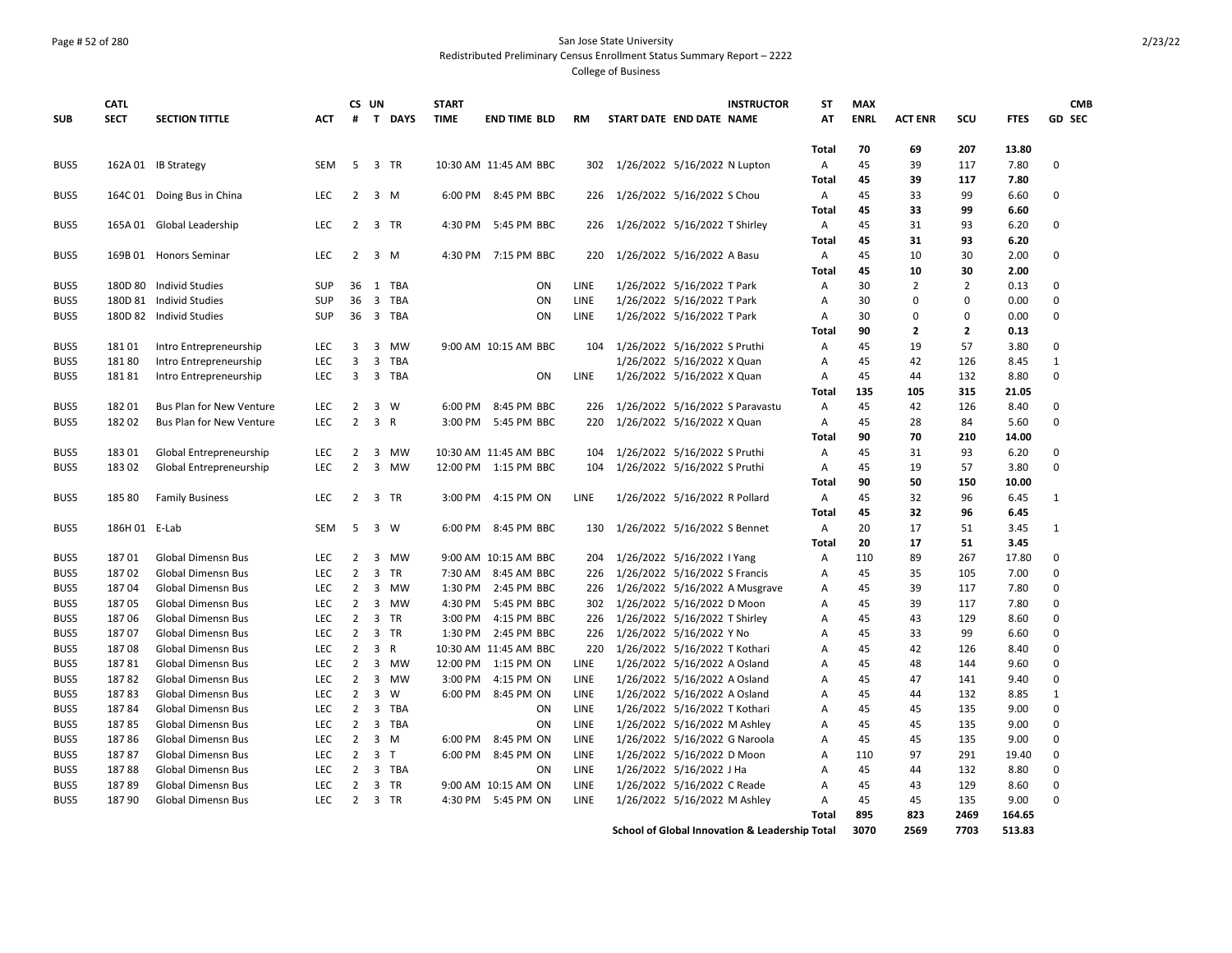### Page # 53 of 280 San Jose State University Redistributed Preliminary Census Enrollment Status Summary Report – 2222

| <b>SUB</b> | <b>CATL</b><br><b>SECT</b> | <b>SECTION TITTLE</b>                                 | <b>ACT</b> | #              | CS UN          | T DAYS    | <b>START</b><br><b>TIME</b> | <b>END TIME BLD</b>   | <b>RM</b>  | START DATE END DATE NAME      |                               | <b>INSTRUCTOR</b>              | <b>ST</b><br>AT   | <b>MAX</b><br><b>ENRL</b> | <b>ACT ENR</b> | scu         | <b>FTES</b>   |               | <b>CMB</b><br><b>GD SEC</b> |
|------------|----------------------------|-------------------------------------------------------|------------|----------------|----------------|-----------|-----------------------------|-----------------------|------------|-------------------------------|-------------------------------|--------------------------------|-------------------|---------------------------|----------------|-------------|---------------|---------------|-----------------------------|
|            |                            |                                                       |            |                |                |           |                             |                       |            |                               |                               |                                |                   |                           |                |             |               |               |                             |
|            |                            | <b>School of Information Systems &amp; Technology</b> |            |                |                |           |                             |                       |            |                               |                               |                                |                   |                           |                |             |               |               |                             |
| BUS4       | 91L 01                     | Comp Tools for Bus                                    | <b>LEC</b> |                | $\mathbf{1}$   |           |                             |                       |            |                               |                               |                                | X                 | $\mathbf 0$               | 0              | 0           | 0.00          | $\Omega$      |                             |
| BUS4       | 91L 02                     | Comp Tools for Bus                                    | LEC        |                | $\mathbf{1}$   |           |                             |                       |            |                               |                               |                                | X                 | $\mathbf 0$               | $\Omega$       | $\mathbf 0$ | 0.00          | $\mathbf 0$   |                             |
| BUS4       | 91L03                      | Comp Tools for Bus                                    | LEC        | $\mathbf{1}$   | 1 M            |           |                             | 6:00 PM 7:15 PM BBC   | 305        |                               | 1/31/2022 4/11/2022 U Andra   |                                | А                 | 45                        | 45             | 45          | 3.00          | $\Omega$      |                             |
| BUS4       | 91L04                      | Comp Tools for Bus                                    | <b>LEC</b> | 1              | 1 M            |           | 7:30 PM                     | 8:45 PM BBC           | 305        |                               | 1/31/2022 4/11/2022 U Andra   |                                | A                 | 45                        | 44             | 44          | 2.93          | $\Omega$      |                             |
| BUS4       | 91L05                      | Comp Tools for Bus                                    | LEC        | $\mathbf{1}$   | $1$ T          |           |                             | 9:00 AM 10:15 AM BBC  | 305        |                               | 2/1/2022 4/12/2022 C Evans    |                                | А                 | 45                        | 46             | 46          | 3.07          | $\mathbf 0$   |                             |
| BUS4       | 91L06                      | Comp Tools for Bus                                    | <b>LEC</b> | 1              | $1$ T          |           |                             | 10:30 AM 11:45 AM BBC | 305        |                               | 2/1/2022 4/12/2022 C Evans    |                                | А                 | 45                        | 46             | 46          | 3.07          | $\Omega$      |                             |
| BUS4       | 91L 07                     | Comp Tools for Bus                                    | LEC        | 1              | $1$ T          |           |                             | 12:00 PM 1:15 PM BBC  | 305        |                               | 2/1/2022 4/12/2022 C Evans    |                                | Α                 | 45                        | 46             | 46          | 3.07          | $\mathbf 0$   |                             |
| BUS4       | 91L08                      | Comp Tools for Bus                                    | <b>LEC</b> | $\mathbf{1}$   | 1 W            |           | 4:30 PM                     | 5:45 PM BBC           | 305        |                               |                               | 1/27/2022 4/7/2022 M Haubrich  | А                 | 45                        | 44             | 44          | 2.93          | $\mathbf 0$   |                             |
| BUS4       | 91L09                      | Comp Tools for Bus                                    | LEC        | $\mathbf{1}$   | 1 W            |           |                             | 6:00 PM 7:15 PM BBC   | 305        |                               |                               | 1/27/2022 4/7/2022 M Haubrich  | Α                 | 45                        | 45             | 45          | 3.00          | $\mathbf 0$   |                             |
| BUS4       | 91L 80                     | Comp Tools for Bus                                    | <b>LEC</b> |                | $\mathbf{1}$   |           |                             |                       |            |                               |                               |                                | X                 | $\Omega$                  | 0              | $\mathbf 0$ | 0.00          | $\Omega$      |                             |
| BUS4       | 91L 81                     | Comp Tools for Bus                                    | LEC        | 1              |                | 1 TBA     |                             | ON                    | LINE       |                               | 1/26/2022 4/6/2022 U Andra    |                                | А                 | 119                       | 118            | 118         | 7.87          | $\Omega$      |                             |
| BUS4       | 91L82                      | Comp Tools for Bus                                    | LEC        | $\mathbf{1}$   | $1$ T          |           | 6:00 PM                     | 7:15 PM ON            | LINE       |                               | 2/1/2022 4/12/2022 P Kwan     |                                | Α                 | 45                        | 43             | 43          | 2.87          | 0             |                             |
| BUS4       | 91L83                      | Comp Tools for Bus                                    | LEC        | 1              | $1$ T          |           | 7:30 PM                     | 8:45 PM ON            | LINE       |                               | 2/1/2022 4/12/2022 P Kwan     |                                | А                 | 45                        | 42             | 42          | 2.80          | 0             |                             |
|            |                            |                                                       |            |                |                |           |                             |                       |            |                               |                               |                                | <b>Total</b>      | 524                       | 519            | 519         | 34.60         |               |                             |
| BUS4       | 92 01                      | Intro Bus Prog                                        | <b>SEM</b> | $\overline{4}$ | 3              | <b>MW</b> |                             | 12:00 PM 1:15 PM BBC  | 304        |                               | 1/26/2022 5/16/2022 M Roldan  |                                | A                 | 45                        | 46             | 138         | 9.20          | $\Omega$      |                             |
| BUS4       | 92 80                      | Intro Bus Prog                                        | <b>SEM</b> | 4              | 3              | TBA       |                             | ON                    | LINE       |                               | 1/26/2022 5/16/2022 M Roldan  |                                | A                 | 45                        | 42             | 126         | 8.40          | $\Omega$      |                             |
| BUS4       | 9281                       | Intro Bus Prog                                        | <b>SEM</b> | 4              | 3              | <b>MW</b> |                             | 10:30 AM 11:45 AM ON  | LINE       |                               | 1/26/2022 5/16/2022 Y Ceran   |                                | A                 | 45                        | 42             | 126         | 8.40          | $\Omega$      |                             |
|            |                            |                                                       |            |                |                |           |                             |                       |            |                               |                               |                                | Total             | 135                       | 130            | 390         | 26.00         |               |                             |
| BUS4       | 110A 01                    | Fund Mgmt Info Sys                                    | <b>SEM</b> | 4              | 3              | MW        |                             | 9:00 AM 10:15 AM BBC  | 304        |                               | 1/26/2022 5/16/2022 Y Chen    |                                | Α                 | 45                        | 43             | 129         | 8.60          | $\mathbf 0$   |                             |
| BUS4       | 110A 02                    | Fund Mgmt Info Sys                                    | <b>SEM</b> | 4              | 3              | MW        |                             | 10:30 AM 11:45 AM BBC | 304        |                               | 1/26/2022 5/16/2022 Y Chen    |                                | А                 | 45                        | 44             | 132         | 8.80          | $\Omega$      |                             |
| BUS4       | 110A03                     | Fund Mgmt Info Sys                                    | <b>SEM</b> | 4              | 3 <sub>1</sub> |           |                             | 3:00 PM 5:45 PM BBC   | 304        |                               | 1/26/2022 5/16/2022 T Hill    |                                | Α                 | 45                        | 45             | 135         | 9.00          | $\mathbf 0$   |                             |
| BUS4       |                            | 110A 04 Fund Mgmt Info Sys                            | <b>SEM</b> | $\overline{4}$ | 3 <sub>T</sub> |           |                             | 6:00 PM 8:45 PM BBC   | 304        | 1/26/2022 5/16/2022 T Hill    |                               |                                | Α                 | 45                        | 23             | 69          | 4.60          | $\Omega$      |                             |
|            |                            |                                                       |            |                |                |           |                             |                       |            |                               |                               |                                | <b>Total</b>      | 180                       | 155            | 465         | 31.00         |               |                             |
| BUS4       | 110B 80                    | Sys Analysis & Design                                 | <b>SEM</b> | 4              | 3              | MW        |                             | 7:30 AM 8:45 AM ON    | LINE       |                               | 1/26/2022 5/16/2022 Y Ceran   |                                | Α                 | 45                        | 43             | 129         | 8.60          | $\Omega$      |                             |
| BUS4       | 110B 81                    | Sys Analysis & Design                                 | <b>SEM</b> | $\overline{4}$ | 3              | МW        |                             | 9:00 AM 10:15 AM ON   | LINE       |                               | 1/26/2022 5/16/2022 Y Ceran   |                                | Α                 | 119                       | 112            | 336         | 22.40         | 0             |                             |
|            |                            |                                                       |            |                |                |           |                             |                       |            |                               |                               |                                | <b>Total</b>      | 164                       | 155            | 465         | 31.00         |               |                             |
| BUS4       | 11101                      | Networking & Data Communics                           | SEM        | 4<br>4         | 3              | MW        |                             | 3:00 PM 4:15 PM BBC   | 202<br>320 |                               |                               | 1/26/2022 5/16/2022 N Aggarwal | Α                 | 119<br>45                 | 116            | 348         | 23.20         | 0<br>$\Omega$ |                             |
| BUS4       | 11102                      | Networking & Data Communics                           | SEM        |                |                | 3 TR      |                             | 10:30 AM 11:45 AM BBC |            |                               | 1/26/2022 5/16/2022 R Sridar  |                                | Α<br><b>Total</b> | 164                       | 45<br>161      | 135<br>483  | 9.00<br>32.20 |               |                             |
| BUS4       | 11201                      | Database Mgmt Syst                                    | LEC        | $\overline{2}$ | $\mathbf{3}$   | W         | 3:00 PM                     | 5:45 PM BBC           | 103        |                               | 1/26/2022 5/16/2022 S Dhar    |                                | Α                 | 45                        | 42             | 126         | 8.45          | $\mathbf{1}$  |                             |
| BUS4       | 112 80                     | Database Mgmt Syst                                    | LEC        | $\overline{2}$ |                | 3 TR      | 3:00 PM                     | 4:15 PM ON            | LINE       |                               | 1/26/2022 5/16/2022 A Shirani |                                | Α                 | 45                        | 51             | 153         | 10.20         | $\Omega$      |                             |
| BUS4       | 11281                      | Database Mgmt Syst                                    | LEC        |                | 3              |           |                             |                       |            |                               |                               |                                | X                 | $\mathbf 0$               | 0              | $\mathbf 0$ | 0.00          | 0             |                             |
| BUS4       | 11282                      | Database Mgmt Syst                                    | LEC        | $\overline{2}$ | 3 <sub>T</sub> |           |                             | 6:00 PM 8:45 PM ON    | LINE       |                               | 1/26/2022 5/16/2022 A Shirani |                                | Α                 | 45                        | 50             | 150         | 10.00         | $\mathbf 0$   |                             |
|            |                            |                                                       |            |                |                |           |                             |                       |            |                               |                               |                                | <b>Total</b>      | 135                       | 143            | 429         | 28.65         |               |                             |
| BUS4       |                            | 118B 01 Business Intelligence                         | LEC        | $\overline{2}$ | 3 R            |           | 6:00 PM                     | 8:45 PM BBC           | 305        | 1/26/2022 5/16/2022 A Shirani |                               |                                | Α                 | 45                        | 34             | 102         | 6.80          | 0             |                             |
|            |                            |                                                       |            |                |                |           |                             |                       |            |                               |                               |                                | <b>Total</b>      | 45                        | 34             | 102         | 6.80          |               |                             |
| BUS4       |                            | 118D 01 Big Data                                      | LEC        | $\overline{2}$ | 3 <sub>T</sub> |           | 12:00 PM                    | 1:15 PM BBC           | 304        |                               | 1/26/2022 5/16/2022 S Jensen  |                                | Α                 | 45                        | 31             | 93          | 6.20          | $\mathbf 0$   |                             |
| BUS4       |                            | 118D 02 Big Data                                      | LEC        | $\overline{2}$ | 3 <sub>1</sub> |           | 1:30 PM                     | 2:45 PM BBC           | 304        | 1/26/2022 5/16/2022 S Jensen  |                               |                                | Α                 | 45                        | 32             | 96          | 6.40          | 0             |                             |
|            |                            |                                                       |            |                |                |           |                             |                       |            |                               |                               |                                | <b>Total</b>      | 90                        | 63             | 189         | 12.60         |               |                             |
| BUS4       | 118180                     | Digital Innovation                                    | LEC        | $\overline{2}$ | $3 \, M$       |           |                             | 3:00 PM 5:45 PM ON    | LINE       |                               | 1/26/2022 5/16/2022 Y Chen    |                                | Α                 | 45                        | 45             | 135         | 9.00          | 0             |                             |
|            |                            |                                                       |            |                |                |           |                             |                       |            |                               |                               |                                | <b>Total</b>      | 45                        | 45             | 135         | 9.00          |               |                             |
| BUS4       |                            | 118W 80 Web Based Computing                           | <b>SEM</b> | 4              | 3              | MW        |                             | 9:00 AM 10:15 AM ON   | LINE       |                               | 1/26/2022 5/16/2022 S Dhar    |                                | Α                 | 45                        | 37             | 111         | 7.40          | $\mathbf 0$   |                             |
| BUS4       |                            | 118W 81 Web Based Computing                           | <b>SEM</b> | $\overline{4}$ | 3              | МW        |                             | 10:30 AM 11:45 AM ON  | LINE       |                               | 1/26/2022 5/16/2022 S Dhar    |                                | Α                 | 45                        | 45             | 135         | 9.00          | $\Omega$      |                             |
|            |                            |                                                       |            |                |                |           |                             |                       |            |                               |                               |                                | <b>Total</b>      | 90                        | 82             | 246         | 16.40         |               |                             |
| BUS4       |                            | 119A 01 MIS Practicum                                 | LEC        | $\overline{2}$ | 3              | <b>MW</b> |                             | 10:30 AM 11:45 AM BBC | 21         | 1/26/2022 5/16/2022 R Sridar  |                               |                                | Α                 | 35                        | 25             | 75          | 5.00          | $\Omega$      |                             |
| BUS4       |                            | 119A 02 MIS Practicum                                 | LEC        | $\overline{2}$ | 3              | <b>MW</b> |                             | 12:00 PM 1:15 PM BBC  | 103        | 1/26/2022 5/16/2022 R Sridar  |                               |                                | A                 | 35                        | 34             | 102         | 6.80          | $\Omega$      |                             |
|            |                            |                                                       |            |                |                |           |                             |                       |            |                               |                               |                                |                   |                           |                |             |               |               |                             |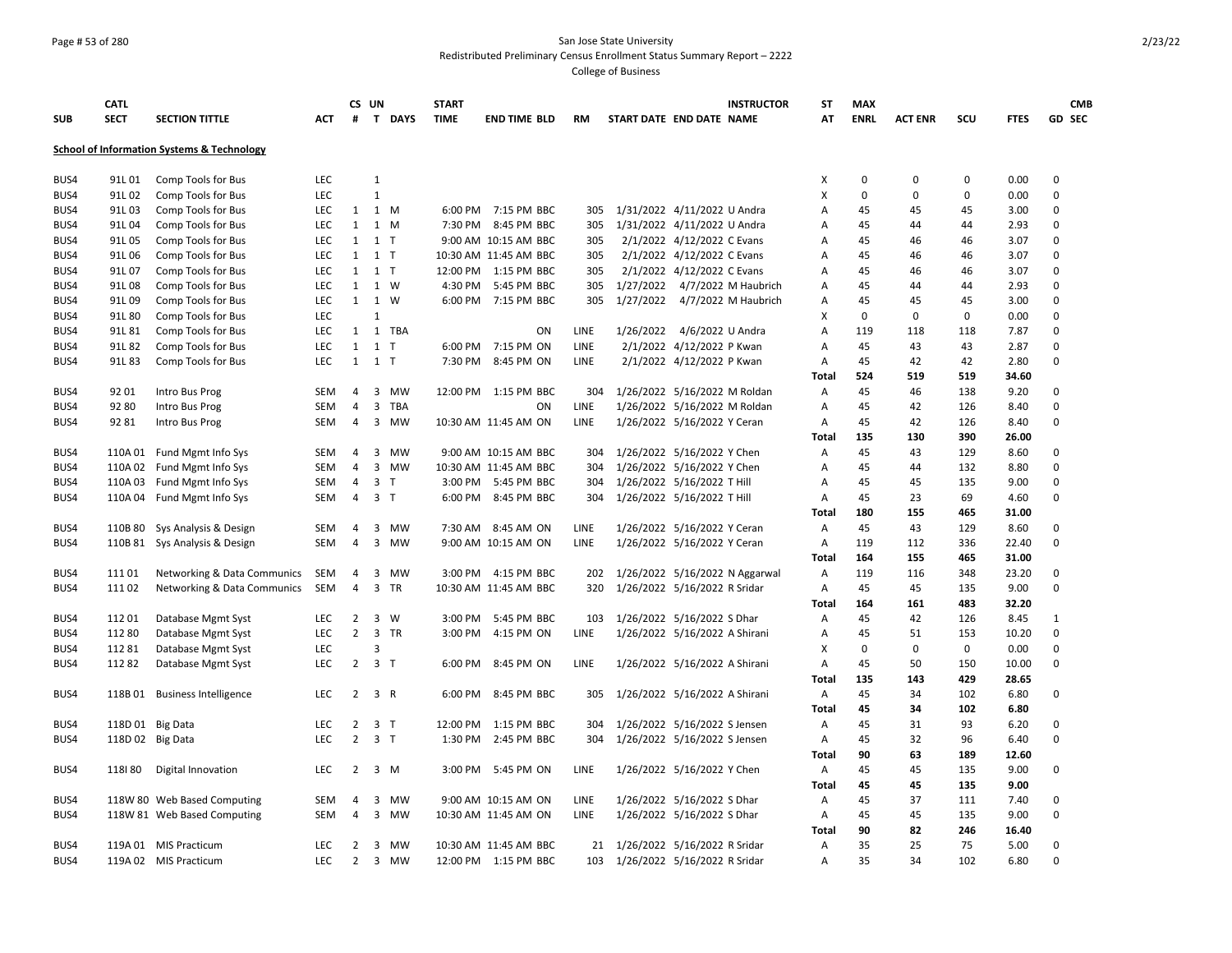### Page # 54 of 280 San Jose State University Redistributed Preliminary Census Enrollment Status Summary Report – 2222 College of Business

| <b>SUB</b> | <b>CATL</b><br><b>SECT</b> | <b>SECTION TITTLE</b>         | <b>ACT</b> | CS UN<br>#     | $\mathbf{T}$   | <b>DAYS</b> | <b>START</b><br><b>TIME</b> | <b>END TIME BLD</b>   | <b>RM</b> | START DATE END DATE NAME       | <b>INSTRUCTOR</b>                | <b>ST</b><br>AT | <b>MAX</b><br><b>ENRL</b> | <b>ACT ENR</b> | scu            | <b>FTES</b> | <b>CMB</b><br>GD SEC |
|------------|----------------------------|-------------------------------|------------|----------------|----------------|-------------|-----------------------------|-----------------------|-----------|--------------------------------|----------------------------------|-----------------|---------------------------|----------------|----------------|-------------|----------------------|
|            |                            |                               |            |                |                |             |                             |                       |           |                                |                                  |                 |                           |                |                |             |                      |
| BUS4       | 119A03                     | <b>MIS Practicum</b>          | LEC        | 2              | 3              | <b>MW</b>   | 1:30 PM                     | 2:45 PM BBC           | 103       | 1/26/2022 5/16/2022 R Sridar   |                                  | Α               | 35                        | 31             | 93             | 6.20        | $\mathbf 0$          |
| BUS4       |                            | 119A 04 MIS Practicum         | <b>LEC</b> | 2              |                | 3 TR        | 12:00 PM                    | 1:15 PM BBC           | 320       | 1/26/2022 5/16/2022 R Sridar   |                                  | A               | 35                        | 30             | 90             | 6.00        | $\Omega$             |
|            |                            |                               |            |                |                |             |                             |                       |           |                                |                                  | Total           | 140                       | 120            | 360            | 24.00       |                      |
| BUS4       |                            | 119B 01 Bus Strat Info Sys    | LEC        | 2              |                | 3 TR        | 12:00 PM                    | 1:15 PM BBC           | 103       | 1/26/2022 5/16/2022 R Sessions |                                  | A               | 35                        | 38             | 114            | 7.60        | 0                    |
| BUS4       | 119B 02                    | <b>Bus Strat Info Sys</b>     | LEC        | 2              |                | 3 TR        | 1:30 PM                     | 2:45 PM BBC           | 103       | 1/26/2022 5/16/2022 R Sessions |                                  | A               | 35                        | 37             | 111            | 7.40        | $\Omega$             |
| BUS4       | 119B03                     | <b>Bus Strat Info Sys</b>     | <b>LEC</b> | 2              |                | 3 TR        | 3:00 PM                     | 4:15 PM BBC           | 103       | 1/26/2022 5/16/2022 R Sessions |                                  | A               | 35                        | 34             | 102            | 6.80        | 0                    |
| BUS4       | 119B04                     | <b>Bus Strat Info Sys</b>     | <b>LEC</b> | 2              |                | 3 W         | 3:00 PM                     | 5:45 PM BBC           | 107       | 1/26/2022 5/16/2022 R Sessions |                                  | A               | 35                        | 38             | 114            | 7.60        | $\Omega$             |
|            |                            |                               |            |                |                |             |                             |                       |           |                                |                                  | Total           | 140                       | 147            | 441            | 29.40       |                      |
| BUS4       |                            | 119H 80 Honors Prac in MIS II | <b>SEM</b> | .5             |                | $3 \, M$    | 6:00 PM                     | 8:45 PM ON            | LINE      |                                | 1/26/2022 5/16/2022 A Polmanteer | $\mathsf{A}$    | 20                        | 15             | 45             | 3.00        | $\Omega$             |
|            |                            |                               |            |                |                |             |                             |                       |           |                                |                                  | Total           | 20                        | 15             | 45             | 3.00        |                      |
| BUS4       | 180101                     | Ind Studies MIS               | SUP        | 36             | 1              | TBA         |                             |                       |           | 1/26/2022 5/16/2022 L Albert   |                                  | Α               | 10                        | $\overline{2}$ | $\overline{2}$ | 0.13        | 0                    |
| BUS4       | 180102                     | Ind Studies MIS               | SUP        | 36             | $\overline{2}$ | TBA         |                             |                       |           | 1/26/2022 5/16/2022 L Albert   |                                  | A               | 10                        | 0              | $\mathbf 0$    | 0.00        | $\Omega$             |
| BUS4       | 180103                     | Ind Studies MIS               | SUP        | 36             |                | 3 TBA       |                             |                       |           | 1/26/2022 5/16/2022 L Albert   |                                  | Α               | 10                        | 0              | 0              | 0.00        | $\Omega$             |
|            |                            |                               |            |                |                |             |                             |                       |           |                                |                                  | <b>Total</b>    | 30                        | 2              | $\overline{2}$ | 0.13        |                      |
| BUS4       | 18801                      | <b>Business Systems</b>       | <b>LEC</b> | 2              | 3              | МW          | 1:30 PM                     | 2:45 PM BBC           | 304       |                                | 1/26/2022 5/16/2022 N Aggarwal   | A               | 45                        | 45             | 135            | 9.00        | 0                    |
| BUS4       | 18802                      | <b>Business Systems</b>       | <b>LEC</b> | 2              | 3 M            |             | 3:00 PM                     | 5:45 PM BBC           | 304       | 1/26/2022 5/16/2022 S Wilde    |                                  | A               | 45                        | 45             | 135            | 9.00        | $\Omega$             |
| BUS4       | 18803                      | <b>Business Systems</b>       | LEC        | 2              |                | 3 M         | 6:00 PM                     | 8:45 PM BBC           | 103       | 1/26/2022 5/16/2022 L Gee      |                                  | A               | 45                        | 32             | 96             | 6.40        | $\Omega$             |
| BUS4       | 18804                      | <b>Business Systems</b>       | <b>LEC</b> | 2              |                | $3 \, M$    | 6:00 PM                     | 8:45 PM BBC           | 304       | 1/26/2022 5/16/2022 S Wilde    |                                  | A               | 45                        | 41             | 123            | 8.20        | $\Omega$             |
| BUS4       | 18805                      | <b>Business Systems</b>       | <b>LEC</b> | 2              |                | 3 TR        |                             | 10:30 AM 11:45 AM BBC | 21        | 1/26/2022 5/16/2022 R Sessions |                                  | A               | 45                        | 45             | 135            | 9.00        | $\Omega$             |
| BUS4       | 18806                      | <b>Business Systems</b>       | <b>LEC</b> | 2              | 3 <sub>1</sub> |             | 6:00 PM                     | 8:45 PM BBC           | 103       | 1/26/2022 5/16/2022 S Jensen   |                                  | A               | 45                        | 31             | 93             | 6.20        | $\Omega$             |
| BUS4       | 18807                      | <b>Business Systems</b>       | <b>LEC</b> | 2              | 3 <sub>1</sub> |             | 6:00 PM                     | 8:45 PM BBC           | 320       | 1/26/2022 5/16/2022 L Gee      |                                  | A               | 45                        | 25             | 75             | 5.00        | $\Omega$             |
| BUS4       | 18808                      | <b>Business Systems</b>       | <b>LEC</b> | 2              |                | 3 W         | 6:00 PM                     | 8:45 PM BBC           | 103       | 1/26/2022 5/16/2022 L Gee      |                                  | A               | 45                        | 38             | 114            | 7.60        | 0                    |
| BUS4       | 18809                      | <b>Business Systems</b>       | LEC        | $\overline{2}$ |                | 3 W         | 6:00 PM                     | 8:45 PM BBC           | 202       | 1/26/2022 5/16/2022 H Nguyen   |                                  | A               | 119                       | 95             | 285            | 19.00       | $\Omega$             |
| BUS4       | 188 10                     | <b>Business Systems</b>       | LEC        | 2              | 3 R            |             | 6:00 PM                     | 8:45 PM BBC           | 103       | 1/26/2022 5/16/2022 H Nguyen   |                                  | A               | 45                        | 43             | 129            | 8.60        | $\Omega$             |
| BUS4       | 18880                      | <b>Business Systems</b>       | LEC        | 2              |                | 3 M         | 3:00 PM                     | 5:45 PM ON            | LINE      | 1/26/2022 5/16/2022 R Sha      |                                  | A               | 119                       | 116            | 348            | 23.20       | 0                    |
| BUS4       | 18881                      | <b>Business Systems</b>       | LEC        | $\overline{2}$ | 3 <sub>1</sub> |             | 6:00 PM                     | 8:45 PM               |           | 1/26/2022 5/16/2022 R Thadani  |                                  | A               | 45                        | 30             | 90             | 6.00        | $\Omega$             |
| BUS4       | 18882                      | <b>Business Systems</b>       | LEC        | 2              | 3 R            |             | 3:00 PM                     | 5:45 PM ON            | LINE      | 1/26/2022 5/16/2022 G Webb     |                                  | A               | 45                        | 45             | 135            | 9.00        | 0                    |
| BUS4       | 18883                      | <b>Business Systems</b>       | LEC        | 2              | 3 R            |             | 6:00 PM                     | 8:45 PM ON            | LINE      | 1/26/2022 5/16/2022 K Soohoo   |                                  | A               | 45                        | 51             | 153            | 10.20       | $\Omega$             |
|            |                            |                               |            |                |                |             |                             |                       |           |                                |                                  | <b>Total</b>    | 778                       | 682            | 2046           | 136.40      |                      |
|            |                            |                               |            |                |                |             |                             |                       |           |                                | .                                |                 |                           |                |                |             |                      |

**School of Information Systems & Technology Total 2680 2453 6317 421.18**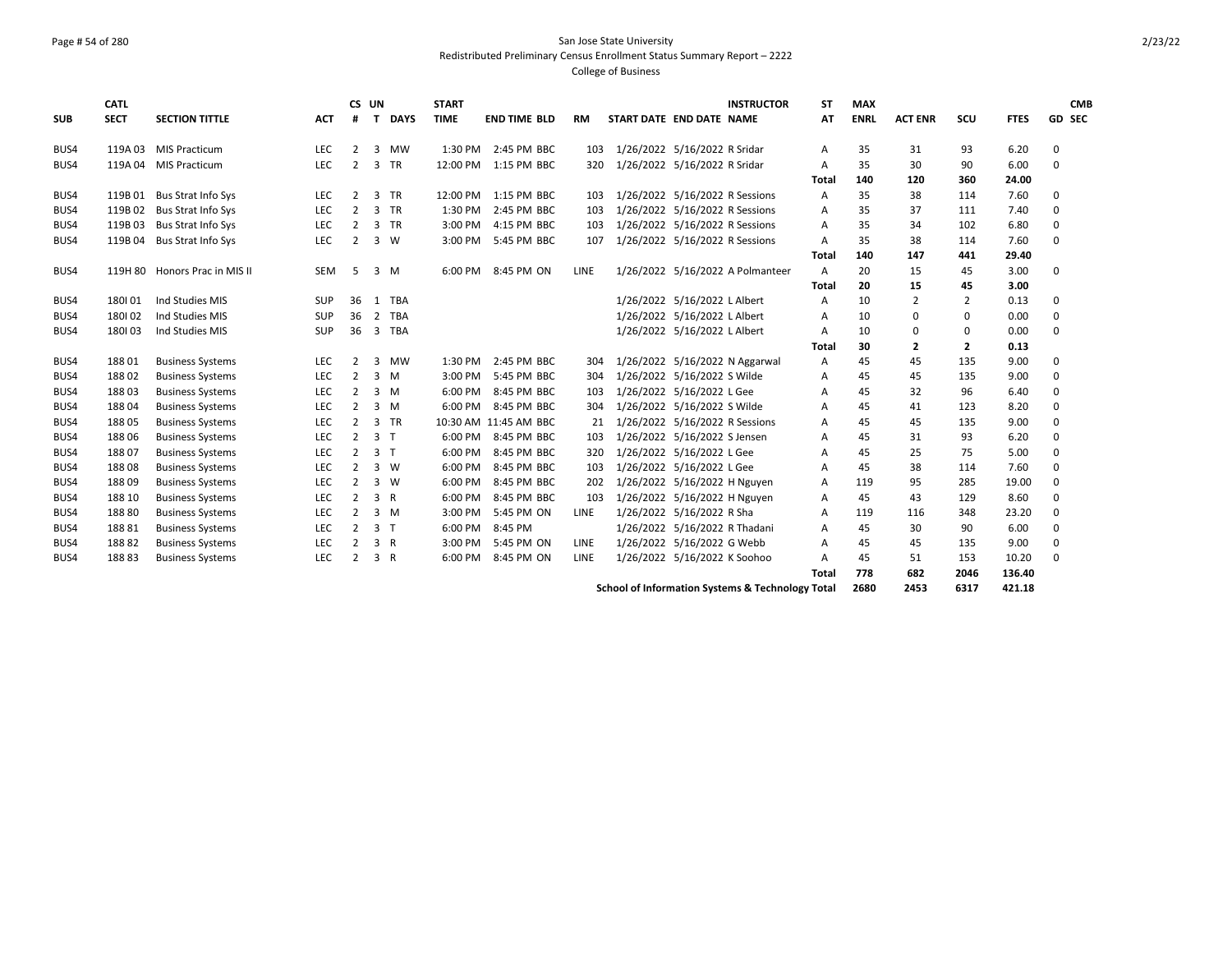## Page # 55 of 280 San Jose State University Redistributed Preliminary Census Enrollment Status Summary Report – 2222

|                             | <b>CATL</b> |                           |            |                | CS UN                   |              | <b>START</b> |                       |             |                                 |                                | <b>INSTRUCTOR</b>                | <b>ST</b>    | <b>MAX</b>  |                |             |             | <b>CMB</b>    |
|-----------------------------|-------------|---------------------------|------------|----------------|-------------------------|--------------|--------------|-----------------------|-------------|---------------------------------|--------------------------------|----------------------------------|--------------|-------------|----------------|-------------|-------------|---------------|
| <b>SUB</b>                  | <b>SECT</b> | <b>SECTION TITTLE</b>     | <b>ACT</b> | #              |                         | T DAYS       | <b>TIME</b>  | <b>END TIME BLD</b>   | <b>RM</b>   | START DATE END DATE NAME        |                                |                                  | AT           | <b>ENRL</b> | <b>ACT ENR</b> | SCU         | <b>FTES</b> | <b>GD SEC</b> |
| <b>School of Management</b> |             |                           |            |                |                         |              |              |                       |             |                                 |                                |                                  |              |             |                |             |             |               |
| BUS3                        | 1201        | Managing My Life          | <b>LEC</b> |                | $1 \quad 3 \quad T$     |              | 3:00 PM      | 5:45 PM BBC           | 21          | 1/26/2022 5/16/2022 A Rao       |                                |                                  | А            | 45          | 40             | 120         | 8.00        | $\Omega$      |
| BUS3                        | 1202        | Managing My Life          | LEC        | $\mathbf{1}$   | 3 <sub>1</sub>          |              | 6:00 PM      | 8:45 PM BBC           | 102         |                                 | 1/26/2022 5/16/2022 A Rao      |                                  | Α            | 45          | 26             | 78          | 5.20        | $\mathbf 0$   |
| BUS3                        | 1203        | Managing My Life          | <b>LEC</b> |                | 3                       |              |              |                       |             |                                 |                                |                                  | X            | 0           | 0              | $\mathbf 0$ | 0.00        | $\Omega$      |
| BUS3                        | 1204        | Managing My Life          | <b>LEC</b> | 1              | 3                       | MW           | 1:30 PM      | 2:45 PM BBC           | 224         |                                 | 1/26/2022 5/16/2022 W Easter   |                                  | A            | 45          | 46             | 138         | 9.20        | $\Omega$      |
| BUS3                        | 1205        | Managing My Life          | <b>LEC</b> | $\mathbf{1}$   | $\overline{3}$          | $\mathsf{T}$ | 3:00 PM      | 5:45 PM BBC           | 105         |                                 |                                | 1/26/2022 5/16/2022 M Schwartz   | A            | 45          | 18             | 54          | 3.60        | $\Omega$      |
| BUS3                        | 1206        | Managing My Life          | <b>LEC</b> |                | 3                       |              |              |                       |             |                                 |                                |                                  | X            | 0           | 0              | $\mathbf 0$ | 0.00        | $\mathbf 0$   |
| BUS3                        | 1207        | Managing My Life          | <b>LEC</b> | $\mathbf{1}$   | $\overline{\mathbf{3}}$ | $\mathsf{R}$ | 3:00 PM      | 5:45 PM BBC           | 105         | 1/26/2022 5/16/2022 J Wu        |                                |                                  | А            | 45          | 44             | 132         | 8.80        | $\mathbf 0$   |
| BUS3                        | 1208        | Managing My Life          | <b>LEC</b> | $\mathbf{1}$   | 3 TR                    |              | 1:30 PM      | 2:45 PM BBC           | 22          |                                 |                                | 1/26/2022 5/16/2022 T Thompson   | Α            | 45          | 45             | 135         | 9.00        | $\mathbf 0$   |
|                             |             |                           |            |                |                         |              |              |                       |             |                                 |                                |                                  | <b>Total</b> | 270         | 219            | 657         | 43.80       |               |
| BUS3                        | 8001        | Legal Environment of Bus  | <b>LEC</b> | 3              | 3                       | <b>MW</b>    |              | 10:30 AM 11:45 AM BBC | 320         | 1/26/2022 5/16/2022   Yang      |                                |                                  | Α            | 45          | 45             | 135         | 9.00        | 0             |
| BUS3                        | 8002        | Legal Environment of Bus  | LEC        | 3              | $\overline{3}$          | T            | 6:00 PM      | 8:45 PM BBC           | 3           | 1/26/2022 5/16/2022 A Casey     |                                |                                  | А            | 45          | 42             | 126         | 8.40        | 0             |
| BUS3                        | 8003        | Legal Environment of Bus  | <b>LEC</b> | 3              |                         | 3 MW         |              | 9:00 AM 10:15 AM BBC  | 326         |                                 | 1/26/2022 5/16/2022 J Dworak   |                                  | А            | 45          | 47             | 141         | 9.40        | 0             |
| BUS3                        | 8004        | Legal Environment of Bus  | LEC        | 3              | 3                       | <b>MW</b>    |              | 10:30 AM 11:45 AM BBC | 326         | 1/26/2022 5/16/2022 J Dworak    |                                |                                  | Α            | 45          | 45             | 135         | 9.00        | $\Omega$      |
| BUS3                        | 8005        | Legal Environment of Bus  | <b>LEC</b> | 3              | $\overline{\mathbf{3}}$ | MW           |              | 12:00 PM 1:15 PM BBC  | 326         |                                 | 1/26/2022 5/16/2022 J Dworak   |                                  | Α            | 45          | 45             | 135         | 9.00        | $\Omega$      |
| BUS3                        | 8006        | Legal Environment of Bus  | LEC        | $\overline{3}$ | $\overline{3}$          | TR           | 1:30 PM      | 2:45 PM BBC           | 220         |                                 | 1/26/2022 5/16/2022 A Padwal   |                                  | Α            | 45          | 45             | 135         | 9.00        | $\Omega$      |
| BUS3                        | 8007        | Legal Environment of Bus  | LEC        | 3              |                         | 3 MW         | 1:30 PM      | 2:45 PM BBC           | 21          | 1/26/2022 5/16/2022 P Singh, Jr |                                |                                  | А            | 45          | 45             | 135         | 9.00        | $\Omega$      |
| BUS3                        | 8008        | Legal Environment of Bus  | LEC        | 3              | 3                       | TR           | 12:00 PM     | 1:15 PM BBC           | 105         |                                 | 1/26/2022 5/16/2022 T Shewey   |                                  | А            | 45          | 49             | 147         | 9.80        | $\Omega$      |
|                             |             |                           |            |                |                         |              |              |                       |             |                                 |                                |                                  | Total        | 360         | 363            | 1089        | 72.60       |               |
| BUS3                        | 15001       | Fund of HR Mgmt           | LEC        | 2              | 3 W                     |              | 6:00 PM      | 8:45 PM BBC           | 102         |                                 | 1/26/2022 5/16/2022 E Garcia   |                                  | Α            | 45          | 40             | 120         | 8.00        | $\Omega$      |
| BUS3                        | 150 02      | Fund of HR Mgmt           | LEC        | $\overline{2}$ | 3 TR                    |              |              | 9:00 AM 10:15 AM BBC  | 102         |                                 |                                | 1/26/2022 5/16/2022 T Thompson   | Α            | 45          | 44             | 132         | 8.80        | $\mathbf 0$   |
| BUS3                        | 15003       | Fund of HR Mgmt           | <b>LEC</b> | $\overline{2}$ | $\overline{\mathbf{3}}$ | $\mathsf{R}$ | 3:00 PM      | 5:45 PM BBC           | 104         |                                 | 1/26/2022 5/16/2022 N Long     |                                  | А            | 45          | 44             | 132         | 8.80        | $\mathbf 0$   |
| BUS3                        | 15004       | Fund of HR Mgmt           | <b>LEC</b> | $\overline{2}$ | 3 TR                    |              | 4:30 PM      | 5:45 PM BBC           | 324         | 1/26/2022 5/16/2022 M Norell    |                                |                                  | Α            | 45          | 41             | 123         | 8.20        | $\mathbf 0$   |
|                             |             |                           |            |                |                         |              |              |                       |             |                                 |                                |                                  | Total        | 180         | 169            | 507         | 33.80       |               |
| BUS3                        | 152 80      | <b>HR Analytics</b>       | <b>SEM</b> | 5              | 3 <sub>T</sub>          |              | 6:00 PM      | 8:45 PM ON            | <b>LINE</b> |                                 | 1/26/2022 5/16/2022 M Norell   |                                  | Α            | 45          | 55             | 165         | 11.00       | 0             |
|                             |             |                           |            |                |                         |              |              |                       |             |                                 |                                |                                  | <b>Total</b> | 45          | 55             | 165         | 11.00       |               |
| BUS3                        | 153 01      | <b>Mgmt of Diversity</b>  | <b>LEC</b> | 2              | 3 W                     |              | 3:00 PM      | 5:45 PM BBC           | 104         |                                 | 1/26/2022 5/16/2022 M Gavino   |                                  | Α            | 45          | 43             | 129         | 8.60        | 0             |
|                             |             |                           |            |                |                         |              |              |                       |             |                                 |                                |                                  | <b>Total</b> | 45          | 43             | 129         | 8.60        |               |
| BUS3                        | 154 01      | Wkfrce Plan Staff & Train | <b>LEC</b> | 2              | 3                       | <b>MW</b>    | 1:30 PM      | 2:45 PM BBC           | 102         |                                 | 1/26/2022 5/16/2022 G Scherini |                                  | Α            | 45          | 45             | 135         | 9.00        | $\Omega$      |
| BUS3                        | 154 02      | Wkfrce Plan Staff & Train | <b>LEC</b> | $\overline{2}$ | $\overline{3}$          | <b>MW</b>    |              | 10:30 AM 11:45 AM BBC | 226         | 1/26/2022 5/16/2022 G Scherini  |                                |                                  | A            | 45          | 46             | 138         | 9.20        | $\Omega$      |
|                             |             |                           |            |                |                         |              |              |                       |             |                                 |                                |                                  | Total        | 90          | 91             | 273         | 18.20       |               |
| BUS3                        | 15701       | Legal Issues in Hrm       | <b>LEC</b> | $\overline{2}$ | 3 M                     |              | 6:00 PM      | 8:45 PM               |             |                                 | 1/26/2022 5/16/2022            |                                  | Α            | 45          | 47             | 141         | 9.40        | $\mathbf 0$   |
|                             |             |                           |            |                |                         |              |              |                       |             |                                 |                                |                                  | <b>Total</b> | 45          | 47             | 141         | 9.40        |               |
| BUS3                        | 158 01      | Compensatn & Rewd Sys     | LEC        | $\overline{2}$ | 3                       | MW           |              | 9:00 AM 10:15 AM BBC  | 105         |                                 | 1/26/2022 5/16/2022 L Headrick |                                  | Α            | 45          | 37             | 111         | 7.40        | $\mathbf 0$   |
| BUS3                        | 15802       | Compensatn & Rewd Sys     | <b>LEC</b> | $\overline{2}$ | $\overline{3}$          | <b>MW</b>    |              | 10:30 AM 11:45 AM BBC | 105         | 1/26/2022 5/16/2022 L Headrick  |                                |                                  | Α            | 45          | 19             | 57          | 3.80        | 0             |
|                             |             |                           |            |                |                         |              |              |                       |             |                                 |                                |                                  | <b>Total</b> | 90          | 56             | 168         | 11.20       |               |
| BUS3                        | 15980       | Senior Sem in HRM         | <b>SEM</b> | 5              | 3                       | TR           | 12:00 PM     | 1:15 PM ON            | LINE        |                                 |                                | 1/26/2022 5/16/2022 S Raghuram   | Α            | 45          | 45             | 135         | 9.00        | 0             |
| BUS3                        | 15981       | Senior Sem in HRM         | <b>SEM</b> | 5              | 3 TR                    |              | 1:30 PM      | 2:45 PM ON            | LINE        |                                 |                                | 1/26/2022 5/16/2022 S Raghuram   | Α            | 45          | 26             | 78          | 5.20        | 0             |
|                             |             |                           |            |                |                         |              |              |                       |             |                                 |                                |                                  | Total        | 90          | 71             | 213         | 14.20       |               |
| BUS3                        | 16001       | Fund Mgmt & Org Beh       | <b>LEC</b> | $\overline{2}$ | 3 TR                    |              |              | 9:00 AM 10:15 AM BBC  | 202         |                                 | 1/26/2022 5/16/2022 S Francis  |                                  | Α            | 119         | 112            | 336         | 22.40       | 0             |
| BUS3                        | 160 02      | Fund Mgmt & Org Beh       | LEC        | $\overline{2}$ | 3 F                     |              | 3:00 PM      | 5:45 PM BBC           | 104         | 1/26/2022 5/16/2022 E Vyas      |                                |                                  | Α            | 45          | 40             | 120         | 8.00        | 0             |
| BUS3                        | 160 03      | Fund Mgmt & Org Beh       | <b>LEC</b> | $\overline{2}$ | $3 \, M$                |              | 6:00 PM      | 8:45 PM BBC           | 3           | 1/26/2022 5/16/2022 M Hill      |                                |                                  | Α            | 45          | 45             | 135         | 9.00        | 0             |
| BUS3                        | 16004       | Fund Mgmt & Org Beh       | <b>LEC</b> | $\overline{2}$ | $3 \quad W$             |              | 6:00 PM      | 8:45 PM BBC           | 3           | 1/26/2022 5/16/2022 M Hill      |                                |                                  | A            | 45          | 45             | 135         | 9.05        | $\mathbf{1}$  |
| BUS3                        | 160 05      | Fund Mgmt & Org Beh       | <b>LEC</b> | $\overline{2}$ | 3                       | <b>MW</b>    |              | 10:30 AM 11:45 AM BBC | 204         |                                 |                                | 1/26/2022 5/16/2022 E Mattarelli | A            | 45          | 45             | 135         | 9.00        | $\Omega$      |
| BUS3                        | 160 06      | Fund Mgmt & Org Beh       | LEC        | $\overline{2}$ | 3 TR                    |              |              | 10:30 AM 11:45 AM BBC | 204         |                                 | 1/26/2022 5/16/2022 E Mullen   |                                  | А            | 119         | 119            | 357         | 23.80       | $\mathbf 0$   |
| BUS3                        | 160 07      | Fund Mgmt & Org Beh       | LEC        | $\overline{2}$ | 3 TR                    |              |              | 12:00 PM 1:15 PM BBC  |             | 21 1/26/2022 5/16/2022 E Mullen |                                |                                  | А            | 45          | 45             | 135         | 9.00        | $\Omega$      |
| BUS3                        | 16008       | Fund Mgmt & Org Beh       | <b>LEC</b> |                | 3                       |              |              |                       |             |                                 |                                |                                  | X            | $\Omega$    | $\Omega$       | $\Omega$    | 0.00        | $\Omega$      |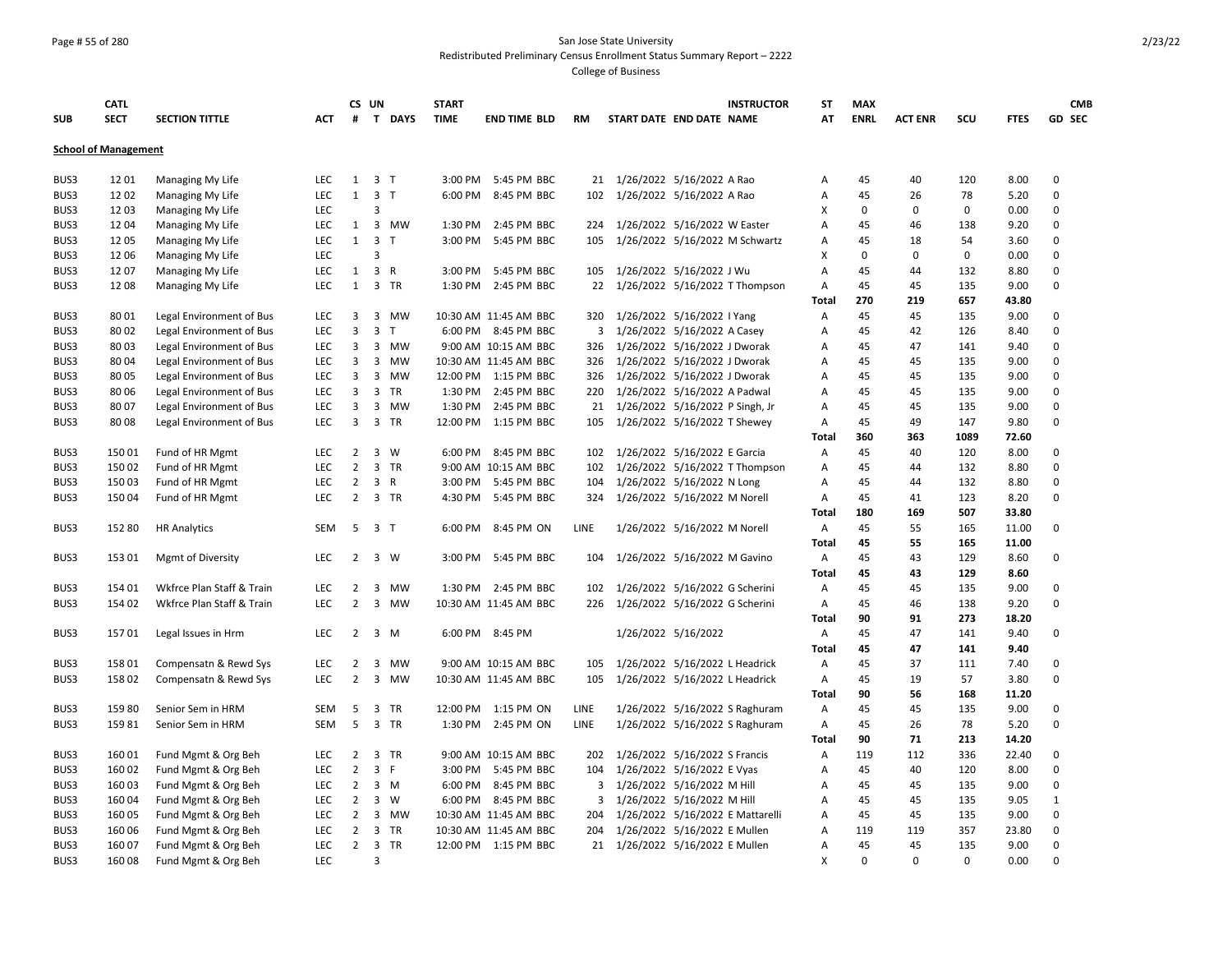### Page # 56 of 280 San Jose State University Redistributed Preliminary Census Enrollment Status Summary Report – 2222 College of Business

|            | <b>CATL</b> |                            |            |                | CS UN                   |                | <b>START</b> |                       |      | <b>INSTRUCTOR</b>                 | <b>ST</b>      | <b>MAX</b>  |                |                |             | <b>CMB</b>  |
|------------|-------------|----------------------------|------------|----------------|-------------------------|----------------|--------------|-----------------------|------|-----------------------------------|----------------|-------------|----------------|----------------|-------------|-------------|
| <b>SUB</b> | <b>SECT</b> | <b>SECTION TITTLE</b>      | АСТ        | #              |                         | T DAYS         | <b>TIME</b>  | <b>END TIME BLD</b>   | RM   | START DATE END DATE NAME          | AT             | <b>ENRL</b> | <b>ACT ENR</b> | SCU            | <b>FTES</b> | GD SEC      |
| BUS3       | 160 09      | Fund Mgmt & Org Beh        | LEC        | $\overline{2}$ |                         | 3 MW           |              | 7:30 AM 8:45 AM BBC   |      | 102 1/26/2022 5/16/2022 R Pollard | Α              | 45          | 41             | 123            | 8.20        | $\mathbf 0$ |
| BUS3       | 160 10      | Fund Mgmt & Org Beh        | LEC        | $\overline{2}$ | 3                       | MW             |              | 9:00 AM 10:15 AM BBC  | 102  | 1/26/2022 5/16/2022 R Pollard     | Α              | 45          | 41             | 123            | 8.20        | 0           |
| BUS3       | 160 11      | Fund Mgmt & Org Beh        | <b>LEC</b> | 2              |                         | 3 MW           |              | 10:30 AM 11:45 AM BBC | 102  | 1/26/2022 5/16/2022 R Pollard     | Α              | 45          | 43             | 129            | 8.60        | $\Omega$    |
| BUS3       | 160 12      | Fund Mgmt & Org Beh        | LEC.       | $\overline{2}$ | $\overline{\mathbf{3}}$ | w              |              | 6:00 PM 8:45 PM BBC   | 204  | 1/26/2022 5/16/2022 P Wells       | $\overline{A}$ | 119         | 114            | 342            | 22.80       | $\Omega$    |
| BUS3       | 160 13      | Fund Mgmt & Org Beh        | <b>LEC</b> | $\overline{2}$ |                         | $3 \quad W$    |              | 3:00 PM 5:45 PM BBC   | 21   | 1/26/2022 5/16/2022 P Wells       | A              | 45          | 45             | 135            | 9.00        | $\Omega$    |
| BUS3       | 160 14      | Fund Mgmt & Org Beh        | LEC        | $\overline{2}$ |                         | 3 TR           |              | 10:30 AM 11:45 AM BBC | 22   | 1/26/2022 5/16/2022 S Francis     | A              | 45          | 44             | 132            | 8.80        | 0           |
| BUS3       | 160 80      | Fund Mgmt & Org Beh        | <b>LEC</b> | $\overline{2}$ | 3 F                     |                |              | 9:00 AM 11:45 AM ON   | LINE | 1/26/2022 5/16/2022 A Rao         | Α              | 45          | 41             | 123            | 8.20        | $\Omega$    |
|            |             |                            |            |                |                         |                |              |                       |      |                                   | <b>Total</b>   | 852         | 820            | 2460           | 164.05      |             |
| BUS3       |             | 161A 01 Applied Org Behavr | SEM        | 5              |                         | 3 TR           |              | 12:00 PM 1:15 PM BBC  | 326  | 1/26/2022 5/16/2022 T Shirley     | Α              | 45          | 45             | 135            | 9.00        | 0           |
| BUS3       | 161A02      | Applied Org Behavr         | SEM        | 5              |                         | 3 TR           | 1:30 PM      | 2:45 PM BBC           | 102  | 1/26/2022 5/16/2022 T Shirley     | Α              | 45          | 47             | 141            | 9.40        | 0           |
| BUS3       |             | 161A 03 Applied Org Behavr | <b>SEM</b> | 5              | 3 <sub>T</sub>          |                | 6:00 PM      | 8:45 PM BBC           | 104  | 1/26/2022 5/16/2022 M Schwartz    | Α              | 45          | 44             | 132            | 8.80        | $\Omega$    |
|            |             |                            |            |                |                         |                |              |                       |      |                                   | Total          | 135         | 136            | 408            | 27.20       |             |
| BUS3       |             | 161B 01 Org Theory         | <b>LEC</b> | $\overline{2}$ |                         | 3 W            | 3:00 PM      | 5:45 PM BBC           | 204  | 1/26/2022 5/16/2022 T Altura      | A              | 119         | 119            | 357            | 23.80       | 0           |
| BUS3       |             | 161B 80 Org Theory         | LEC        | $\overline{2}$ | 3 <sub>1</sub>          |                | 3:00 PM      | 5:45 PM ON            | LINE | 1/26/2022 5/16/2022 T Altura      | A              | 45          | 46             | 138            | 9.20        | 0           |
|            |             |                            |            |                |                         |                |              |                       |      |                                   | <b>Total</b>   | 164         | 165            | 495            | 33.00       |             |
| BUS3       | 165 01      | Analysis/Desgn Teams       | <b>LEC</b> |                |                         | 1 3 MW         |              | 9:00 AM 10:15 AM BBC  | 103  | 1/26/2022 5/16/2022 E Mattarelli  | A              | 45          | 46             | 138            | 9.20        | 0           |
|            |             |                            |            |                |                         |                |              |                       |      |                                   | <b>Total</b>   | 45          | 46             | 138            | 9.20        |             |
| BUS3       | 166 01      | Bus, Govt, Society         | <b>LEC</b> | $\overline{2}$ |                         | 3 TR           | 3:00 PM      | 4:15 PM BBC           | 102  | 1/26/2022 5/16/2022 M Maguire     | Α              | 45          | 46             | 138            | 9.20        | $\Omega$    |
| BUS3       | 166 02      | Bus, Govt, Society         | LEC        | $\overline{2}$ |                         | 3 TR           | 4:30 PM      | 5:45 PM BBC           | 102  | 1/26/2022 5/16/2022 M Maguire     | Α              | 45          | 45             | 135            | 9.00        | 0           |
| BUS3       | 16603       | Bus, Govt, Society         | <b>LEC</b> | $\overline{2}$ |                         | 3 MW           | 3:00 PM      | 4:15 PM BBC           | 324  | 1/26/2022 5/16/2022 F Renz        | Α              | 45          | 45             | 135            | 9.00        | $\Omega$    |
|            |             |                            |            |                |                         |                |              |                       |      |                                   | <b>Total</b>   | 135         | 136            | 408            | 27.20       |             |
| BUS3       | 180D 02     | Indiv St Org Mgmt          | <b>SUP</b> | 36             |                         | 1 TBA          |              |                       |      | 1/26/2022 5/16/2022 N Da Silva    | Α              | 10          | $\overline{2}$ | $\overline{2}$ | 0.13        | 0           |
| BUS3       |             | 180D 82 Indiv St Org Mgmt  | <b>SUP</b> | 36             |                         | 3 TBA          |              | ON                    | LINE | 1/26/2022 5/16/2022 S Rodan       | Α              | 10          | 13             | 39             | 2.60        | 0           |
|            |             |                            |            |                |                         |                |              |                       |      |                                   | <b>Total</b>   | 20          | 15             | 41             | 2.73        |             |
| BUS3       | 18901       | <b>Strategic Mgmt</b>      | SEM        | 5              | 3                       | $\mathsf{R}$   | 6:00 PM      | 8:45 PM BBC           | 104  | 1/26/2022 5/16/2022 L Gee         | A              | 35          | 36             | 108            | 7.20        | 0           |
| BUS3       | 18902       | <b>Strategic Mgmt</b>      | <b>SEM</b> | 5              |                         | 3 <sub>1</sub> | 3:00 PM      | 5:45 PM BBC           | 104  | 1/26/2022 5/16/2022 G Lester      | A              | 35          | 34             | 102            | 6.80        | $\Omega$    |
| BUS3       | 18903       | <b>Strategic Mgmt</b>      | SEM        | 5              |                         | 3 TR           |              | 9:00 AM 10:15 AM BBC  | 22   | 1/26/2022 5/16/2022 Y No          | A              | 35          | 32             | 96             | 6.40        | 0           |
| BUS3       | 18904       | <b>Strategic Mgmt</b>      | <b>SEM</b> | 5              |                         | 3 TR           |              | 10:30 AM 11:45 AM BBC | 102  | 1/26/2022 5/16/2022 Y No          | A              | 35          | 34             | 102            | 6.80        | $\mathbf 0$ |
| BUS3       | 18905       | <b>Strategic Mgmt</b>      | SEM        | 5              |                         | 3 TR           |              | 12:00 PM 1:15 PM BBC  | 324  | 1/26/2022 5/16/2022 Y No          | A              | 35          | 35             | 105            | 7.00        | $\Omega$    |
| BUS3       | 18906       | <b>Strategic Mgmt</b>      | <b>SEM</b> | 5              |                         | $3 \quad W$    | 3:00 PM      | 5:45 PM BBC           | 102  | 1/26/2022 5/16/2022 G Radine      | A              | 35          | 36             | 108            | 7.20        | $\Omega$    |
| BUS3       | 18907       | <b>Strategic Mgmt</b>      | <b>SEM</b> | 5              |                         | 3 TR           |              | 1:30 PM 2:45 PM BBC   | 104  | 1/26/2022 5/16/2022 C Wang        | A              | 35          | 35             | 105            | 7.00        | $\Omega$    |
| BUS3       | 18908       | <b>Strategic Mgmt</b>      | SEM        | 5              |                         | 3 TR           |              | 9:00 AM 10:15 AM BBC  | 105  | 1/26/2022 5/16/2022 C Wang        | Α              | 35          | 35             | 105            | 7.00        | $\Omega$    |
| BUS3       | 18909       | <b>Strategic Mgmt</b>      | SEM        | 5              |                         | 3 TR           |              | 10:30 AM 11:45 AM BBC | 105  | 1/26/2022 5/16/2022 C Wang        | A              | 35          | 35             | 105            | 7.00        | $\Omega$    |
| BUS3       | 189 10      | <b>Strategic Mgmt</b>      | SEM        | 5              | $\overline{\mathbf{3}}$ | MW             | 1:30 PM      | 2:45 PM BBC           | 225  | 1/26/2022 5/16/2022 R Roman       | Α              | 35          | 36             | 108            | 7.20        | 0           |
| BUS3       | 189 11      | <b>Strategic Mgmt</b>      | <b>SEM</b> | 5              |                         | 3 MW           |              | 9:00 AM 10:15 AM BBC  | 22   | 1/26/2022 5/16/2022 J Tan         | $\overline{A}$ | 35          | 35             | 105            | 7.00        | 0           |
| BUS3       | 189 12      | <b>Strategic Mgmt</b>      | SEM        | 5              |                         | 3 MW           |              | 12:00 PM 1:15 PM BBC  | 225  | 1/26/2022 5/16/2022 R Roman       | Α              | 35          | 36             | 108            | 7.20        | 0           |
| BUS3       | 189 13      | <b>Strategic Mgmt</b>      | <b>SEM</b> | 5              |                         | 3 MW           |              | 10:30 AM 11:45 AM BBC | 225  | 1/26/2022 5/16/2022 R Roman       | A              | 35          | 35             | 105            | 7.00        | $\Omega$    |
| BUS3       | 189 14      | <b>Strategic Mgmt</b>      | <b>SEM</b> | 5              | 3 <sub>1</sub>          |                | 6:00 PM      | 8:45 PM BBC           | 105  | 1/26/2022 5/16/2022 S Chou        | $\overline{A}$ | 35          | 35             | 105            | 7.00        | 0           |
| BUS3       | 189 15      | <b>Strategic Mgmt</b>      | <b>SEM</b> | 5              |                         | $3 \quad W$    | 6:00 PM      | 8:45 PM BBC           | 225  | 1/26/2022 5/16/2022 S Chou        | A              | 35          | 35             | 105            | 7.00        | $\mathbf 0$ |
| BUS3       | 189 16      | <b>Strategic Mgmt</b>      | SEM        | 5              |                         | $3 \, M$       | 3:00 PM      | 5:45 PM BBC           | 102  | 1/26/2022 5/16/2022 S Khavul      | Α              | 35          | 34             | 102            | 6.80        | 0           |
| BUS3       | 189 17      | <b>Strategic Mgmt</b>      | <b>SEM</b> | 5              |                         | $3 \, M$       | 6:00 PM      | 8:45 PM BBC           | 102  | 1/26/2022 5/16/2022 S Khavul      | Α              | 35          | 33             | 99             | 6.60        | $\mathbf 0$ |
| BUS3       | 189 18      | <b>Strategic Mgmt</b>      | SEM        |                | 3                       |                |              |                       |      |                                   | X              | $\mathbf 0$ | $\mathbf 0$    | $\mathbf 0$    | 0.00        | 0           |
| BUS3       | 18980       | <b>Strategic Mgmt</b>      | SEM        | 5              | 3 R                     |                | 6:00 PM      | 8:45 PM ON            | LINE | 1/26/2022 5/16/2022 S Chou        | Α              | 35          | 35             | 105            | 7.00        | 0           |
| BUS3       | 18981       | <b>Strategic Mgmt</b>      | <b>SEM</b> | 5              | 3 F                     |                |              | 10:00 AM 12:45 PM ON  | LINE | 1/26/2022 5/16/2022 L Gee         | A              | 35          | 37             | 111            | 7.40        | $\Omega$    |
| BUS3       | 18982       | <b>Strategic Mgmt</b>      | <b>SEM</b> | 5              | 3 F                     |                |              | 9:00 AM 11:45 AM ON   | LINE | 1/26/2022 5/16/2022 G Lester      | A              | 35          | 36             | 108            | 7.20        | $\Omega$    |
| BUS3       | 18983       | <b>Strategic Mgmt</b>      | SEM        | 5              | 3 <sub>T</sub>          |                | 6:00 PM      | 8:45 PM ON            | LINE | 1/26/2022 5/16/2022 Y No          | A              | 35          | 35             | 105            | 7.00        | $\Omega$    |
| BUS3       | 18984       | <b>Strategic Mgmt</b>      | SEM        | 5              |                         | $3 \quad W$    | 3:00 PM      | 5:45 PM ON            | LINE | 1/26/2022 5/16/2022 T Shirley     | Α              | 35          | 36             | 108            | 7.20        | 0           |
| BUS3       | 18985       | <b>Strategic Mgmt</b>      | <b>SEM</b> | 5              |                         | 3 TR           | 3:00 PM      | 4:15 PM ON            | LINE | 1/26/2022 5/16/2022 C Wang        | A              | 35          | 35             | 105            | 7.00        | $\Omega$    |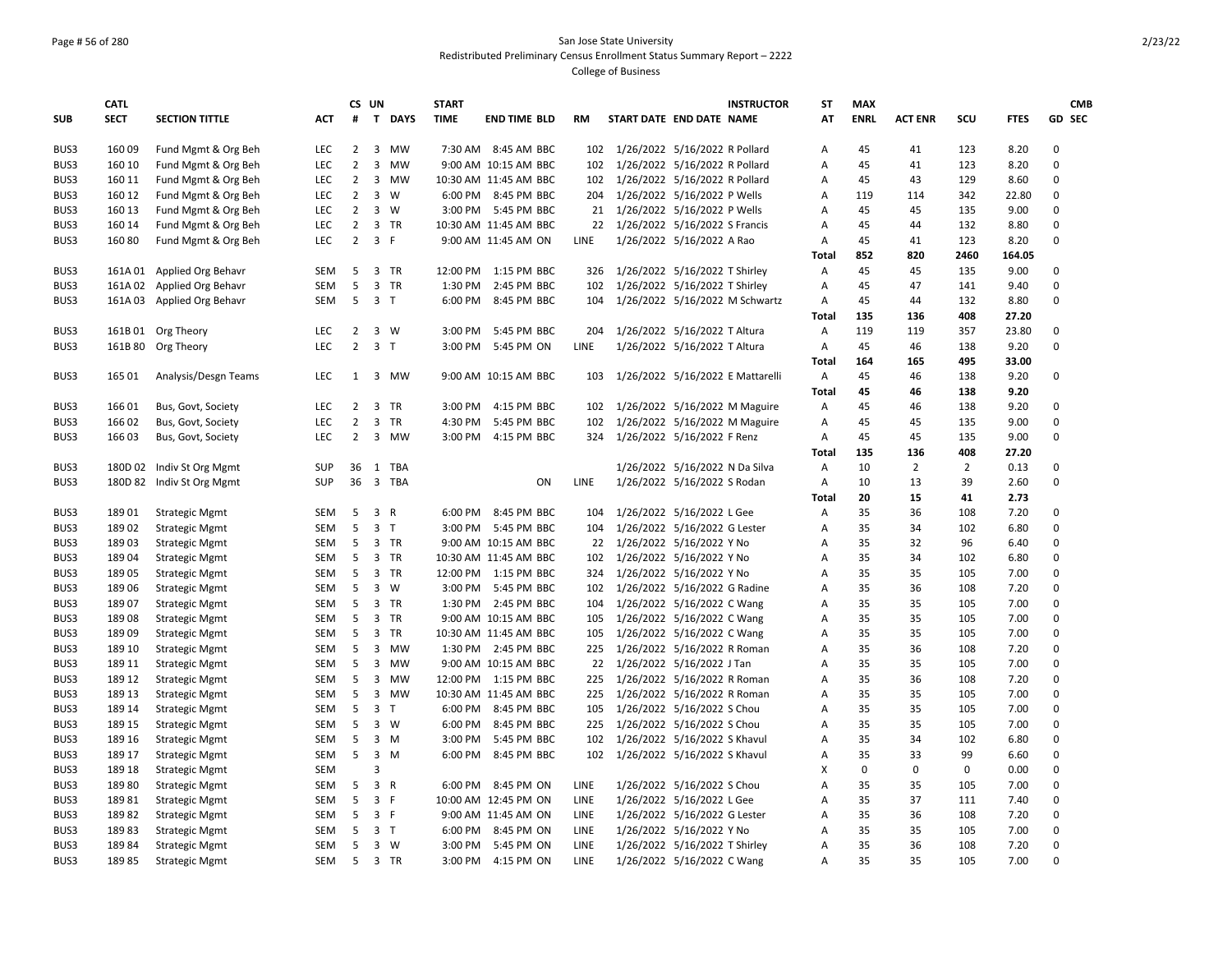### Page # 57 of 280 San Jose State University Redistributed Preliminary Census Enrollment Status Summary Report – 2222 College of Business

|            | <b>CATL</b> |                       |            | CS UN |             | <b>START</b> |                      |      |                              | <b>INSTRUCTOR</b>                 | SΤ    | <b>MAX</b>  |                |      |             | <b>CMB</b>               |
|------------|-------------|-----------------------|------------|-------|-------------|--------------|----------------------|------|------------------------------|-----------------------------------|-------|-------------|----------------|------|-------------|--------------------------|
| <b>SUB</b> | <b>SECT</b> | <b>SECTION TITTLE</b> | ACT #      |       | <b>DAYS</b> | <b>TIME</b>  | <b>END TIME BLD</b>  | RM   | START DATE END DATE NAME     |                                   | ΑТ    | <b>ENRL</b> | <b>ACT ENR</b> | scu  | <b>FTES</b> | <b>GD SEC</b>            |
|            |             |                       |            |       |             |              |                      |      |                              |                                   |       |             |                |      |             |                          |
| BUS3       | 18986       | Strategic Mgmt        | SEM 5 3 TR |       |             |              | 10:30 AM 11:45 AM ON | LINE | 1/26/2022 5/16/2022 J Tan    |                                   | А     | 35          | 35             | 105  | 7.00        | $\overline{\phantom{0}}$ |
| BUS3       | 18987       | Strategic Mgmt        | SEM 5 3 T  |       |             | 6:00 PM      | 8:45 PM ON           | LINE | 1/26/2022 5/16/2022 S Khavul |                                   | A     | 35          | 34             | 102  | 6.80        | - 0                      |
|            |             |                       |            |       |             |              |                      |      |                              |                                   | Total | 875         | 874            | 2622 | 174.80      |                          |
|            |             |                       |            |       |             |              |                      |      |                              | <b>School of Management Total</b> |       | 3441        | 3306           | 9914 | 660.98      |                          |